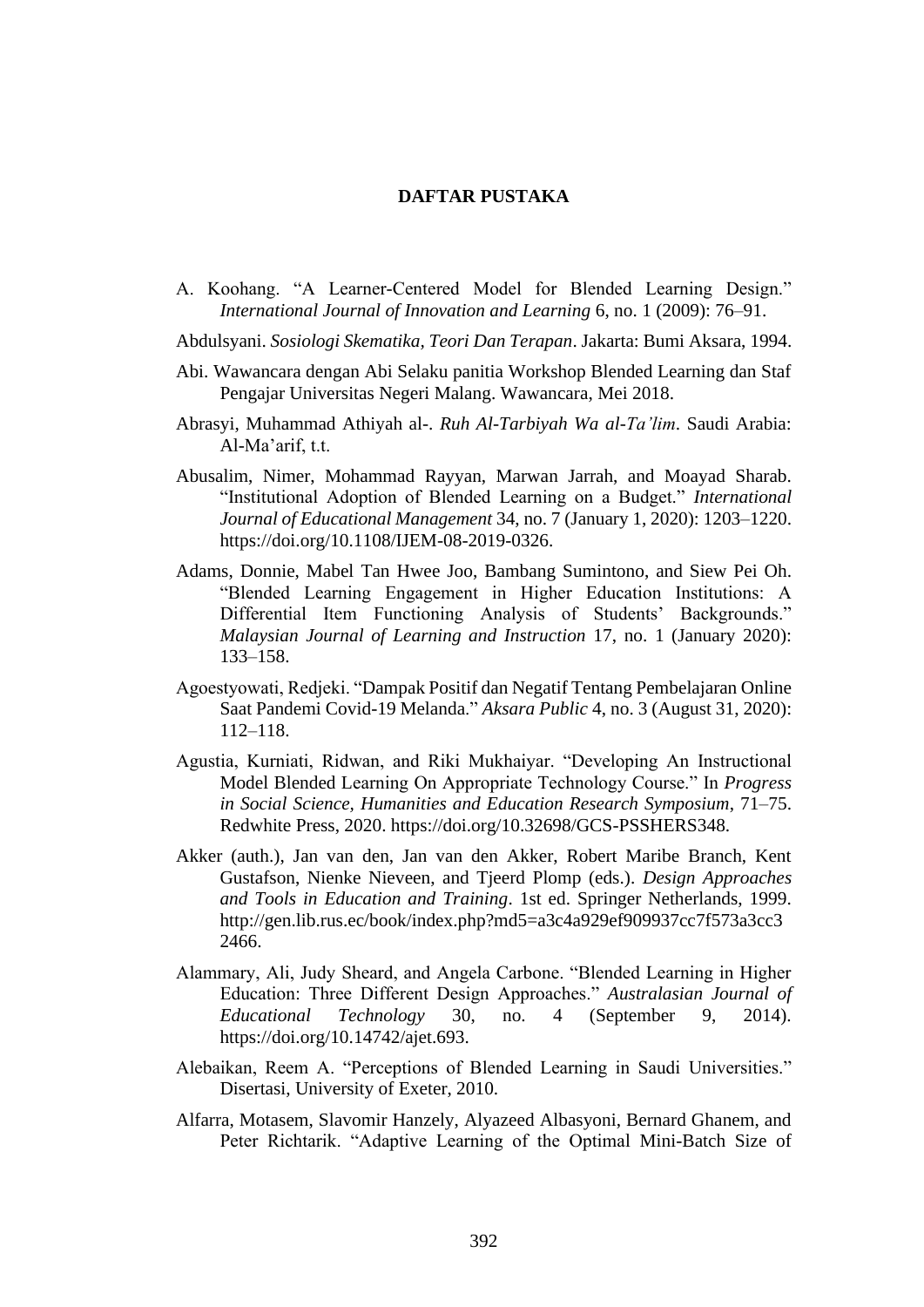SGD." *ArXiv:2005.01097 [Cs, Math, Stat]*, May 3, 2020. http://arxiv.org/abs/2005.01097.

- Alfrisa, Alia Maharani, Dyas Qurrotun A'yunna, and Wela Ardha Permatasari. "The Effectiveness of Using Blended Learning in Mathematics Teaching on Algebra." *PRISMA, Prosiding Seminar Nasional Matematika* 3 (February 28, 2020): 317–321.
- Ali, Wahab. "Online and Remote Learning in Higher Education Institutes: A Necessity in Light of COVID-19 Pandemic." *Higher Education Studies* 10, no. 3 (May 18, 2020): p16. https://doi.org/10.5539/hes.v10n3p16.
- Al-Ibadi, Qasim H., and Hayfaa Kadhim Mohammed. "Blended Learning Programme: The Updated Normal and Emerging Platform." *Journal of Talent Development and Excellence* 12, no. 2s (June 1, 2020): 2526–2538.
- Al-Qardhawi, Yusuf. *Al-Tarbiyat al-Islamiyah Wa Madrasah Hasan al-Banna*. Kairo, 1979.
- Alsalhi, Najeh Rajeh, Mohd. Elmagzoub Eltahir, and Sami Sulieman Al-Qatawneh. "The Effect of Blended Learning on the Achievement of Ninth Grade Students in Science and Their Attitudes towards Its Use." *Heliyon* 5, no. 9 (September 1, 2019): e02424. https://doi.org/10.1016/j.heliyon.2019.e02424.
- Alshammari, Mohammad T., and Amjad Qtaish. "Effective Adaptive E-Learning Systems According to Learning Style and Knowledge Level." *Journal of Information Technology Education: Research* 18 (November 18, 2019): 529– 547.
- Amin, Ahmad Kholiqul. "Kajian Konseptual Model Pembelajaran Blended Learning Berbasis Web Untuk Meningkatkan Hasil Belajar Dan Motivasi Belajar." *Jurnal Pendidikan Edutama* 4, no. 2 (2017): 51–64.
- Ammar al-Talbi. "Al-Farabi In Prospects: The Quarterly Review of Comparative Education." *UNESCO: International Bureau of Education, Vol. XXIII, No. 1/2, Paris, 1993,* XXIII, no. 1/2 (1993): 353–372.
- Anas, Ammar. "Perceptions of Saudi Students to Blended Learning Environments at the University of Bisha, Saudi Arabia." *Arab World English Journal (AWEJ)* 6 (2020). https://papers.ssrn.com/abstract=3675978.
- Anderson, Lorin W., and David R. Krathwohl. *A Taxonomy for Learning Teaching and Assessing: A Revision of Bloom`s Taxonomy of Educational Objetives*. Longman, 2001.
- Andriyanto, Heru. "Di Era Industry 4.0, Jepang Sudah Masuk Society 5.0." beritasatu.com. Accessed October 20, 2019. https://www.beritasatu.com/ekonomi/534519/di-era-industry-40-jepangsudah-masuk-society-50.
- Ansari, Ansari, and Ahmad Qomarudin. "Konsep Pendidikan Islam Menurut Ibnu Sina Dan Ibnu Qayyim Al Jauziyyah." *ISLAMIKA* 3, no. 2 (July 30, 2021): 134–148. https://doi.org/10.36088/islamika.v3i2.1222.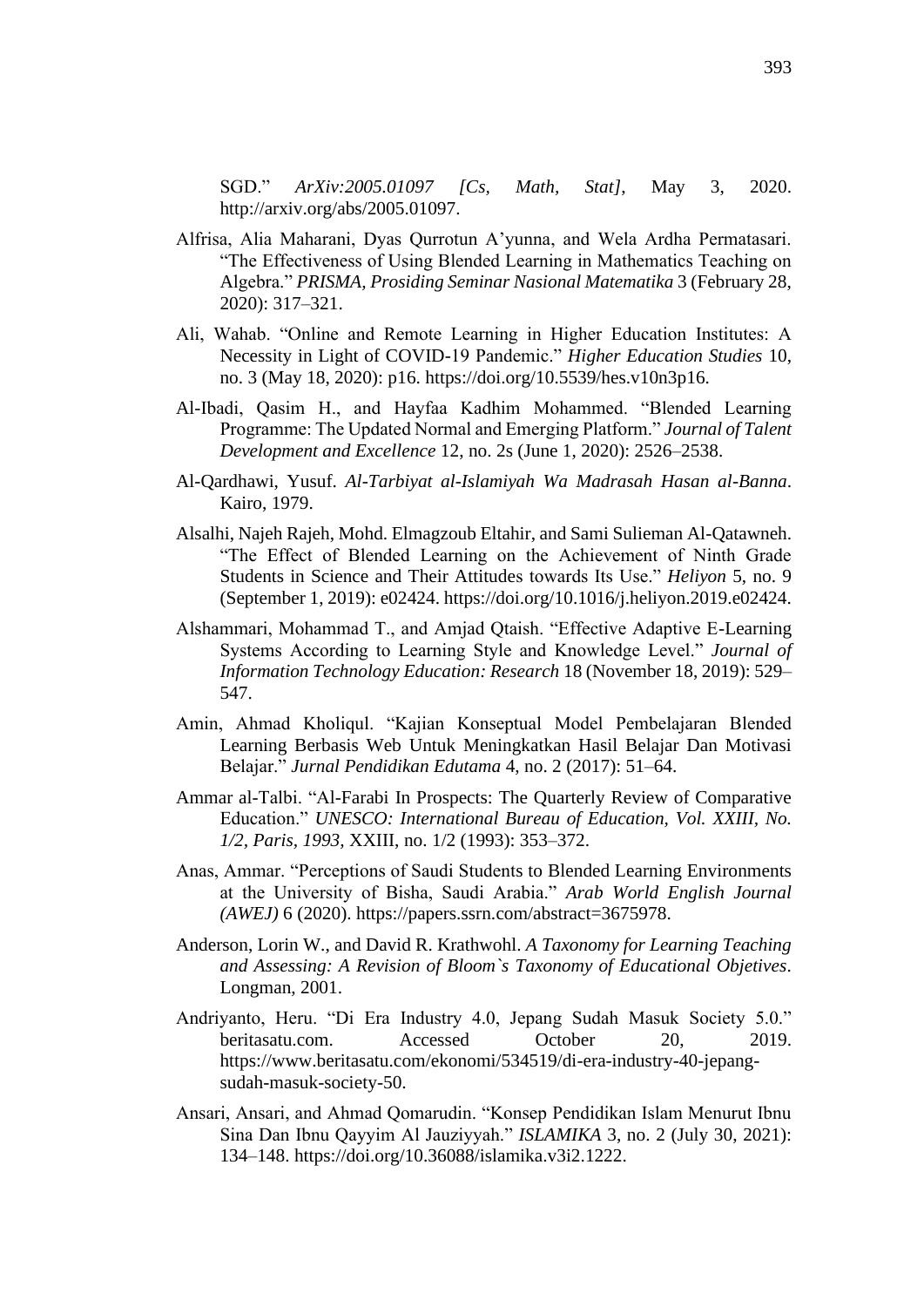- Anthony, Bokolo, Adzhar Kamaludin, Awanis Romli, Anis Farihan Mat Raffei, Danakorn Nincarean A/L Eh Phon, Aziman Abdullah, Gan Leong Ming, Nurbiha A. Shukor, Mohd Shukri Nordin, and Suria Baba. "Exploring the Role of Blended Learning for Teaching and Learning Effectiveness in Institutions of Higher Learning: An Empirical Investigation." *Education and Information Technologies* 24, no. 6 (November 1, 2019): 3433–66. https://doi.org/10.1007/s10639-019-09941-z.
- Anthony, Bokolo, Adzhar Kamaludin, Awanis Romli, Anis Farihan Mat Raffei, Danakorn Nincarean A. L. Eh Phon, Aziman Abdullah, and Gan Leong Ming. "Blended Learning Adoption and Implementation in Higher Education: A Theoretical and Systematic Review." *Technology, Knowledge and Learning*, October 7, 2020. https://doi.org/10.1007/s10758-020-09477-z.
- Anthony, Elizabeth. "(Blended) Learning: How Traditional Best Teaching Practices Impact Blended Elementary Classrooms." *Journal of Online Learning Research* 5, no. 1 (2019): 25–48.
- Antwi-Boampong, Ahmed. "Towards a Faculty Blended Learning Adoption Model for Higher Education." *Education and Information Technologies* 25, no. 3 (May 1, 2020): 1639–62. https://doi.org/10.1007/s10639-019-10019-z.
- Apandi, Tri Herdiawan, and Castaka Agus Sugianto. "Analisis Komparasi Machine Learning Pada Data SPAM SMS." *Jurnal TEDC* 12, no. 1 (September 5, 2019): 58–62.
- Arafat Fool, and لوم أبو خالد." The Effect of Blended Learning on the Motivation of Sixth Grade Students in Quraiat at Kingdom of Saudi Arabia towards Mathematics." *Jordanian Educational Journal* 4, no. 1 (July 29, 2020): 238– 258.
- Arani, Abbas Madandar, Lida Kakia, and Batol Moazani. "A Comparative Study of Muslim and Western Pedagogues' Educational Perspectives: Contextualization of Comparative Education as a University's Discipline." *EDUCARE* 6, no. 2 (2014). https://doi.org/10.2121/edu-ijes.v6i2.291.
- Arbaugh, J. B. "An Empirical Verification of the Community of Inquiry Framework." *Journal of Asynchronous Learning Networks* 11, no. 1 (2007): 1–11.
- Arbaugh, J. B., Michael R. Godfrey, Marianne Johnson, Birgit Leisen Pollack, Bruce Niendorf, and William Wresch. "Research in Online and Blended Learning in the Business Disciplines: Key Findings and Possible Future Directions." *The Internet and Higher Education*, Special Issue of the AERA Teaching and Learning Online Special Interest Group, 12, no. 2 (June 2009): 71–87. https://doi.org/10.1016/j.iheduc.2009.06.006.
- Arcos, Francisco, and Pablo Ortega. "Adaptive Blended Learning: A Literature of Assets." *Technology, Education and Development*, October 1, 2009. https://doi.org/10.5772/7282.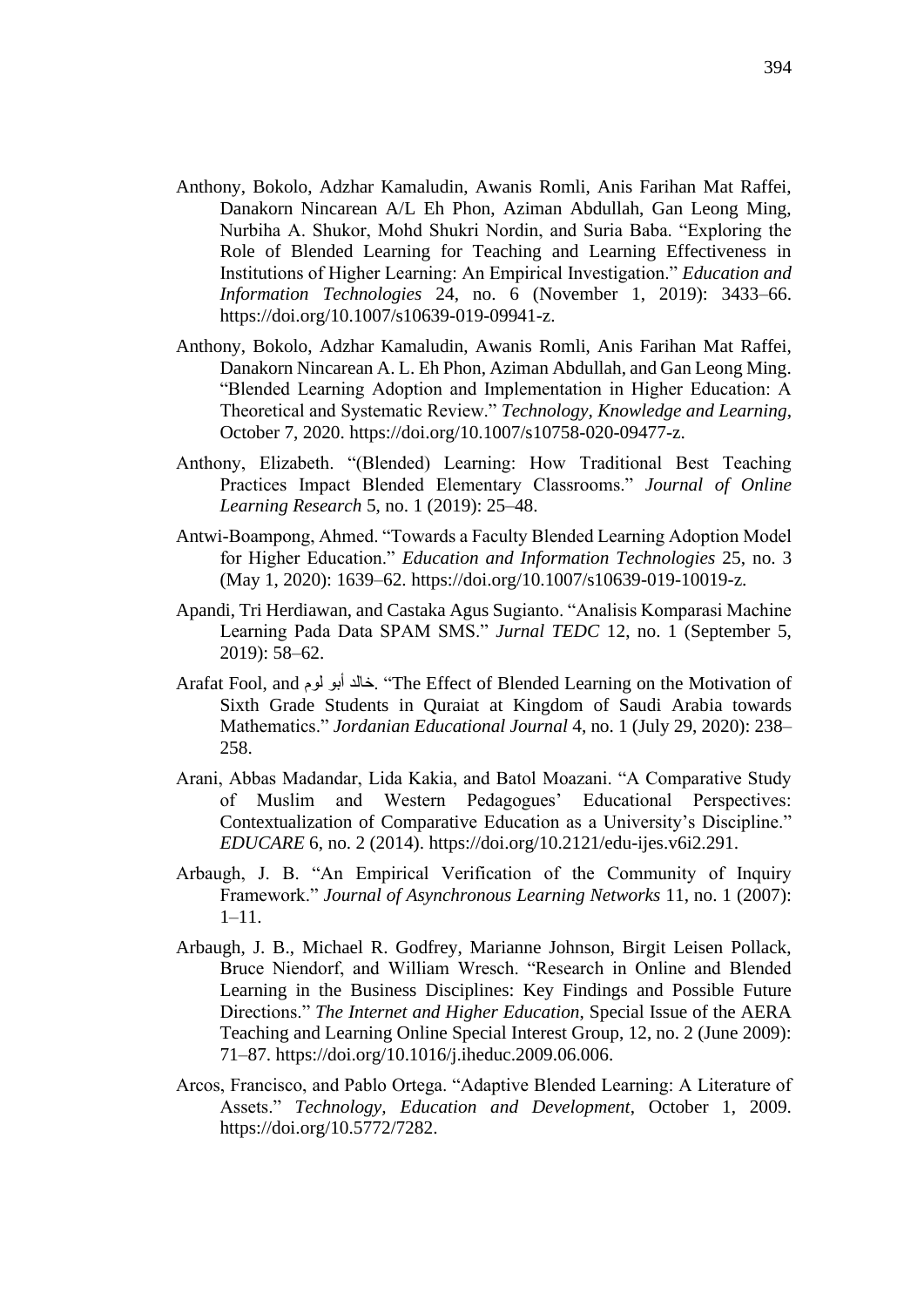- Arifin, Zainal. *Evaluasi Pembelajaran : Prinsip-Teknik-Prosedur*. Bandung: PT Remaja Rosdakarya, 2011.
- Arifin, Zainul. "Al-Ghazali's Thought of Islamic Education And It's Relevance with the Modern Education." *Khalifa Journal of Islamic Education* 2, no. 1 (February 20, 2018): 1–20.
- Arikunto, Suharsimi. *Prosedur Penelitian Suatu Pendekatan Praktik*. Cet. 14. Jakarta: Rineka Cipta, 2010.
- Arjmand, Reza. "Islam and Education in the Modern Era: Social, Cultural, Political Changes and Responses from Islamic Education." In *Handbook of Islamic Education*, edited by Holger Daun and Reza Arjmand, 1–17. International Handbooks of Religion and Education. Cham: Springer International Publishing, 2017. https://doi.org/10.1007/978-3-319-53620-0\_12-1.
- Asarta, Carlos J., and James R. Schmidt. "The Effects of Online and Blended Experience on Outcomes in a Blended Learning Environment." *The Internet and Higher Education* 44 (January 1, 2020): 100708. https://doi.org/10.1016/j.iheduc.2019.100708.
- Asmendri Asmendri, and Milya Sari. "Analisis Teori-Teori Belajar Pada Pengembangan Model Blended Learning Dengan Facebook (MBL-FB)." *Natural Science: Jurnal Penelitian Bidang IPA Dan Pendidikan IPA* 4, no. 2 (September 20, 2018): 604–15. https://doi.org/10.15548/nsc.v4i2.449.
- Asmi, Silvi Octaviani, Surjani Wonorahardjo, and Hayuni Retno Widarti. "The Application of Problem Based Learning Assisted By Blended Learning In Atomic Spectroscopy Material on Cognitive Learning Outcomes and Students Self System Based on Marzano Taxonomy." *European Journal of Open Education and E-Learning Studies* 0, no. 0 (June 1, 2019). [https://doi.org/10.46827/ejoe.v0i0.2454.](https://doi.org/10.46827/ejoe.v0i0.2454)
- Ayunda. "Mendikbud: Perguruan Tinggi di Semua Zona Dilarang Kuliah Tatap Muka." KOMPAS.com. Accessed July 4, 2020. https://www.kompas.com/edu/read/2020/06/16/103917571/mendikbudperguruan-tinggi-di-semua-zona-dilarang-kuliah-tatap-muka.
- Azra, Azyumardi. *Pendidikan Islam: Tradisi Dan Modernisasi Menuju Milenium Baru*. Jakarta: PT. Logos Wacana Ilmu, 2000.
- Azra, Hidayatulla. "Islamic Education in Indonesia." In *Handbook of Islamic Education*, edited by Holger Daun and Reza Arjmand, 1–19. International Handbooks of Religion and Education. Cham: Springer International Publishing, 2017. https://doi.org/10.1007/978-3-319-53620-0\_32-1.
- Azwar, S. *Metode Penelitian*. Jakarta: Pustaka Pelajar, 2016.
- Azwar, Saifuddin. *Reliabilitas Dan Validitas*. 4th ed. Yogyakarta: Pustaka Pelajar, 2018.
- Bath, Debra and John Bourke. *Getting Started with Blended Learning*. Australia: Griffith University, 2010.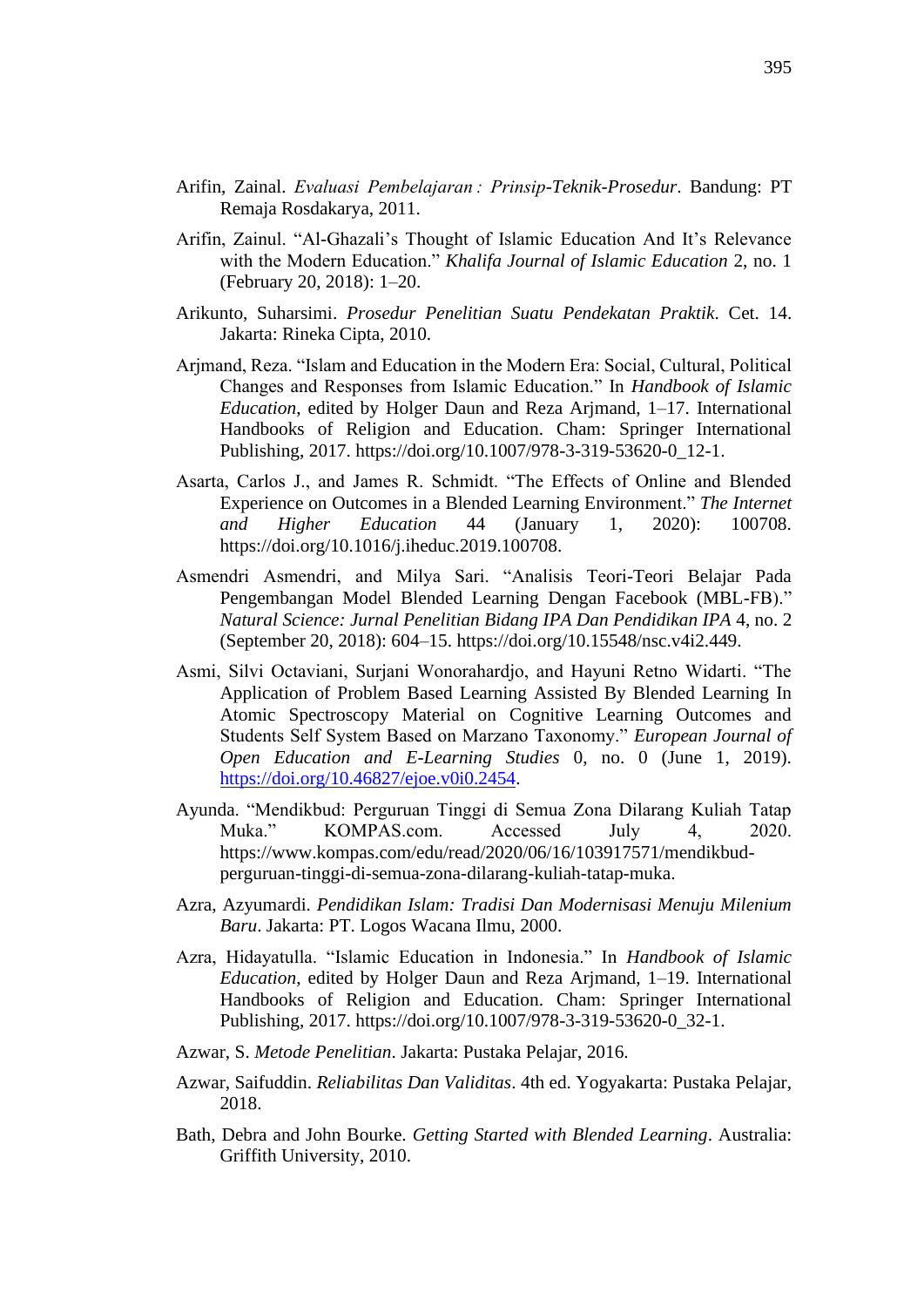- Bawaneh, Shamsi S. "The Effects of Blended Learning Approach on Students' Performance: Evidence from a Computerized Accounting Course." *International Journal of Humanities and Social Science* 1, no. 6 (2011).
- Bayyat, Manal. "Blended Learning: A New Approach to Teach Ballet Technique for Undergraduate Students." *Turkish Online Journal of Distance Education* 21, no. 2 (April 2020): 69–86.
- Becker, D'Arcy A, and Margaret M Dwyer. "Using Hypermedia to Provide Learner Control." *Journal of Educational Multimedia and Hypermedia* 3, no. 2 (1994): 155–172.
- Beetham, H. *Rethinking Pedagogy for the Digital Age: Designing and Delivering E-Learning*. Edited by R. Sharpe. London: Routledge, 2007.
- belmawa. "Menristekdikti Luncurkan E-Learning/ Hybrid Learning, Strategi Pendidikan Tinggi Untuk Kaum Milenial." *Direktorat Jenderal Pembelajaran Dan Kemahasiswaan* (blog), May 12, 2018. http://belmawa.ristekdikti.go.id/2018/05/12/menristekdikti-luncurkan-elearning-hybrid-learning-strategi-pendidikan-tinggi-untuk-kaum-milenial/.
- Benmimoun, Amir, and Philippe Trigano. "Adaptive and Collaborative Learning Using NetUniversity, an Interoperable LMS/LCMS." *Advances in Learning Processes*, January 1, 2010. https://doi.org/10.5772/7936.
- Berkowitz, Marvin W., and Melinda C. Bier. "What Work in Character Education: A Research-Driven Guide for Edcators." *Character Education Partnership*, 2005.
- Berlanga, Adriana, and Francisco J. Garcia. "Learning Technology Specifications: Semantic Objects for Adaptive Learning Environments." *International Journal of Learning Technology* 1, no. 4 (January 1, 2005): 458–472. https://doi.org/10.1504/IJLT.2005.007155.
- Bersin, Josh. *The Blended Learning Book, Best Practices, Proven Methodologies and Lessons Learned*. USA, San Fancisco: Pfeiffer, 2004.
- Bibi, Sarah, and Handaru Jati. "Efektivitas Model Blended Learning Terhadap Motivasi Dan Tingkat Pemahaman Mahasiswa Mata Kuliah Algoritma Dan Pemrograman." *Jurnal Pendidikan Vokasi* 5, no. 1 (February 28, 2015): 74– 87. https://doi.org/10.21831/jpv.v5i1.6074.
- Biddle, Michael A., and Rebecca M. Hoover. "Teaching Motivational Interviewing in a Blended Learning Environment." *Currents in Pharmacy Teaching and Learning* 12, no. 6 (June 1, 2020): 728–34. https://doi.org/10.1016/j.cptl.2020.01.027.
- Bleed, R. "A Hybrid Campus for a New Millennium." *Educause Review* 36, no. 1 (2001): 16–24.
- Universitas Muhammadiyah Sidoarjo. "Blended Learning, Solusi Mempersiapkan Generasi Emas Indonesia 2045," March 20, 2018.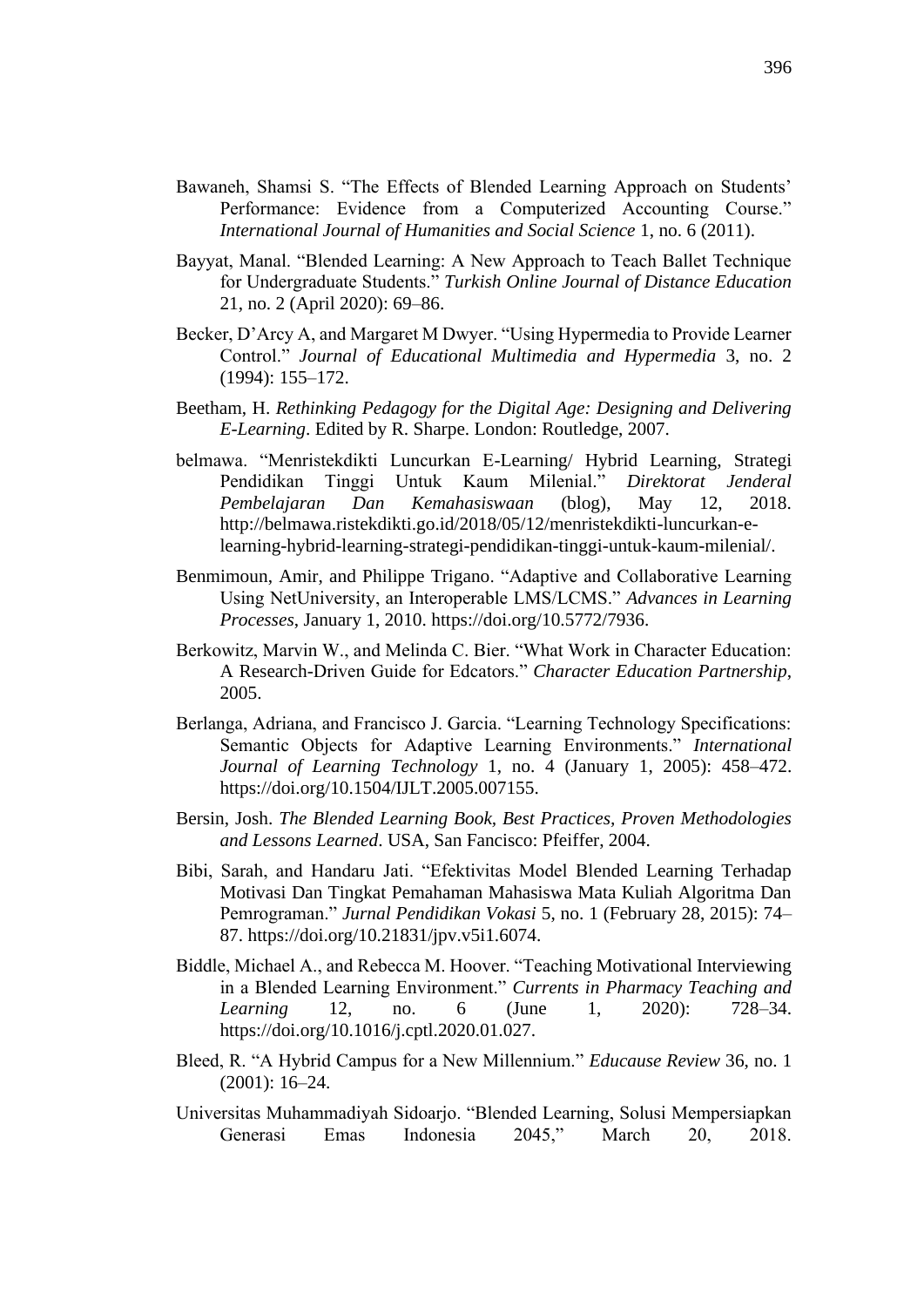https://umsida.ac.id/blended-learning-solusi-mempersiapkan-generasi-emasindonesia-2045/.

- zakimu. "Blended Learning: Solusi Pembelajaran Di Era Revolusi Industri 4.0," March 30, 2018. https://zakimu.com/blended-learning-solusi-pembelajarandi-era-revolusi-industri-4-0/.
- Bloom, Benjamin S. *Taxonomy of Educational Objectives, Handbook 1: Cognitive Domain*. 2nd edition. USA: Addison Wesley Publishing Company, 1956.

———. *Taxonomy of Educational Objectives, Handbook 1: Cognitive Domain*. 2nd edition. USA: Addison Wesley Publishing Company, 1956.

- Boelens, Ruth, Michiel Voet, and Bram De Wever. "The Design of Blended Learning in Response to Student Diversity in Higher Education: Instructors' Views and Use of Differentiated Instruction in Blended Learning." *Computers & Education* 120 (May 2018): 197–212. https://doi.org/10.1016/j.compedu.2018.02.009.
- Bonk, Curtis J., and Charles R. Graham. *The Handbook of Blended Learning: Global Perspectives, Local Designs*. John Wiley & Sons, 2012. https://books.google.co.id/books?hl=id&lr=&id=tKdyCwAAQBAJ&oi=fnd &pg=PA155&dq=holistic+blended+learning&ots=BhjFLvwDep&sig=KJpt nPfD8VfAmnwVNxj1jpzREys&redir\_esc=y#v=onepage&q=holistic%20bl ended%20learning&f=false.
- Borg, Walter R., and Meredith D. Gall. *Educational Research: An Introduction*. 4th ed. New York, London: Longman, 1983.
- Bovermann, Klaudia, and Theo Bastiaens. "How Gamification Can Foster Motivation and Collaboration in Blended Learning: A Mixed Methods Case Study." *Journal of Interactive Learning Research* 30, no. 3 (2019): 275–300.
- Bower, Matt, Barney Dalgarno, Gregor E. Kennedy, Mark J.W. Lee, and Jacqueline Kenney. "Design and Implementation Factors in Blended Synchronous Learning Environments: Outcomes from a Cross-Case Analysis." *Computers & Education* 85, no. 1 (2015): 1–17.
- Brett, Michael R. "The Effectiveness of Audio-Visual Media and Social Media Platforms as Components of Blended Learning." *African Journal of Gender, Society and Development (Formerly Journal of Gender, Information and Development in Africa)* 9, no. 4 (December 1, 2020): 177–95. https://doi.org/10.31920/2634-3622/2020/v9n4a8.
- Brusilovsky, Peter, and Christoph Peylo. "Adaptive and Intelligent Web-Based Educational Systems." *International Journal of Artificial Intelligence in Education* 13, no. 2–4 (January 1, 2003): 159–172.
- Bude Su, et.al. "The Importance of Interaction in Web-Baseb Education: A Program Level Case Study of Online MBA Course." *Journal Interactive Online Learning* 4, no. 1 (2005).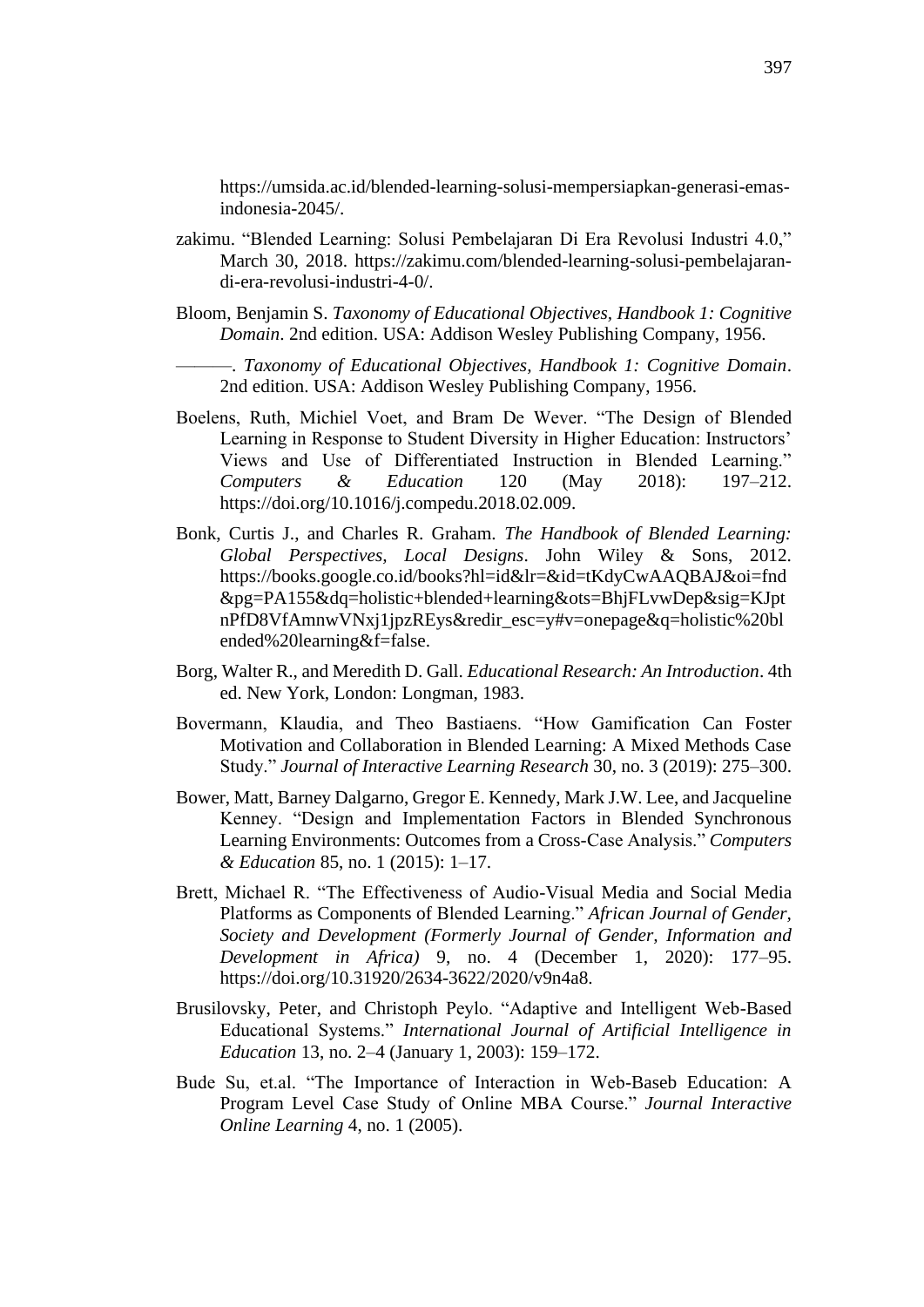- Budiharti, Rini, Elvin Yusliana Ekawati, Pujayanto, Daru Wahyuningsih, and Fairusy Fitria H. "Penggunaan Blended Learning Dengan Media Moodle Untuk Meningkatkan Kemampuan Kognitif Siswa SMP." *Cakrawala Pendidikan* 1, no. 1 (April 21, 2015). https://doi.org/10.21831/cp.v1i1.4184.
- Buran, Anna, and Arina Evseeva. "Prospects of Blended Learning Implementation at Technical University." *Procedia - Social and Behavioral Sciences 206*, 2015, 177–182.
- Burhanuddin, Nunu, and Ghilmanul Wasath. "Reactualization of Al-Farabi's Philosophy." In *Prosiding Konferensi Internasional Ke-2 Tentang Islam, Sains Dan Teknologi (ICONIST 2019)*, 5–9. Atlantis Press, 2020. https://doi.org/10.2991/assehr.k.200220.002.
- Burhendi, Feli Cianda Adrin, Afif Abdurrozak, and Soenarto Soenarto. "The Implementation of Blended Learning Models Based Liveboard against Affective Aspects in Modern Physics Course." *Gravity : Jurnal Ilmiah Penelitian Dan Pembelajaran Fisika* 6, no. 1 (February 29, 2020). https://doi.org/10.30870/gravity.v6i1.7106.
- Buseri, Kamrani. *Antologi Pendidikan Islam*. Yogyakarta: UII Press, 2003.
	- ———. *Reinveting Pendidikan Islam: Menggagas Kembali Pendidikan Islam Yang Lebih Baik*. Banjarmasin: Antasari Press, 2010.
- Bustamy, Fuad Ifram al-. *Munjib Al-Thullab*. Beirut: al-Maktabah asy-Syarkiyyah, 1986.
- Cahyadi, Ani. "Menuju Holistik Pembelajaran Campuran (Blended Learning)." *Jurnal Holistik* 2, no. 1 (2017): 11.
- Campbell, Donald T., and Thomas D. Cook. *Quasi-Experimentation: Design and Alalysis Issues for Filed Setting*. Boston: Houghton Mifflin Company, 1979.
- Carceles-Poveda, Eva, and Chryssi Giannitsarou. "Adaptive Learning in Practice." *Journal of Economic Dynamics and Control* 31, no. 8 (August 1, 2007): 2659–97. https://doi.org/10.1016/j.jedc.2006.09.004.
- Carman, J. "Blended Learning Design: Five Key Ingredients." undefined, 2002. /paper/Carman/354696ee643aa00410c5e1f5d53249084a1bc42e.
- Castro, Robin. "Blended Learning in Higher Education: Trends and Capabilities." *Education and Information Technologies* 24, no. 4 (July 1, 2019): 2523–46. https://doi.org/10.1007/s10639-019-09886-3.
- Chaerum, Uwes Anis. "Pengembangan Model Desain Sistem Pembelajaran Blended Untuk Program SPADA Indonesia." Disertasi, Universitas Negeri Jakarta, 2017.
- Chaeruman, Uwes Anis. "Merancang Model Blended Learning." *Jurnal Teknodik* 17, no. 4 (2019): 053–063.

———. "Merancang Model Blended Learning." *Jurnal Teknodik* 17, no. 4 (April 8, 2019): 053–063. https://doi.org/10.32550/teknodik.v17i4.577.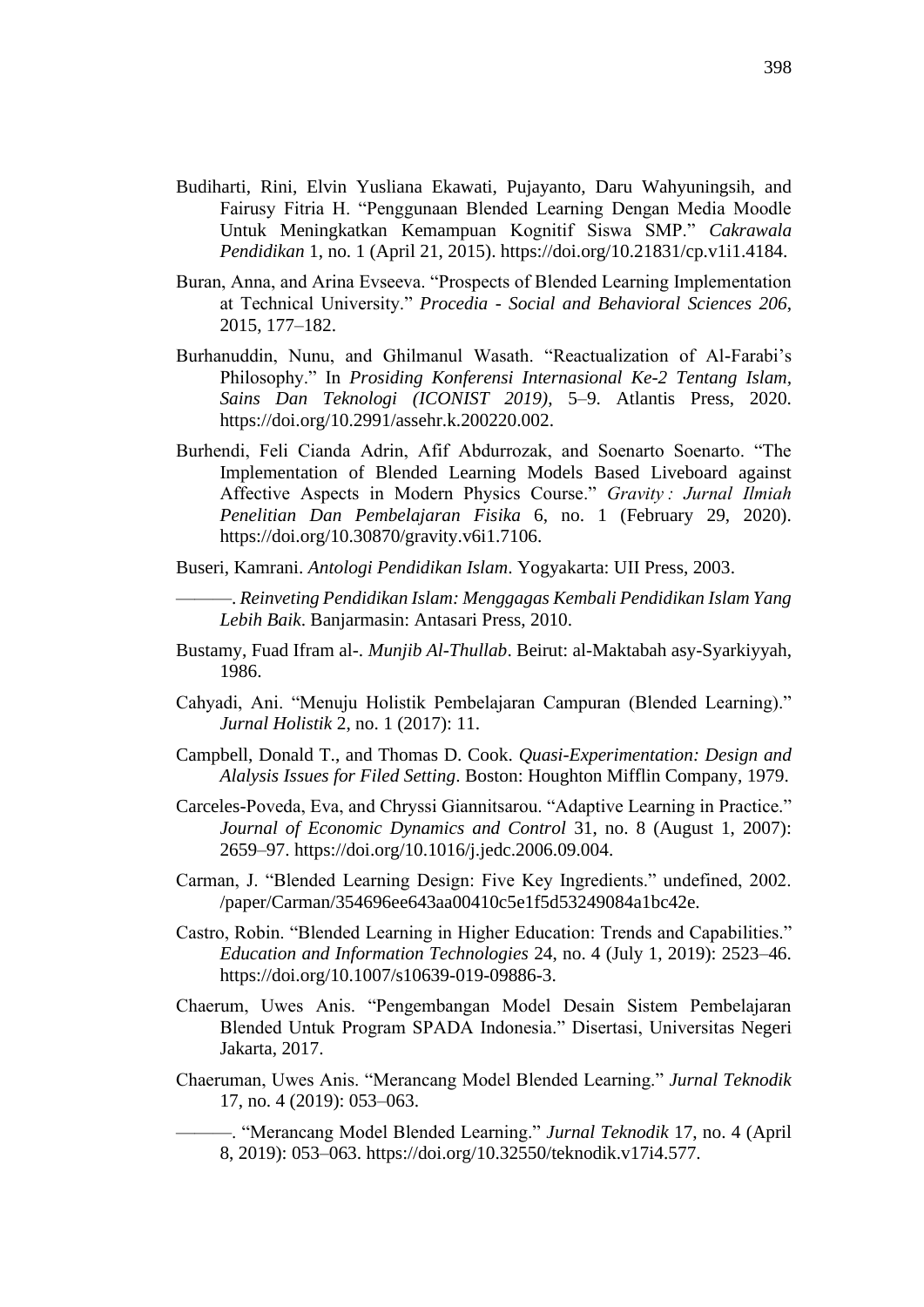———. "PEDATI, Model Desain Sistem Pembelajaran Blended." *Direktorat Pembelajaran Kementrian Riset, Teknologi Dan Pendidikan Tinggi*, 2017.

- Chaeruman, Uwes Anis, and Santi Maudiarti. "Quadrant of Blended Learning: A Proposed Conceptual Model for Designing Effective Blended Learning." *Jurnal Pembelajaran Inovatif* 1, no. 1 (2018): 1–5.
- Chairul Anwar. *Buku Terlengkap Teori-Teori Pendidikan Klasik Hinngga Kontemporer*. Yogyakarta: IRCiSOD, 2017.
- Chen, Angel K., Cathi Dennehy, Amber Fitzsimmons, Susan Hyde, Kirby Lee, Josette Rivera, Rebecca Shunk, and Maria Wamsley. "Teaching Interprofessional Collaborative Care Skills Using a Blended Learning Approach." *Journal of Interprofessional Education & Practice* 8 (2017): 86– 90.
- Chen, Wei, and Hercy N. H. Cheng. "Analyzing Graduate Students' Behaviors of Self-Regulated Learning in a Blended Learning Environment." In *Proceedings of the 2020 8th International Conference on Information and Education Technology*, 53–57. ICIET 2020. Okayama, Japan: Association for Computing Machinery, 2020. https://doi.org/10.1145/3395245.3396416.
- Chen, Zexuan, and Jianli Jiao. "Effect of the Blended Learning Approach on Teaching Corpus Use for Collocation Richness and Accuracy." In *Technology in Education: Pedagogical Innovations*, edited by Simon K. S. Cheung, Jianli Jiao, Lap-Kei Lee, Xuebo Zhang, Kam Cheong Li, and Zehui Zhan, 54–66. Communications in Computer and Information Science. Singapore: Springer, 2019. https://doi.org/10.1007/978-981-13-9895-7\_6.
- Cherrez, Nadia Jaramillo, and Larysa Nadolny. "Customizing Students' Learning Experiences While Designing an Online Course." *International Journal of Designs for Learning* 8, no. 2 (November 8, 2017). https://doi.org/10.14434/ijdl.v8i2.19180.
- Cheung, Simon K. S., Richard Li, Kongkiti Phusavat, Naraphorn Paoprasert, and Lam-For Kwok. *Blended Learning. Education in a Smart Learning Environment: 13th International Conference, ICBL 2020, Bangkok, Thailand, August 24–27, 2020, Proceedings*. Springer Nature, 2020.
- Cheung, Simon K. S., and Fu Lee Wang. "Blended Learning in Practice: Guest Editorial." *Journal of Computing in Higher Education* 31, no. 2 (August 1, 2019): 229–232. https://doi.org/10.1007/s12528-019-09229-8.
- Cheung, Simon K.S., Lam for Kwok, Junjie Shang, Aihua Wang, and Reggie Kwan. "Blended Learning Aligning Theory with Practices." *Proceedings, 9th International Conference, ICBL Beijing, China, 2016*, July 19, 2016.
- Churches, Andrew. "A Bloom's Digital Taxonomy For Evaluating Digital Tasks." *TeachThought* (blog), March 22, 2016. https://www.teachthought.com/critical-thinking/ablooms-digital-taxonomyfor-evaluating-digital-tasks/.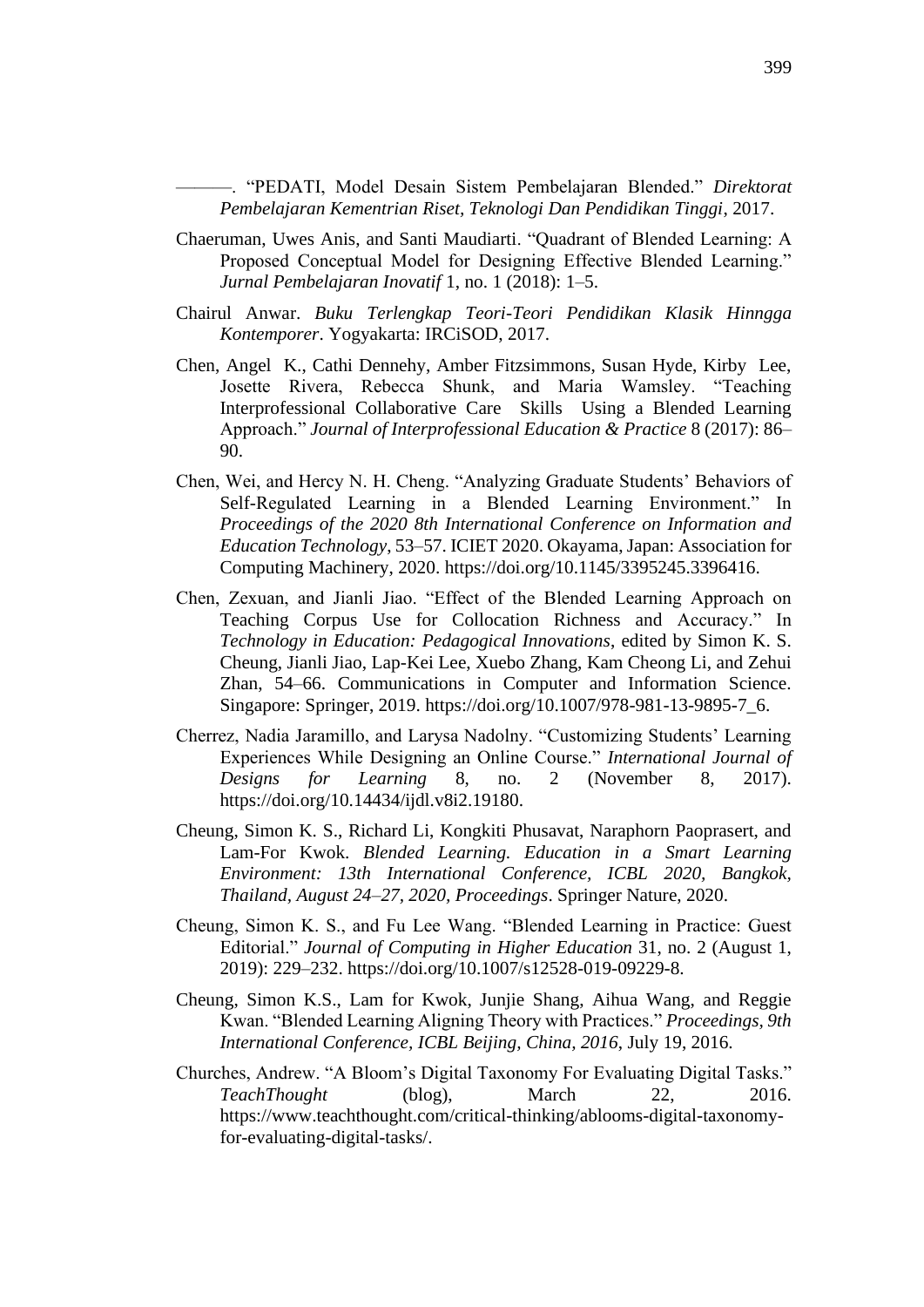- Clark, Renee M., and Autar Kaw. "Adaptive Learning in a Numerical Methods Course for Engineers: Evaluation in Blended and Flipped Classrooms." *Computer Applications in Engineering Education* 28, no. 1 (2020): 62–79. https://doi.org/10.1002/cae.22175.
- Cox, M., M. Webb, B. Abbot, B. Blakeley, T. Beauchamp, and V. Rhodes. "ICT and Pedagogy: A Review of the Research Literature." *Report for Becta*, 2003.
- Crawford, Joseph, Kerryn Butler-Henderson, Jürgen Rudolph, Matthias Glowatz, and Et Al. "COVID-19: 20 Countries' Higher Education Intra-Period Digital Pedagogy Responses." *Journal of Applied Teaching and Learning (JALT)* 3, no. 1 (April 1, 2020). https://doi.org/10.37074/jalt.2020.3.1.7.
- Crawford, Renée, and Louise Jenkins. "Blended Learning and Team Teaching: Adapting Pedagogy in Response to the Changing Digital Tertiary Environment." *Australasian Journal of Educational Technology* 33, no. 2 (2017): 51–57.
- Creswell, John W. *Research Design: Qualitative and Quantitative Approaches*. California: Sage Publications, Inc, 1994.
- Cronje, Johannes C. "Towards a New Definition of Blended Learning." *Electronic Journal of E-Learning* 18, no. 2 (2020): 114–121.
- Dabbag and Rithland. *E-Learning Concept, Strategies, and Application*. New Jersey: Person Education, 2005.

———. *E-Learning Concept, Strategies, and Application*. New Jersey: Person Education, 2005.

———. *E-Learning Concept, Strategies, and Application*. New Jersey: Person Education, 2005.

- Dabner, N. N., N. Davis, and P. Zaka. "Authentic Project-Based Design of Professional Development for Teachers Studying Online and Blended Teaching." *Contemporary Issues in Technology and Teacher Education* 12, no. 1 (2012).
- Dakduk, Silvana, Zuleima Santalla-Banderali, and David van der Woude. "Acceptance of Blended Learning in Executive Education." *SAGE Open* 8, no. 3 (July 1, 2018): 2158244018800647. https://doi.org/10.1177/2158244018800647.
- Danielson, Charlotte. *The Framework for Teaching: Evaluation Instrument*. Ingram, 2013.

Darmawan, Deni. *Inovasi Pendidikan*. Bandung: PT. Remaja Rosda Karya, 2012.

Darwanto. *Televisi Sebagai Media Pendidikan*. Yogyakarta: Pustaka Pelajar Offset, 2011.

<sup>———.</sup> *Pengembangan E-Learning Teori Dan Desain*. Bandung: Remaja Rosdakarya, 2016.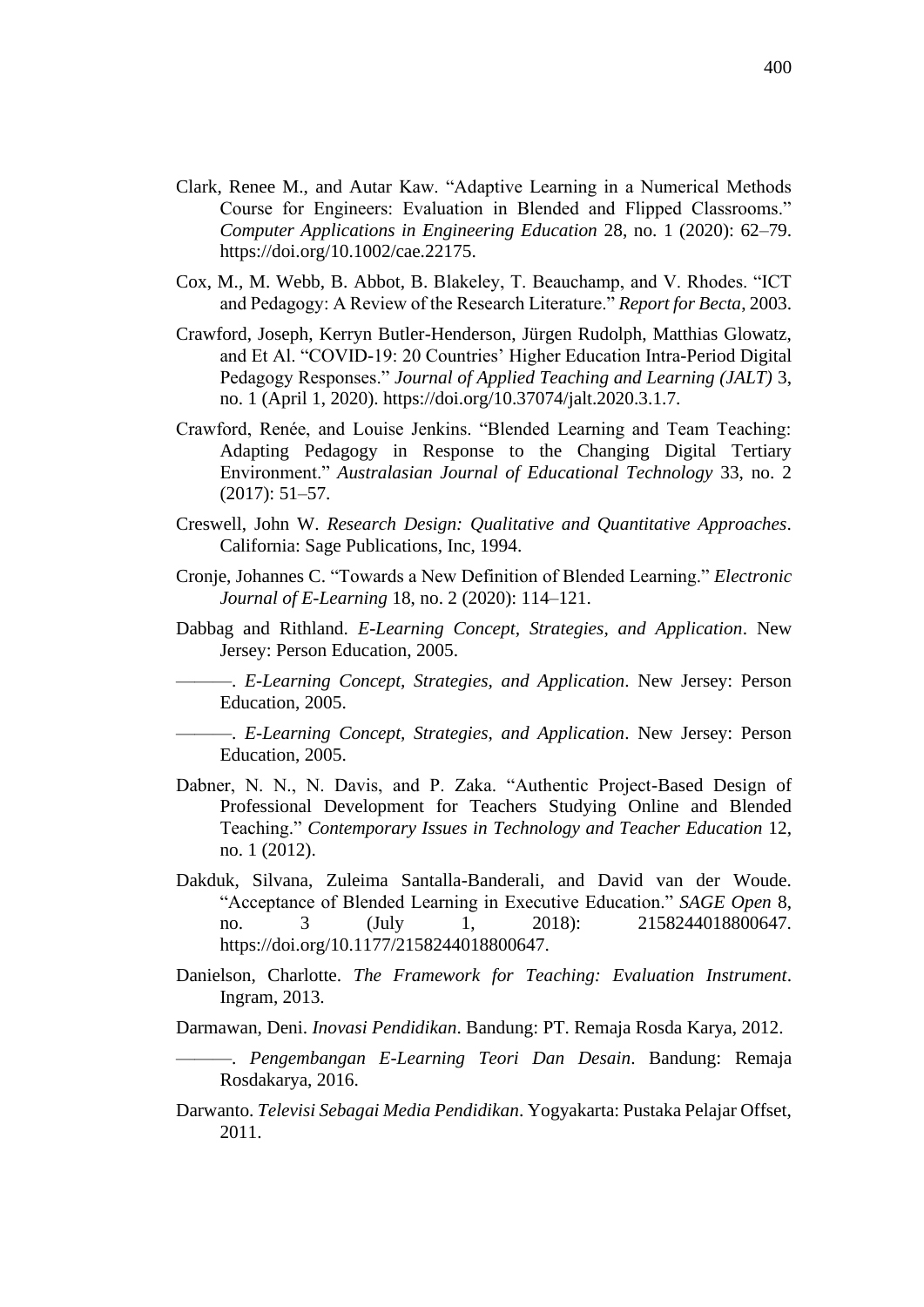- Daryanto and Syaiful Karim. *Pembelajaran Abad 21*. Yogyakarta: Gava Media, 2017.
- Daulay, Haidar Putra. *Pendidikan Islam dalam Sistem Pendidikan Nasional di Indonesia*. Cet. 3. Jakarta: Kencana, 2016.
- Deechai, Wichian, and Thanongsak Sovajassatakul. "Efficiency and Effectiveness of Blended Learning for Critical Thinking Development in Thai Vocational Students." *Revista ESPACIOS* 40, no. 19 (June 10, 2019). http://www.revistaespacios.com/a19v40n19/19401912.html.
- Demetriadis, S., and A. Karakostas. "Adaptive Collaboration Scripting: A Conceptual Framework and a Design Case Study." In *2008 International Conference on Complex, Intelligent and Software Intensive Systems*, 487– 492, 2008. https://doi.org/10.1109/CISIS.2008.85.
- Demetriadis, Stavros, and Anastasios Karakostas. "Introduction to Adaptive Collaboration Scripting." In *Intelligent Collaborative E-Learning Systems and Applications*, edited by Thanasis Daradoumis, Santi Caballé, Joan Manuel Marquès, and Fatos Xhafa, 1–18. Studies in Computational Intelligence. Berlin, Heidelberg: Springer, 2009. https://doi.org/10.1007/978- 3-642-04001-6\_1.
- Departemen Pendidikan Nasional. "Kamus Besar Bahasa Indonesia." Jakarta: Balai Pustaka, 2005.

———. *Panduan Pelaksanaan PJJ Tahun 2016*. Jakarta: Dirjen Pembelajaran dan Kemahasiswaan Kementerian Riset Teknologi Pendidikan Tinggi, 2016.

- ———. *Undang-Undang Sisdiknas, No. 20 Tahun 2003*. Jakarta: Diknas, 2003.
- Departmen Agama RI. *Syaamil Al-Qur'an Terjemah Perkata*. Bandung: Sygma, 2007.
- Derntl, Michael and Renate Motsching-Pirik. "The Role of Structure, Patterns, and People in Blended Learning." *The Internet and Higher Education* 8, no. 1 (2005): 112.
- Dewi, Erni Ratna. "Metode Pembelajaran Modern Dan Konvensional Pada Sekolah Menengah Atas." *Pembelajar: Jurnal Ilmu Pendidikan, Keguruan, Dan Pembelajaran* 2, no. 1 (April 28, 2018): 44–52.
- Dick, Walter, Lou Carey, and James O. Carey. *The Systematic Design of Instruction*. 8th ed. New York, USA: Pearson, 2015.
- Diep, Anh Nguyet, Chang Zhu, Céline Cocquyt, Maurice de Greef, Minh Hien Vo, and Tom Vanwing. "Adult Learners' Needs in Online and Blended Learning." *Australian Journal of Adult Learning* 59, no. 2 (July 2019): 223– 253.
- Dirjen Belmawa Kemenristekdikti. "Panduan Penyusunan Perangkat Pembelajaran Dan Bahan Ajar 2017." Jakarta: T.P, 2017.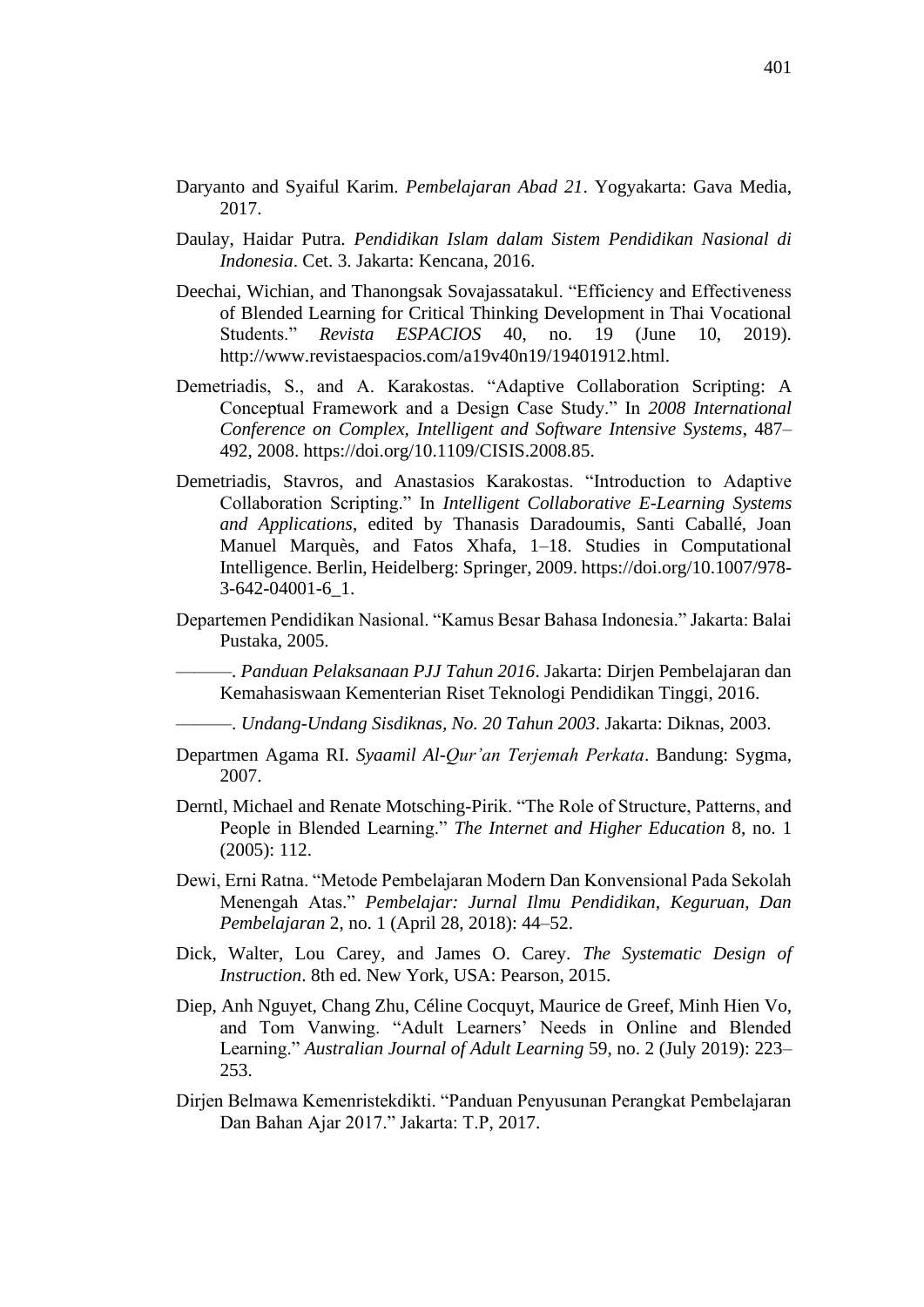- Ditjen Pendidikan Islam. "Buku Panduan Pengembangan Kurikulum PTKI Mengacu Pada KKNI Dan SN-Dikti." Jakarta: Kementerian Agama Republik Indonesia, 2018.
- Dowdy, Dana. "The Effects of Blended Learning on a Classroom in Comparison to a Tradisional Classroom." *Murray State Theses and Dissertations*, January 1, 2020. https://digitalcommons.murraystate.edu/etd/169.
- Dowling, G. Godfrey, Godfrey, J (terakhir), and Gyles N. "Do Hybrid Flexible Delivery Teaching Methods Improve Accounting Students' Learning Outcomes?" *Accounting Education: An International Journal* 12, no. 4 (2003).
- Dr. Fathul Jannah. Wawancara dengan Responden sebagai Ketua Prodi PAI, Oktober 2018.
- Dr. Umar Fauzan. Wawancara dengan Responden sebagai Ketua Penelitian LP2M IAIN Samarinda, Oktober 2018.
- Driscoll, Margaret. "Blended Learning: Let's Get beyond the Hype." *E-Learning* 3 (January 1, 2002).
- Drysdale, Jeffery S., Charles R. Graham, Kristian J. Spring, and Lisa R. Halverson. "An Analysis of Research Trends in Dissertations and Theses Studying Blended Learning." *The Internet and Higher Education* 17 (April 1, 2013): 90–100. https://doi.org/10.1016/j.iheduc.2012.11.003.
- Du, Ai-Li, and Lei Wang. "A Practical Study of Corporate Finance Teaching Based on Blended Learning," 202–7. Atlantis Press, 2019. https://doi.org/10.2991/sschd-18.2019.35.
- Duke, C. *Managing the Learning University*. Singapore: Sage Pub, 2002.
- Dwiyogo, Wasis D. "Analisis Kebutuhan Pengembangan Model Rancangan Pembelajaran Berbasis Blended Learning (PBBL) Untuk Meningkatkan Hasil Belajar Pemecahan Masalah." *Jurnal Pendidikan Dan Pembelajaran (JPP)* 21, no. 1 (April 2015): 71–78.
	- ———. "Developing a Blended Learning-Based Method for Problem-Solving in Capability Learning." *Turkish Online Journal of Educational Technology - TOJET* 17, no. 1 (January 2018): 51–61.

———. *Pembelajaran Berbasis Blended Learning*. Jakarta: Rajawali Pers, 2018.

- ———. *Pembelajaran Berbasis Blended Learning: Model Rancangan Pembelajaran Dan Hasil Belajar Pemecahan Masalah*. Malang: Wineka Media, 2016.
- Dwiyogo, Wasis Djoko, and Carolina Ligya Radjah. "Effectiveness, Efficiency and Instruction Appeal of Blended Learning Model." *International Journal of Online and Biomedical Engineering (IJOE)* 16, no. 04 (April 8, 2020): 91– 108.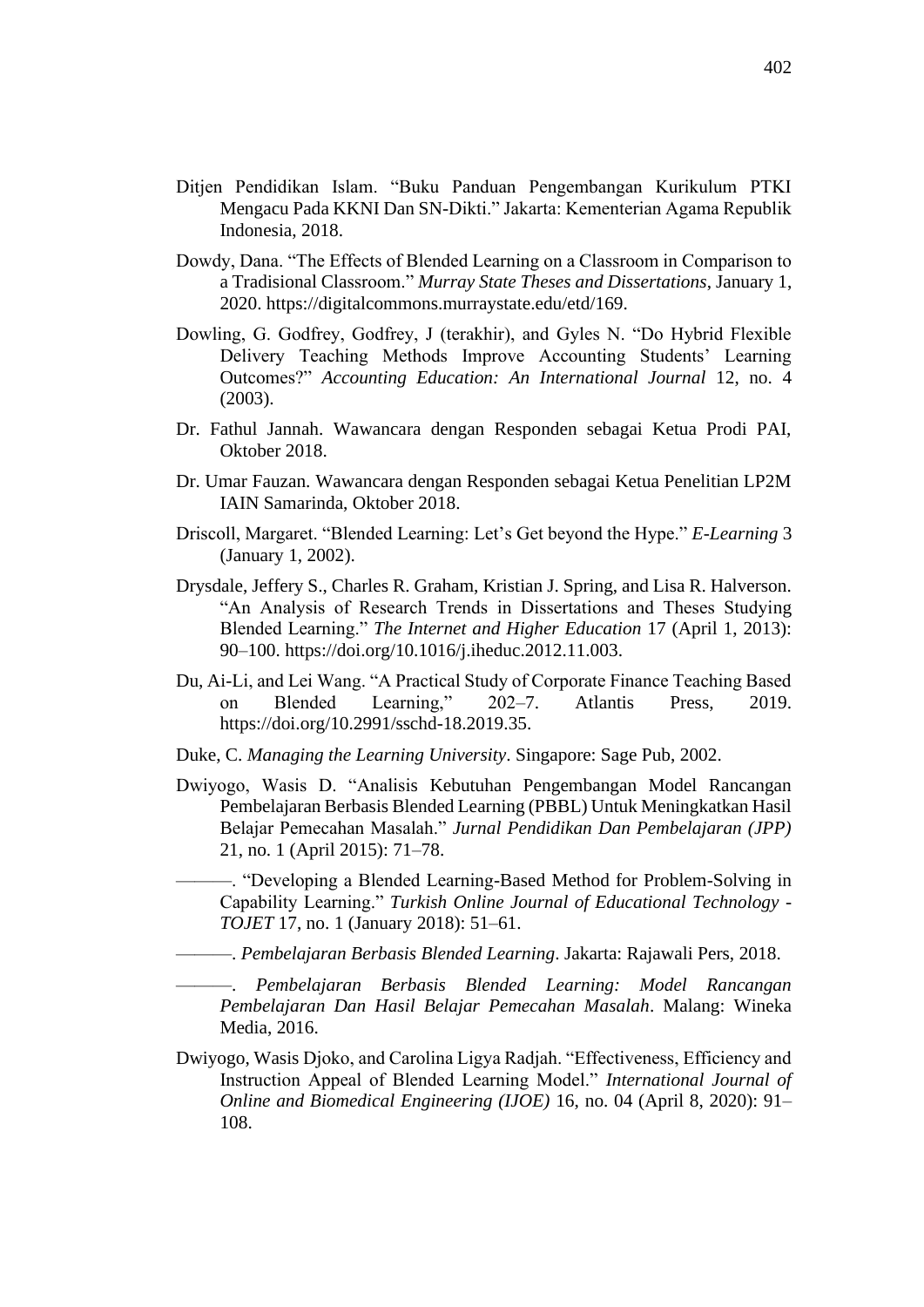- Dziuban, Charles, Joel L. Hartman, and Patsy D. Moskal. "Blended Learning." *Research Bulletin* 2004, no. 7 (2004).
- E, Sharon, Robert Heinich, and James D. Smaldino Russell. *Instructional Technology and Media for Learning*. 8th ed., 2004. http://gen.lib.rus.ec/book/index.php?md5=B0BE9099094858A0179B9BE62 5DE9F60.
- Effendi, Hansi. "Blended Learning Effectiveness in Improving Learning Access in Higher Education," 298–301. Atlantis Press, 2019. https://doi.org/10.2991/ictvet-18.2019.67.
	- ———. "Model Blended Learning Interaktif Berbasis Web Mata Kuliah Mesin-Mesin Listrik Di Fakultas Teknik." Disertasi, Universitas Negeri Padang, 2015.
- Eggen, Paul, and Don Kauchak. *Strategies and Models for Teachers: Teaching Content and Thinking Skills*. 6th ed. USA: Pearson, 2012.
- Elishabet, Media, Kompas Cyber. "Mendikbud: Januari 2021 Sekolah Boleh Tatap Muka, Ini Syaratnya Halaman all." KOMPAS.com. Accessed November 24, 2020. https://edukasi.kompas.com/read/2020/11/20/161556771/mendikbudjanuari-2021-sekolah-boleh-tatap-muka-ini-syaratnya.
- Eliyasni, Rifda, Ary Kiswanto Kenedi, and Inaad Mutlib Sayer. "Blended Learning and Project Based Learning: The Method to Improve Students' Higher Order Thinking Skill (HOTS)." *Jurnal Iqra' : Kajian Ilmu Pendidikan* 4, no. 2 (December 27, 2019): 231–48. https://doi.org/10.25217/ji.v4i2.549.
- Elliott, M. *Blended Learning: The Magic Is In The Mix. In A. Rossett (Ed.). The ASTD E-Learning Handbook*. New York: McGraw-Hill, 2002.
- Evans, Jennifer Catharine, Hennie Yip, Kannass Chan, Christine Armatas, and Ada Tse. "Blended Learning in Higher Education: Professional Development in a Hong Kong University." *Higher Education Research & Development* 39, no. 4 (June 6, 2020): 643–56. https://doi.org/10.1080/07294360.2019.1685943.

———. "Blended Learning in Higher Education: Professional Development in a Hong Kong University." *Higher Education Research & Development* 39, no. 4 (June 6, 2020): 643–56. https://doi.org/10.1080/07294360.2019.1685943.

- Fahmi, Galuh Alif. "Pengembangan Model Blended Learning Dengan Pendekatan Cooperative Mata Kuliah Ilmu Lingkungan Pada Program Studi S1 Pendidikan Biologi." Tesis, UNY, 2017.
- Fannakhosrow, Mahboubeh, and Soolmaz Nourabadi. "Blended Learning, Innovative Pattern in Teachers Professional Development in Educational System of Iran." *Revista Praxis Educacional* Vol. 16, no. No. 38 (January 1, 2020).

http://research.shahed.ac.ir/WSR/WebPages/Report/PaperView.aspx?PaperI D=116950.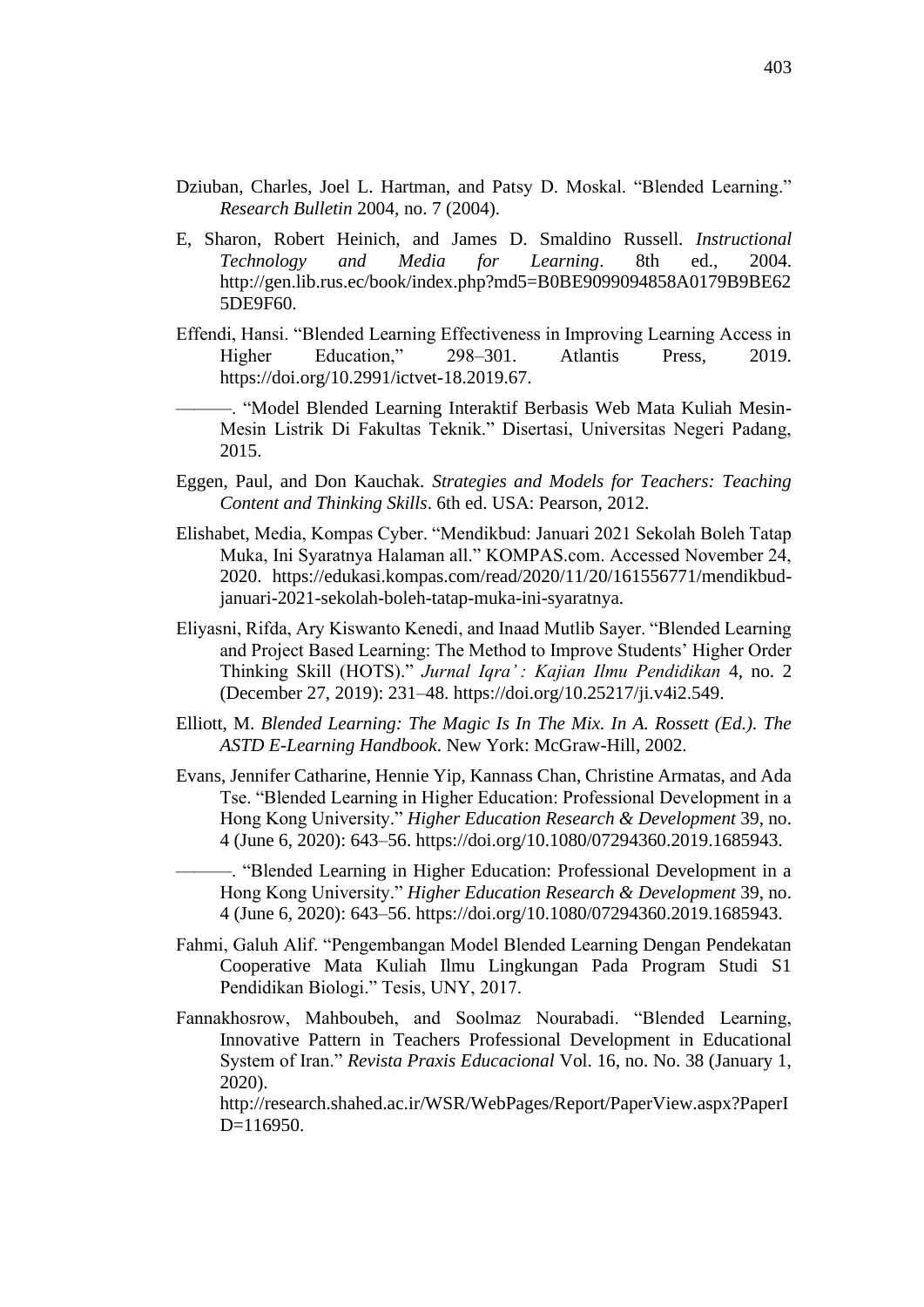- Fathurrohman, Muhammad. *Belajar dan Pembelajaran Modern: Konsep Dasar, Inovasi dan Teori Pembelajaran*. Yogyakarta: Penerbit Garudhawaca, 2017.
- Fatkhulloh, Shoffan and Haryanto. "Can Blended Learning Replace Conventional Learning in Terms of Mastery Learning and Cognitive Attainment." *Journal of Physics: Conference Series* 1511 (March 2020): 012025. https://doi.org/10.1088/1742-6596/1511/1/012025.
- Fauzan, Rahmad. "Making Indonesia 4.0 Tak Kalah Dari Super Smart Society 5.0 | Teknologi." Bisnis.com. Accessed October 20, 2019. https://teknologi.bisnis.com/read/20190711/84/1123147/making-indonesia-4.0-tak-kalah-dari-super-smart-society-5.0.
- Fauzan, Rahman. "Karakteristik Model Dan Analisa Peluang-Tantangan Industri 4.0." *PHASTI* 4, no. 01 (May 2018): 1–11.
- Firman, Firman. "Dampak Covid-19 Terhadap Pembelajaran Di Perguruan Tinggi." *BIOMA: Jurnal Biologi Dan Pembelajarannya* 2, no. 1 (June 25, 2020): 14–20.
- Fitria, Risa, and Sifak Indana. "Feasibility of Schoology-Based Blended Learning Media in Respiratory System of Grade to Train Scientific Literacy Skill." *BioEdu* 8, no. 3 (2019). https://jurnalmahasiswa.unesa.ac.id/index.php/bioedu/article/view/31361.
- Fukuyama, M. "Society 5.0: Aiming for a New Human-Centered Society." *Japan Spotlight*, n.d., 47–50.
- Gagne, Robert M., Walter W. Wager, Katharine Golas, and John M. Keller. *Principles of Instructional Design*. 5th ed. New York: Wadsworth Publishing, 2004.
- Gallego, G. "Adaptive, Active and Collaborative Learning Throught Blended Learning." *EDULEARN16 Proceedings*, 2016, 1750–60.
- Gaol, Ford Lumban, and Fonny Hutagalung. "The Trends of Blended Learning in South East Asia." *Education and Information Technologies* 25, no. 2 (March 1, 2020): 659–63. https://doi.org/10.1007/s10639-020-10140-4.
- Garrison, D. Randy. "Communities of Inquiry in Online Learning." In *Encyclopedia of Distance Learning, Second Edition*, 352–55. IGI Global, 2009.
- Garrison, D. Randy, Terry Anderson, and Walter Archer. "Critical Inquiry in a Text-Based Environment: Computer Conferencing in Higher Education." *The Internet and Higher Education* 2, no. 2 (March 1, 1999): 87–105. https://doi.org/10.1016/S1096-7516(00)00016-6.
- Garrison, D. Randy, and Heather Kanuka. "Blended Learning: Uncovering Its Transformative Potential in Higher Education." *The Internet and Higher Education* 7, no. 2 (April 1, 2004): 95–105. https://doi.org/10.1016/j.iheduc.2004.02.001.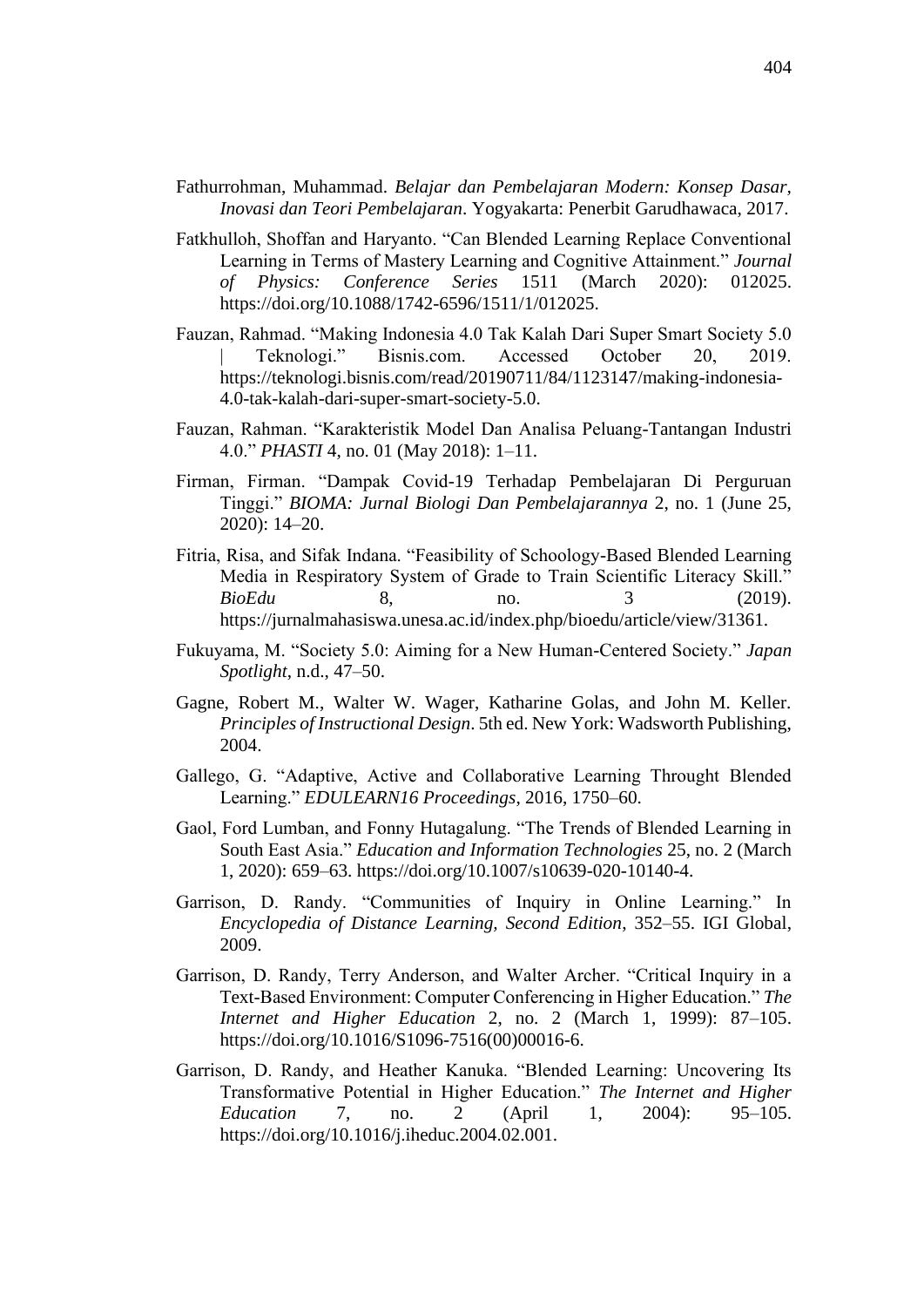———. "Blended Learning: Uncovering Its Transformative Potential in Higher Education." *The Internet and Higher Education* 7, no. 2 (April 1, 2004): 95– 105. https://doi.org/10.1016/j.iheduc.2004.02.001.

Garrison, D. Randy and Norman D. Vaughan. *Blended Learning in Higher Education, Framerork, Principles, and Guidlines*. US San Fancisco: Jossey-Bass, 2008.

———. "Institutional Change and Leadership Associated with Blended Learning Innovation: Two Case Studies." *The Internet and Higher Education*, Blended Learning in Higher Education: Policy and Implementation Issues, 18 (July 1, 2013): 24–28.

- Garrison, Randy. "Implications of Online and Blended Learning for the Conceptual Development and Practice of Distance Education." *International Journal of E-Learning & Distance Education* 23, no. 2 (July 2009): 93–104.
- Gault, James. "Uses of Blended Learning and Its Impact in the Classroom." *University of North Georgia Annual Research Conference*, March 13, 2020. https://digitalcommons.northgeorgia.edu/ngresearchconf/2020/graduate/5.
- Gepp, Adrian, and Kuldeep Kumar. "How to Improve Teaching Using Blended Learning." Chapter. Theoretical and Practical Approaches to Innovation in Higher Education. IGI Global, 2020. https://doi.org/10.4018/978-1-7998- 1662-1.ch005.
- Glazer, Francine S. *Blended Learning*. Virginia: Stylus Publishing, 2012.
- Graham, C., Allen S, and D. Ure. *Benefits And Challenges Of Blended Learning Environments. In M. Khosrow-Pour*. Encyclopedia of Information Science and Technology I-V. Hershey, PA: Idea Group Inc, 2005.
- Graham, C, S Allen, and Ure D. *Benefits And Chlenges Of Blended Learning Environments. In M. Khosrow-Pour (Ed.).* Encyclopedia of Information Science and Technology I-V. Hershey. PA: Idea Group Reference, 2005.
- Graham, C. R. *Blended Learning System: Definition, Current Trends, and the Future Direction, In C.J. Bonk & C. Graham (Eds)*. The Handbook of Blended Learning: Global Perspectives, Local Design. San Francisco, CA: Pfeiffer, 2005.
- Gumennykova, Tamara, Vitali Pankovets, Mykola Liapa, Viktoriia Miziuk, Nadiia Gramatyk, and Liudmyla Drahiieva. "Applying Instructional Design Methods to Improve the Effectiveness of Blended-Learning." SSRN Scholarly Paper. Rochester, NY: Social Science Research Network, June 17, 2020. https://papers.ssrn.com/abstract=3628971.
- Gustafson, Kent, and R Branch. *Survey of Instructional Development Models*. Fourth. New York: Clearninghouse on Information and Technology, Syracuse University, 2002.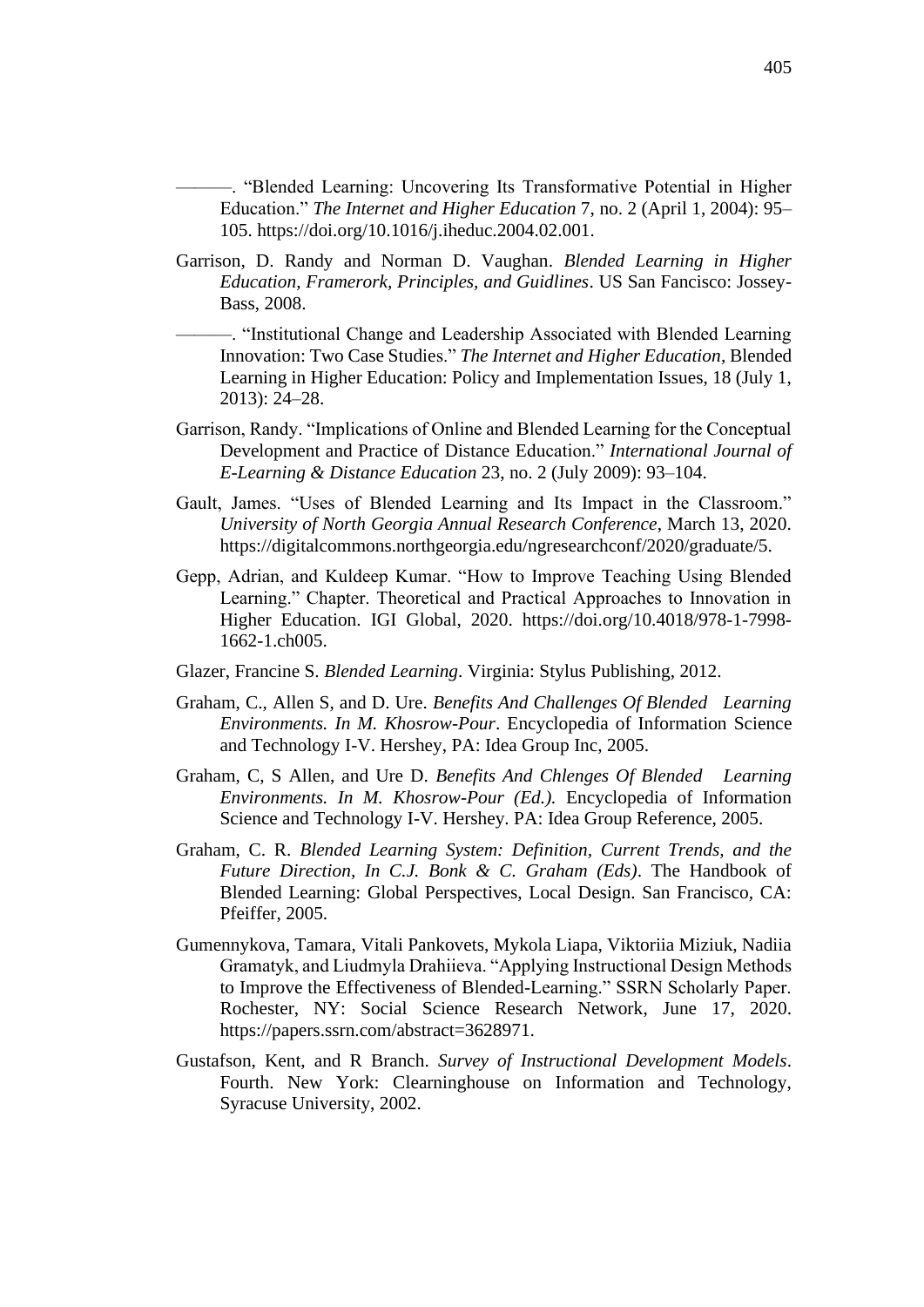- Hack, George. "An Instructional Design Model for Blended Higher Education." *Journal of Learning and Teaching in Digital Age (JOLTIDA)* 1, no. 2 (July 2016): 2–9.
- Hairida, Hairida. "The Development of Blended Learning Media for Flipped Classroom Model on Direct Learning in Process Evaluation Courses and Chemistry Learning Outcomes," 211–17. Atlantis Press, 2019. https://doi.org/10.2991/icetep-18.2019.52.
- Hake, Richard R. *Analyzing Change/Gain Score*, 1999. Unpublished.[online] URL: http://www.physics. indiana. edu/~ sdi/AnalyzingChange-Gain. pdf.
- Halverson, Lisa. R. "Conceptualizing Blended Learning Engagement." Disertasi, Brigham Young University, 2016.
- Halverson, Lisa R., and Charles R. Graham. "Learner Engagement in Blended Learning Environments: A Conceptual Framework." *Online Learning* 23, no. 2 (June 2019): 145–78.
- Halverson, Lisa R., Charles R. Graham, Kristian J. Spring, Jeffery S. Drysdale, and Curtis R. Henrie. "A Thematic Analysis of the Most Highly Cited Scholarship in the First Decade of Blended Learning Research." *The Internet and Higher Education* 20 (January 1, 2014): 20–34.
- Hamad, Mona M. "Blended Learning Outcome vs Traditional Learning Outcome." *International Journal on Studies in English Language and Literature (IJSELL)* 3, no. 4 (2015).
- Hamka. *Lem Baga Hidup*. Jakarta: Pustaka Panjimas, 1997.
- Handayani, Astuti Budi, and Suyadi Suyadi. "Relevansi konsep akal bertingkat Ibnu Sina dalam pendidikan Islam di era milenial." *Ta'dibuna: Jurnal Pendidikan Islam* 8, no. 2 (October 31, 2019): 222–40. https://doi.org/10.32832/tadibuna.v8i2.2034.
- Harley, J. and Knight. *Co-Operative Inquiry: Research into the Human Condition*. London: Sage Pub, 1996.
- Haron, Haryani, Wan Faezah Abbas, and Nor Aini Abd Rahman. "The Adoption of Blended Learning Among Malaysian Academicians." *Procedia - Social and Behavioral Sciences 67*, 2012, 175–81.
- Harrison Hao Yang, Sha Zhu, and Jason MacLeod. "Collaborative Teaching Approaches: Extending Current Blended Learning Models." In *Blended Learning: Aligning Theory with Practices*, edited by Simon K.S. Cheung, Lam-for Kwok, Junjie Shang, Aihua Wang, and Reggie Kwan, 49–59. Lecture Notes in Computer Science. Cham: Springer International Publishing, 2016. https://doi.org/10.1007/978-3-319-41165-1\_5.
- Harto, Kasinyo. "Tantangan Dosen PTKI Di Era Indutsri 4.0." *Jurnal Tatsqif* 16, no. 1 (2018): 1–15.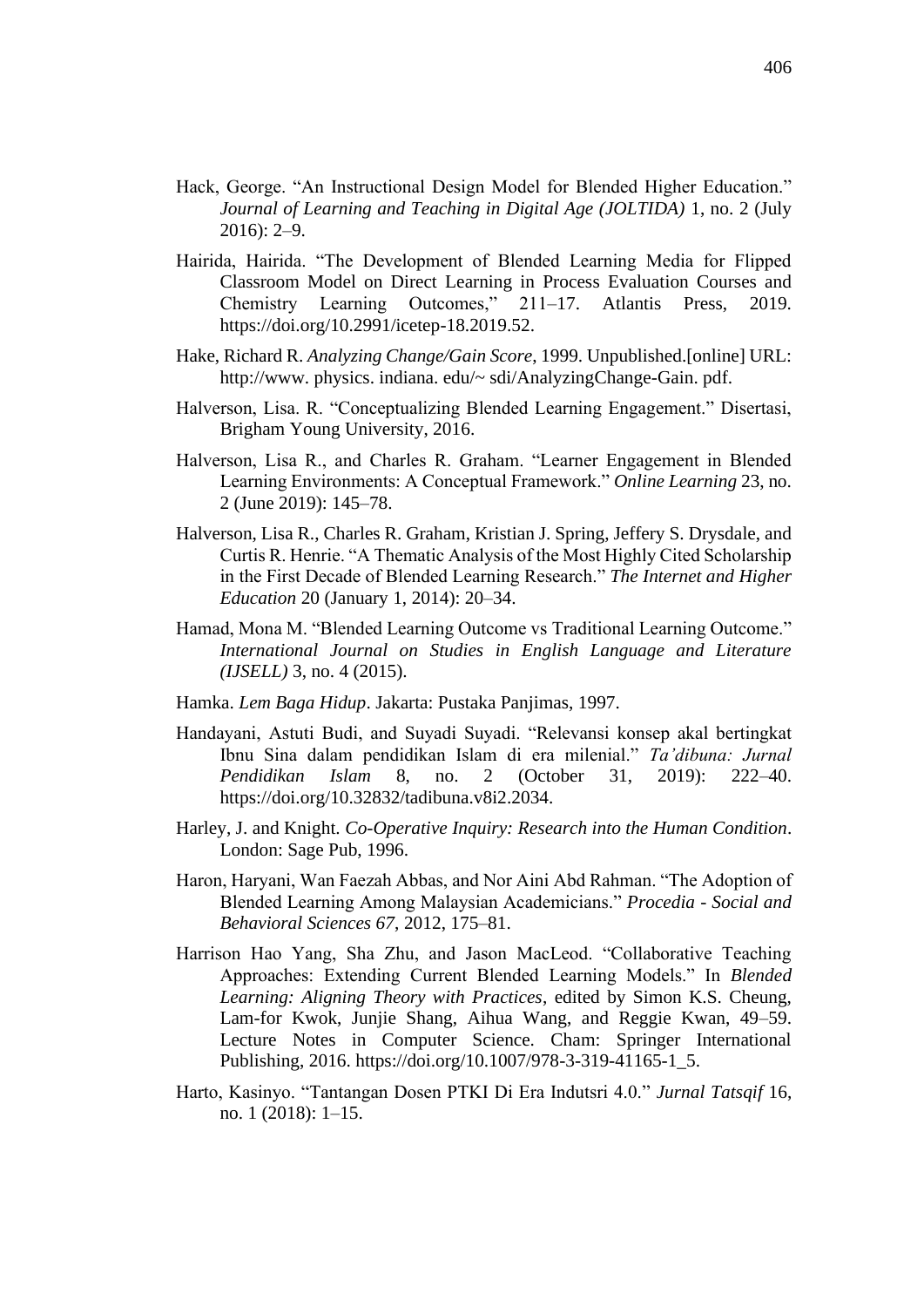- Harvey Singh. "Building Effective Blended Learning Programs." *Issue of Educational Technology* 43, no. 6 (2003): 53.
- "Hasil Google Form Saat Survey Need Asessment Model Blended Learning Para Dosen." Samarinda, 2018. https://docs.google.com/forms/d/126gPV02f5jvqr6rJBmKColAIezMbJ-U1ebCBk4ogiWo/edit#responses.
- Hebb, Donald Olding. *The Organization of Behavior: A Neuropsychological Theory*. Mahwah, N.J: L. Erlbaum Associates, 2002.
- Hennessy, S., R. Deaney, and K. Ruthven. "Pedagogic Strategies for Using ICT to Support Subject Teaching and Learning: An Analysis across 15 Case Studies." *University of Cambridge Faculty of Education Research Report* 3, no. 1 (2003).
- Herloa, Dorin. "Improving Efficiency of Learning in Education Master Programs, by Blended Learning." *Procedia - Social and Behavioral Sciences*, The Proceedings of 6th World Conference on educational Sciences, 191 (June 2015): 1304–9. https://doi.org/10.1016/j.sbspro.2015.04.326.
- Hidayat, Yayat. "Pendidikan Dalam Perspektif Ibnu Khaldun." *Jurnal Pendidikan Islam Al-Ilmi 2* 2, no. 1 (May 24, 2019). https://doi.org/10.32529/alilmi.v2i1.261.
- Hie, Bayu Prawira. *Revolusi Sistem Pendidikan Nasional Dengan Metode E-Learning*. Jakarta: PT. Gramedia Pustaka Utama, 2014.
- Hinneburg, Jana, Lars Hecht, Birte Berger-Höger, Susanne Buhse, Julia Lühnen, and Anke Steckelberg. "Development and Piloting of a Blended Learning Training Programme for Physicians and Medical Students to Enhance Their Competences in Evidence-Based Decision-Making." *Zeitschrift Für Evidenz, Fortbildung Und Qualität Im Gesundheitswesen* 150–152 (April 1, 2020): 104–11. https://doi.org/10.1016/j.zefq.2020.02.004.
- Hoerunnisa, Alin, Nunuk Suryani, and Agus Efendi. "The Effectiveness of the Use of E-Learning in Multimedia Classes to Improve Vocational Students & #39; Learning Achievement and Motivation." *Kwangsan* 7, no. 2 (2019): 295731. https://doi.org/10.31800/jtp.kw.v7n2.p123--137.
- Holmes, Bryn and Gardner, J. *E-Learning; Concept and Practice*. London, California, New Delhi: Sage Publication Ltd, 2006.
- Horton, William. *E-Learning by Design*. 2nd Edition. San Francisco, CA: Pfeiffer: John Wiley & Sons, Inc, 2012.
- Howard, Larry, Zsolt Remenyi, and Gábor Pap. *Adaptive Blended Learning Environments*, 2006.
- Hubackova, Sarka and Ilona Semradova. "Evaluation of Blended Learning, Future Academy Multidisciplinary Conference." *Procedia - Social and Behavioral Sciences, 217*, 2016, 551–557.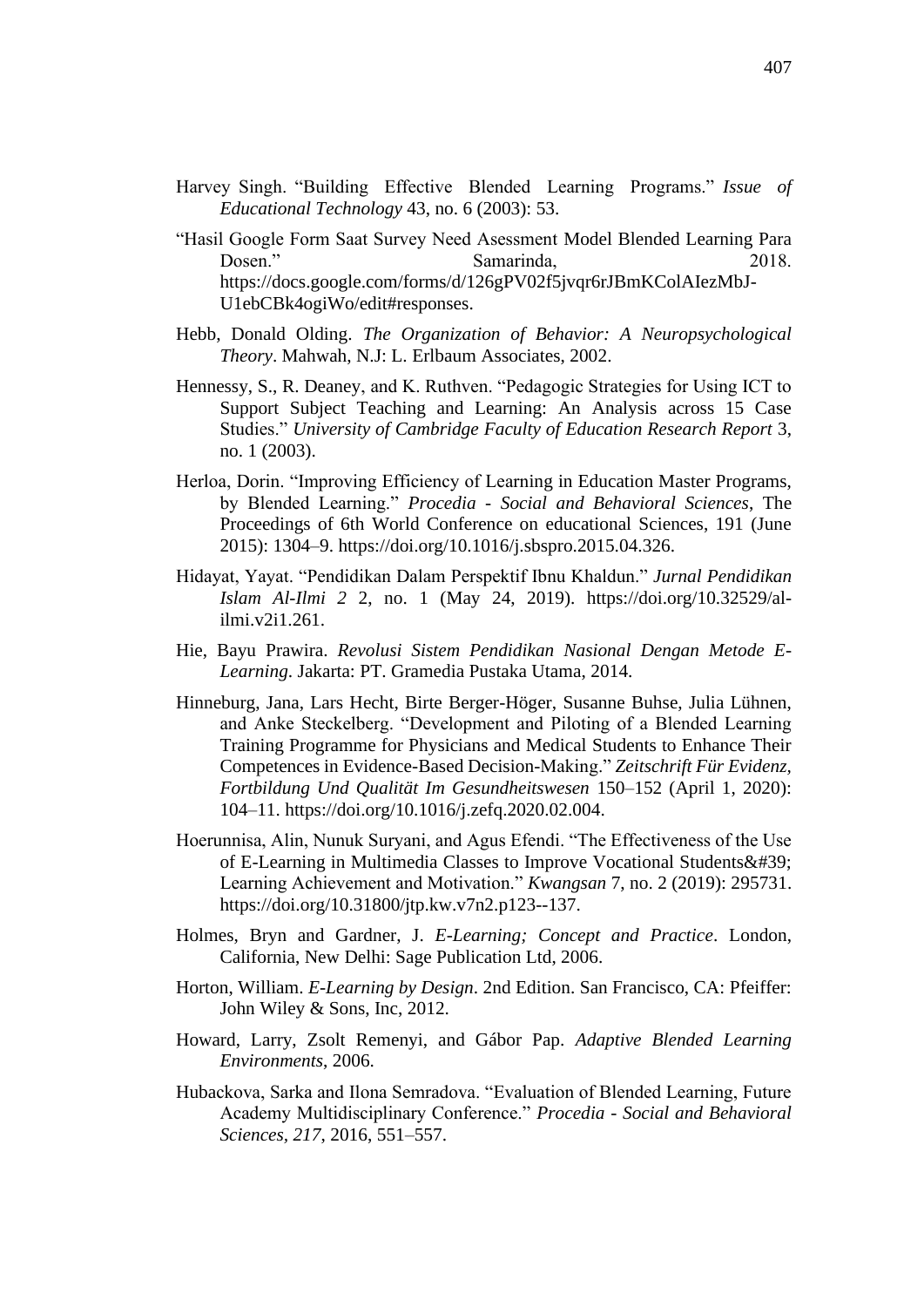- Hudha, Muhammad Nur, Uwes Anis Chaeruman, Sudi Dul Aji, Choirul Huda, Andista Candra Yusro, Farida Nur Kumala, Wartono Wartono, Asep Bayu Dani Nandiyanto, and Ade Gafar Abdullah. "SPADA: Online Learning between Universities of PGRI Indonesia." In *MATEC Web of Conferences*, 197:03002. EDP Sciences, 2018.
- Husaini, Al, Hendra Syarifuddin, and Usmadi Usmadi. "The Practicality of Learning Devices Cooperative Models Based on Blended Learning to Improve Learning Outcomes of 10th-Grade MA Students." *International Journal of Trends in Mathematics Education Research* 2, no. 3 (June 30, 2019): 157–60. https://doi.org/10.33122/ijtmer.v2i3.121.
- Husamah, Yuni Pantiwati, Arina Restian, and Puji Sumarsono. *Belajar dan Pembelajaran*. Malang: UMMPress, 2018.
- Inayah, Nurul, Kasmadi Imam Supardi, and Sri Mursiti. "The Effectiveness of Multimedia-Based Blended Learning Method for Analysis of the Concept Understanding and Characters Development of Students in Hydrocarbon Compound Subject Matter." *Journal of Innovative Science Education* 9, no. 3 (December 7, 2020): 260–66. https://doi.org/10.15294/jise.v8i3.35928.
- Irina, I, Ushatikova, Elena Konovalova, and Viktoriya V. "The Study of Blended Learning Methods in Higher Education Instituions." *Astra Salvensis - Revista de Istorie Si Cultura* VII, no. 13 (2019): 367–387.
- Isjoni. *Cooperative Learning Efektivitas Pembelajaran Kelompok*. Bandung: Alfabeta, 2011.
- Ismaniati, Christina, Sungkono Sungkono, and Dian Wahyuningsih. "Model Blended Learning Untuk Meningkatkan Kemandirian Belajar Dan Daya Tarik Dalam Perkuliahan." *Jurnal Penelitian Ilmu Pendidikan* 8, no. 2 (2015): 19–27.
- Jalal, Abdul Fatah. *Min Usul At-Tarbawiyah Fi al-Islam*. Mesir: Dar al-Kutub Mishriyyah, 1977.
- Jauhari, Muhammad Insan. "Konsep Pendidikan Ibnu Khaldun Dan Relevansinya Terhadap Pendidikan Di Era Modern." *Journal Al-Manar* 9, no. 1 (June 30, 2020): 187–210. https://doi.org/10.36668/jal.v9i1.138.
- Johannes C. Cronje. "Towards a New Definition of Blended Learning." *Electronic Journal of E-Learning* 18, no. 2 (2020): 114–121.
- Johnson, Keysha. "A Phenomenological Study on Teachers' Perceptions Regarding the Implementation of a Blended Learning Program," October 14, 2020. https://darius.hbu.edu/handle/20.500.12262/217.
- Joyce, Bruce, and Marsha Weil. *Models of Teaching*. New Jeisey: Prentice-Hill, Inc, 1980.
- Joyce, Bruce, Marsha Weil, and Emily Calhoun. *Models of Teaching*. 9th ed. New Jersey, USA: Pearson Education Inc., 2015.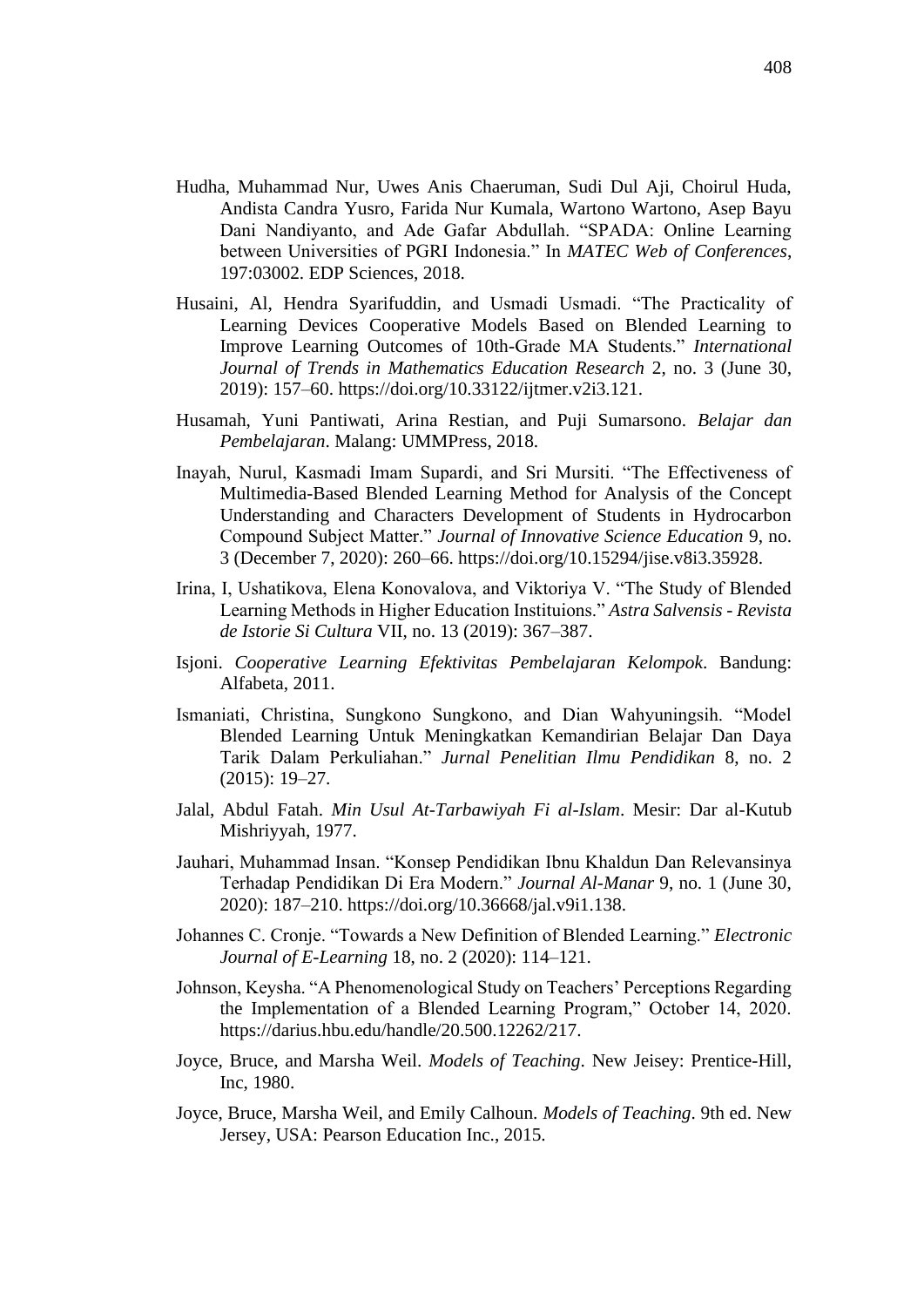- Kaçar, Işıl Günseli. "Blogging in an Autonomous, Constructivist and Blended Learning Environment: A Case Study of Turkish EFL Pre-Service Teachers." In *Technology and the Psychology of Second Language Learners and Users*, edited by Mark R. Freiermuth and Nourollah Zarrinabadi, 145–174. New Language Learning and Teaching Environments. Cham: Springer International Publishing, 2020. https://doi.org/10.1007/978-3-030-34212- 8\_6.
- Kao, Chun-Chieh, and Yu-Jy Luo. "Effects of Multimedia-Assisted Learning on Learning Behaviors and Student Knowledge in Physical Education Lessons: Using Basketball Game Recording as an Example." *International Journal of Emerging Technologies in Learning (IJET)* 15, no. 01 (January 15, 2020): 119–139.
- Karakostas, A., L. P. Prieto, and Y. Dimitriadis. "Opportunities and Challenges for Adaptive Collaborative Support in Distributed Learning Environments: Evaluating the GLUE! Suite of Tools." In *2012 IEEE 12th International Conference on Advanced Learning Technologies*, 446–450, 2012. https://doi.org/10.1109/ICALT.2012.58.
- Kardipah, Seipah, and Basuki Wibawa. "The Development of Flipped-Blended Model of Computer Application Course in Higher Education." *Asia Proceedings of Social Sciences* 3, no. 2 (March 21, 2019): 6–9. https://doi.org/10.31580/apss.v3i2.266.
- Keifenheim, K. E., K. Velten-Schurian, B. Fahse, R. Erschens, T. Loda, L. Wiesner, S. Zipfel, and A. Herrmann-Werner. "'A Change Would Do You Good': Training Medical Students in Motivational Interviewing Using a Blended-Learning Approach – A Pilot Evaluation." *Patient Education and Counseling* 102, no. 4 (April 1, 2019): 663–669. https://doi.org/10.1016/j.pec.2018.10.027.
- KEMENDIKBUD RI. *Protokol Kesehatan Ketat Untuk Sekolah Tatap Muka Di Zona Hijau Dan Kuning*, 2020. https://www.youtube.com/watch?v=0jKBVaw1ero.
- Kementerian Riset, Teknologi, dan Pendidikan Tinggi, Direktorat Jenderal Pembelajaran dan Kemahasiswaan, Direktorat Pembelajaran. *Panduan Penyusunan Kurikulum Pendidikan Tinggi*. Jakarta: Dirjen Pembelajaran dan Kemahasiswaan Kementerian Riset Teknologi Pendidikan Tinggi, 2016.
- Kenney, Jane, and Ellen Newcombe. "Adopting a Blended Learning Approach: Challenges Encountered and Lessons Learned in an Action Research Study." *Online Learning* 15, no. 1 (February 18, 2011). https://doi.org/10.24059/olj.v15i1.182.
- Kerr, Philip. "Adaptive Learning." *ELT Journal* 70, no. 1 (January 1, 2016): 88– 93. https://doi.org/10.1093/elt/ccv055.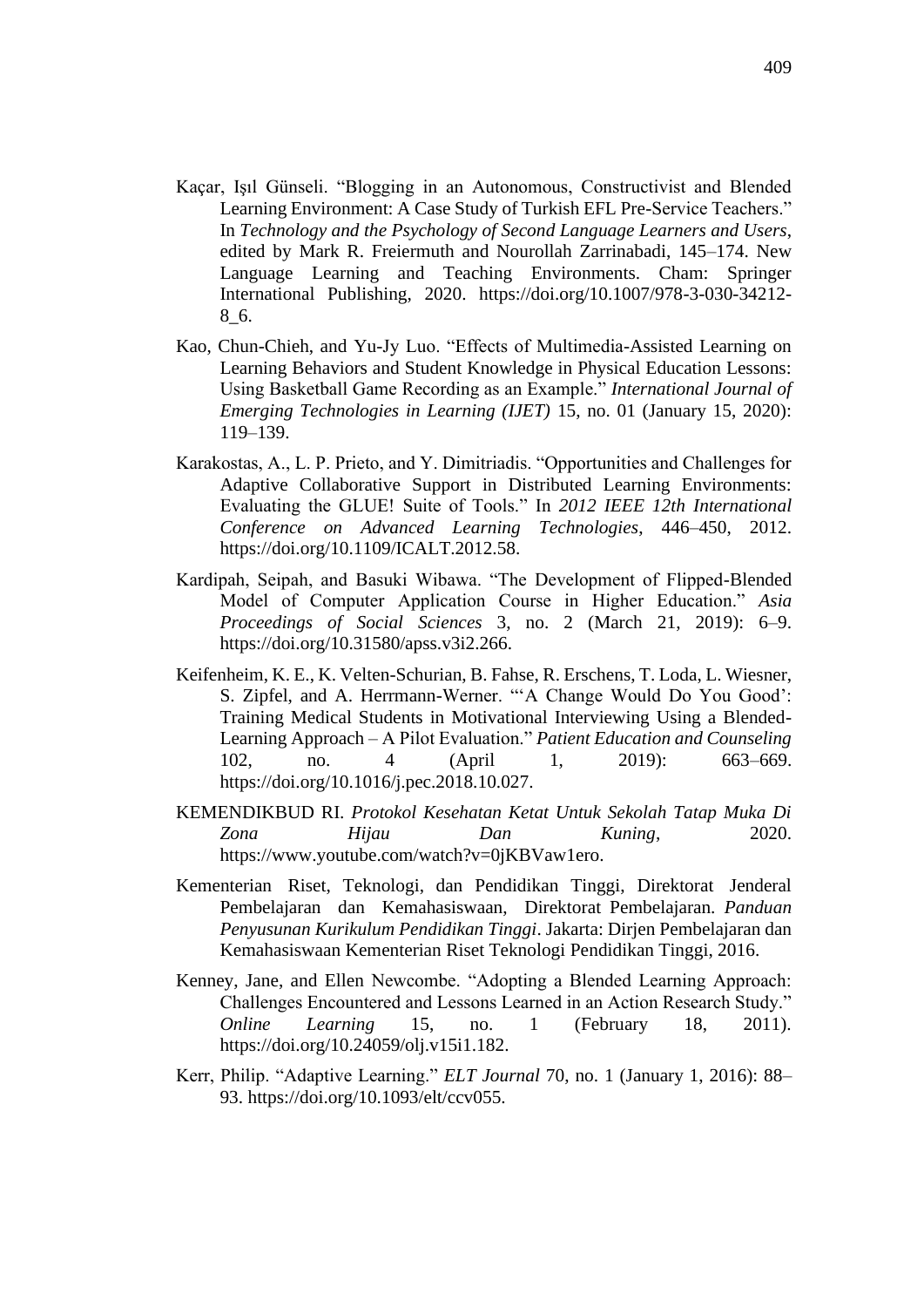- Kerres, M. and Witt, C. D. "A Didactical Framework for the Design of Blended Learning Arrangements." *Journal of Educational Media* 28, no. 2–3 (2003): 101–113.
- Keržič, Damijana, Nina Tomaževič, Aleksander Aristovnik, and Lan Umek. "Exploring Critical Factors of the Perceived Usefulness of Blended Learning for Higher Education Students." *PLOS ONE* 14, no. 11 (November 21, 2019): e0223767. https://doi.org/10.1371/journal.pone.0223767.
- Keskin, Sinan and Halil Yurdugül. "Factors Affecting Students' Preferences for Online and Blended Learning: Motivational Vs. Cognitive." *European Journal of Open, Distance and E-Learning* 22, no. 2 (January 1, 2020): 72– 86. https://doi.org/10.2478/eurodl-2019-0011.
- Khan, Badrul. *Managing E-Learning Strategies: Design, Delivery, Implementation*
- Khan, Badrul Huda. *Managing E-Learning Strategies: Design, Delivery, Implementation and Evaluation*. USA: Information Science Publishing, 2005.
- Killian, Chad M., Christopher J. Kinder, and Amelia Mays Woods. "Online and Blended Instruction in K–12 Physical Education: A Scoping Review." *Kinesiology Review* 8, no. 2 (n.d.): 110–29. https://doi.org/10.1123/kr.2019- 0003.
- Kirna, I. Made. "Pengembangan Konten Online Untuk Mendukung Blended Learning Pada Perkuliahan Kimia Kuantum Dasar." *Cakrawala Pendidikan* 2, no. 2 (August 11, 2014). https://doi.org/10.21831/cp.v2i2.2146.
- Koç, Selma, Xiongyi Liu, and Patrick Wachira. *Assessment in Online and Blended Learning Environments*. USA: Information Age Publishing, 2015.
- Koraneekij, Prakob, and Jintavee Khlaisang. "Students' Beliefs Regarding the Use of E-Portfolio to Enhance Cognitive Skills in a Blended Learning Environment." *International Journal of Emerging Technologies in Learning (IJET)* 14, no. 02 (January 30, 2019): 85–104.
- Kristin, Firosalia. "Efektivitas Model Pembelajaran Kooperatif Tipe STAD Ditinjau Dari Hasil Belajar IPS Siswa Kelas 4 SD." *Scholaria: Jurnal Pendidikan Dan Kebudayaan* 6, no. 2 (May 25, 2016): 74–79. https://doi.org/10.24246/j.scholaria.2016.v6.i2.p74-79.
- Kubey, R. W. Lavin, M. J., and Barrows, J. R. "Internet Use and Collegiate Academic Performance Decrements: Early Findings." *Journal of Communication* 51, no. 2 (2001).
- Kurcz, J. M., T. Chang, and S. Graf. "Improving Communication and Project Management through an Adaptive Collaborative Learning System." In *2015 IEEE 15th International Conference on Advanced Learning Technologies*, 61–63, 2015. https://doi.org/10.1109/ICALT.2015.140.
- Kusumaputri, Erika. "Program Holistik E-Learning Di Perguruan Tinggi Islam." *HUMANITAS (Jurnal Psikologi Indonesia)* 8, no. 1 (April 25, 2012): 62–75.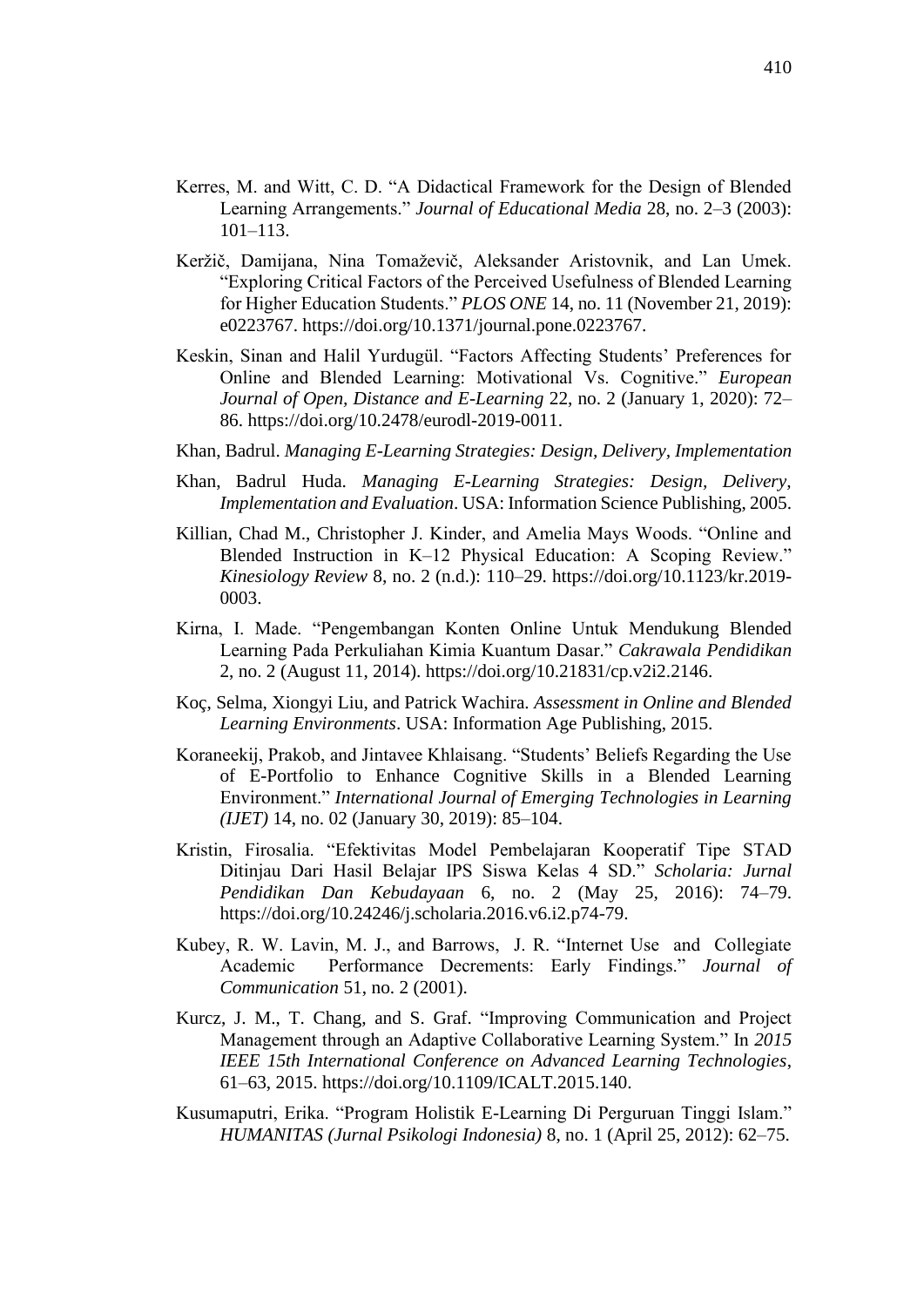- Klara Khakimovna Karamova, 1Lenar Minnekhanovich Mukhametshin. "Pedagogical Condotions and Barriers to the Implementation of Blended Learning at University." *Hamdardislamicus* 43, no. S-1 (December 10, 2020): 1472–1478.
- Langgulung, Hasan. *Beberapa Pemikiran Tentang Pendidikan Islam*. Bandung: Al-Ma'arif, 1980.
- LaVergne, Debra Kaye. "Blended Learning in Higher Education: Comparison of Faculty and Student Attitudes Regarding Course Effectiveness." Disertasi, Northcentral University, 2014.
- Law, Kris M. Y., Shuang Geng, and Tongmao Li. "Student Enrollment, Motivation and Learning Performance in a Blended Learning Environment: The Mediating Effects of Social, Teaching, and Cognitive Presence." *Computers & Education* 136 (July 1, 2019): 1–12. https://doi.org/10.1016/j.compedu.2019.02.021.
- Lee, Jihyun, Cheolil Lim, and Hyeonsu Kim. "Development of an Instructional Design Model for FLipped Learning in Higher Education." *Educational Technology Research and Development* 65, no. 2 (2017).
- Lembaga Penjaminan Mutu (LPM) IAIN Samarinda. *Dokumen Standar Mutu Proses Pembelajaran IAIN Samarinda*. Samarinda: LPM IAIN Samarinda, 2017.
- Lewis, Sarah, and Raymond W. Francis. "Podcasting as a Mode of Motivation in Online and Blended Learning." In *Learning in the Digital Age*. Oklahoma State University Libraries, 2020. https://open.library.okstate.edu/learninginthedigitalage/chapter/podcastingas-a-mode-of-motivation-in-online-and-blended-learning/.
- Li, Cheng, Jing He, Chenxi Yuan, Bin Chen, and Zhiling Sun. "The Effects of Blended Learning on Knowledge, Skills, and Satisfaction in Nursing Students: A Meta-Analysis." *Nurse Education Today* 82 (November 1, 2019): 51–57. https://doi.org/10.1016/j.nedt.2019.08.004.
- Li, Shu, Lei Cao, and Yunda Shao. "'Blended Learning' in Construction Cost Network Course." In *Data Processing Techniques and Applications for Cyber-Physical Systems (DPTA 2019)*, edited by Chuanchao Huang, Yu-Wei Chan, and Neil Yen, 111–117. Advances in Intelligent Systems and Computing. Singapore: Springer, 2020. https://doi.org/10.1007/978-981-15- 1468-5\_16.
- Li, Xiuhan, Yuqin Yang, Samuel Kai Wah Chu, Zamzami Zainuddin, and Yin Zhang. "Applying Blended Synchronous Teaching and Learning for Flexible Learning in Higher Education: An Action Research Study at a University in Hong Kong." *Asia Pacific Journal of Education* 0, no. 0 (June 1, 2020): 1– 17. https://doi.org/10.1080/02188791.2020.1766417.
- Ligorio, M. Beatrice, Fedela Feldia Loperfido, and Nadia Sansone. "Dialogical Positions as a Method of Understanding Identity Trajectories in a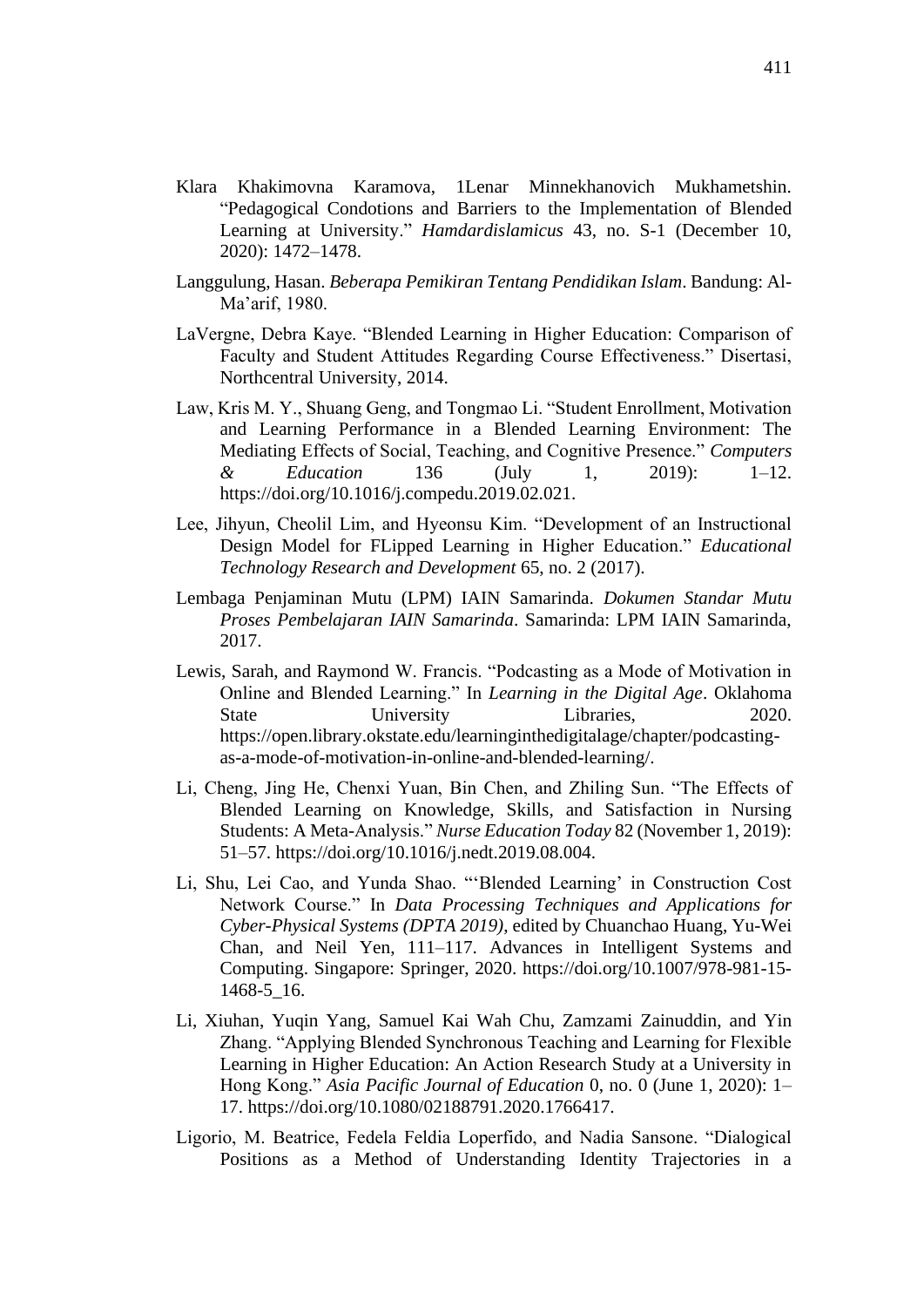Collaborative Blended University Course." *International Journal of Computer-Supported Collaborative Learning* 8, no. 3 (September 1, 2013): 351–67. https://doi.org/10.1007/s11412-013-9174-3.

- Lim, Cher Ping and Wang, and Libing. *Blended Learning for Quality Higher Education*. Bangkok: UNESCO Bangkok Office, 2017.
- Lin, Chung-Yu, Chung-Kai Huang, and Chao-Jung Ko. "The Impact of Perceived Enjoyment on Team Effectiveness and Individual Learning in a Blended Learning Business Course: The Mediating Effect of Knowledge Sharing." *Australasian Journal of Educational Technology* 36, no. 1 (January 1, 2020): 126–41. https://doi.org/10.14742/ajet.4446.
- Linston, M.T. Harold A. *The Delphi Method: Techniques and Aplications*. Mas: Adison-Wesley, 2002.
- Linton, M. and Kevin Dwyer. "Creating Your Blended Learning Success Story." *IQ* 21 (2012).
- Lisnawati, Lisnawati. "Konsep Ideal Pendidikan Islam Menurut Pandangan Ibnu Khaldun dan Hubungannya dalam Konteks Pendidikan Modern." *Jurnal Muta'aliyah* 1, no. 1 (2017): 54–73.
- Listiana, Nora, and Adam Amril Jaharadak. "Blended Learning as Instructional Media: Literature Review." *Journal of Physics: Conference Series* 1167 (February 2019): 012066. https://doi.org/10.1088/1742- 6596/1167/1/012066.
- Littlejohn, Allison and Chris Pegler. *Preparing for Blended E-Learning (Connecting With E-Learning)*. 1st ed. New York: Routledge, 2007.
- Liu, Qian, Susan Geertshuis, and Rebecca Grainger. "Understanding Academics' Adoption of Learning Technologies: A Systematic Review." *Computers & Education* 151 (July 1, 2020): 103857. https://doi.org/10.1016/j.compedu.2020.103857.
- Liu, Shihua, Hao Zhang, Zhanxiang Ye, and Gang Wu. "Online Blending Learning Model of School-Enterprise Cooperation and Course Certificate Integration During the COVID-19 Epidemic." *Science Journal of Education* 8, no. 2 (June 9, 2020): 66. https://doi.org/10.11648/j.sjedu.20200802.16.
- Macdonald, Janet. *Blended Learning and Online Tutoring: Planning Leaner Support and Activity Design*. 2nd ed. Ashgate, 2008. http://gen.lib.rus.ec/book/index.php?md5=4D03DACE93F60F6ED66C75C 344F7DAE9.
- Machumu, Haruni, and Chang Zhu. "Students' Conceptions of Learning Approaches and Their Engagement in Blended Learning Environments." *International Journal of Technology Enhanced Learning* 11, no. 3 (January 1, 2019): 304–22. https://doi.org/10.1504/IJTEL.2019.100490.

———. "Teachers' Perceived Roles and Their Constructivist Engagement Practices in Blended Learning Environment Courses in Tanzanian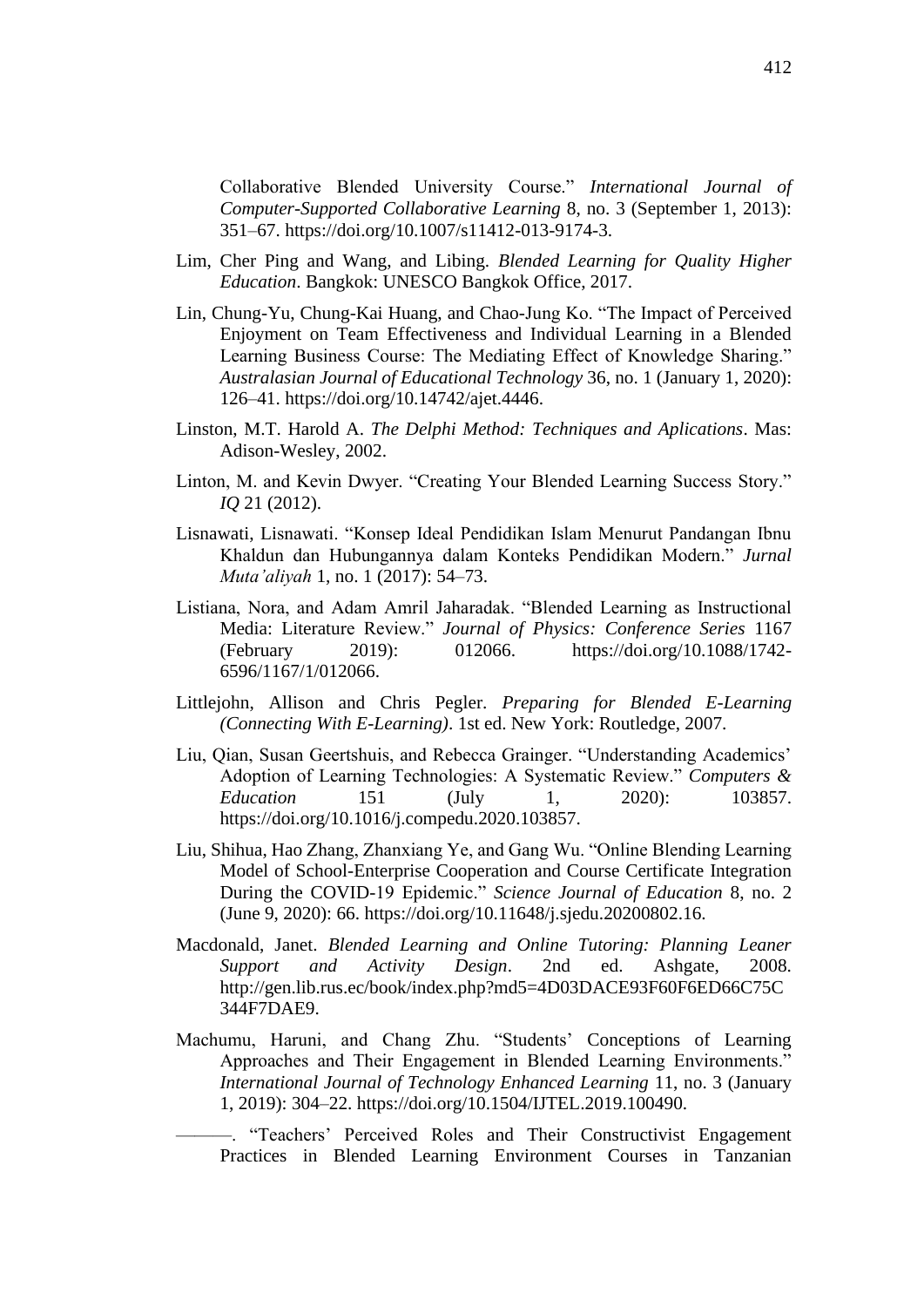Universities." *International Journal of Learning Technology* 14, no. 2 (January 1, 2019): 102–24. https://doi.org/10.1504/IJLT.2019.101846.

- Madani, Youness, Hanane Ezzikouri, Mohammed Erritali, and Badr Hssina. "Finding Optimal Pedagogical Content in an Adaptive E-Learning Platform Using a New Recommendation Approach and Reinforcement Learning." *Journal of Ambient Intelligence and Humanized Computing* 11, no. 10 (October 1, 2020): 3921–36. https://doi.org/10.1007/s12652-019-01627-1.
- Mahdum, WanHasmahWanMamat, and Zulfahmi. *Pendidikan Holistik Tantangan Dan Masa Depan*. Pekanbaru, Riau: UR PRESS, 2014.
- Majid, Abdul. *Belajar Dan Pembelajaran Pendidikan Agama Islam*. Bandung: Remaja Rosdakarya, 2012.
	- ———. *Perencanaan Pembelajaran*. Bandung: PT. Remaja Rosda Karya, 2007.
- Makhdoom, Naeem, Facharzt, Khalid I. Khoshhal, Abos, Sami Algaidi, Khaled Heissam, and Mohammed A. Zolaly. "Blended Learning as an Effective Teaching and Learning Strategy in Clinical Medicine: A Comparative Cross-Sectional University Based Study." *Journal of Taibah University Medical Sciences* 8, no. 1 (2013): 12–17.
- Manaf, A. L. "Pemikiran Ibnu Khaldun Tentang Pendidikan Dan Relevansinya Dengan Pendidikan Dunia Modern." *As-Salam: Jurnal Studi Hukum Islam & Pendidikan* 9, no. 1 (May 5, 2020): 77–92.
- Manwaring, Kristine C., Ross Larsen, Charles R. Graham, Curtis R. Henrie, and Lisa R. Halverson. "Investigating Student Engagement in Blended Learning Settings Using Experience Sampling and Structural Equation Modeling." *The Internet and Higher Education* 35 (October 2017): 21–33. https://doi.org/10.1016/j.iheduc.2017.06.002.
- Maraghi, Mustafa al-. *Tafsir Al-Maraghi*. Beirut: Dar al-Fikr, t.t.
- Marsico, Maria De, Andrea Sterbini, and Marco Temperini. "A Strategy to Join Adaptive and Reputation-Based Social-Collaborative E-Learning, Through the Zone of Proximal Development." Article. International Journal of Distance Education Technologies (IJDET), July 1, 2013. www.igiglobal.com/article/a-strategy-to-join-adaptive-and-reputation-based-socialcollaborative-e-learning-through-the-zone-of-proximal-development/83513.
- Martín-García, Antonio Víctor. "Blended Education Systems: In Search of Deep Learning." In *Blended Learning: Convergence between Technology and Pedagogy*, edited by Antonio Víctor Martín-García, 65–89. Lecture Notes in Networks and Systems. Cham: Springer International Publishing, 2020. https://doi.org/10.1007/978-3-030-45781-5\_4.

———. "Pedagogical Tools for Teaching in a Blended Learning System." In *Blended Learning: Convergence between Technology and Pedagogy*, edited by Antonio Víctor Martín-García, 211–29. Lecture Notes in Networks and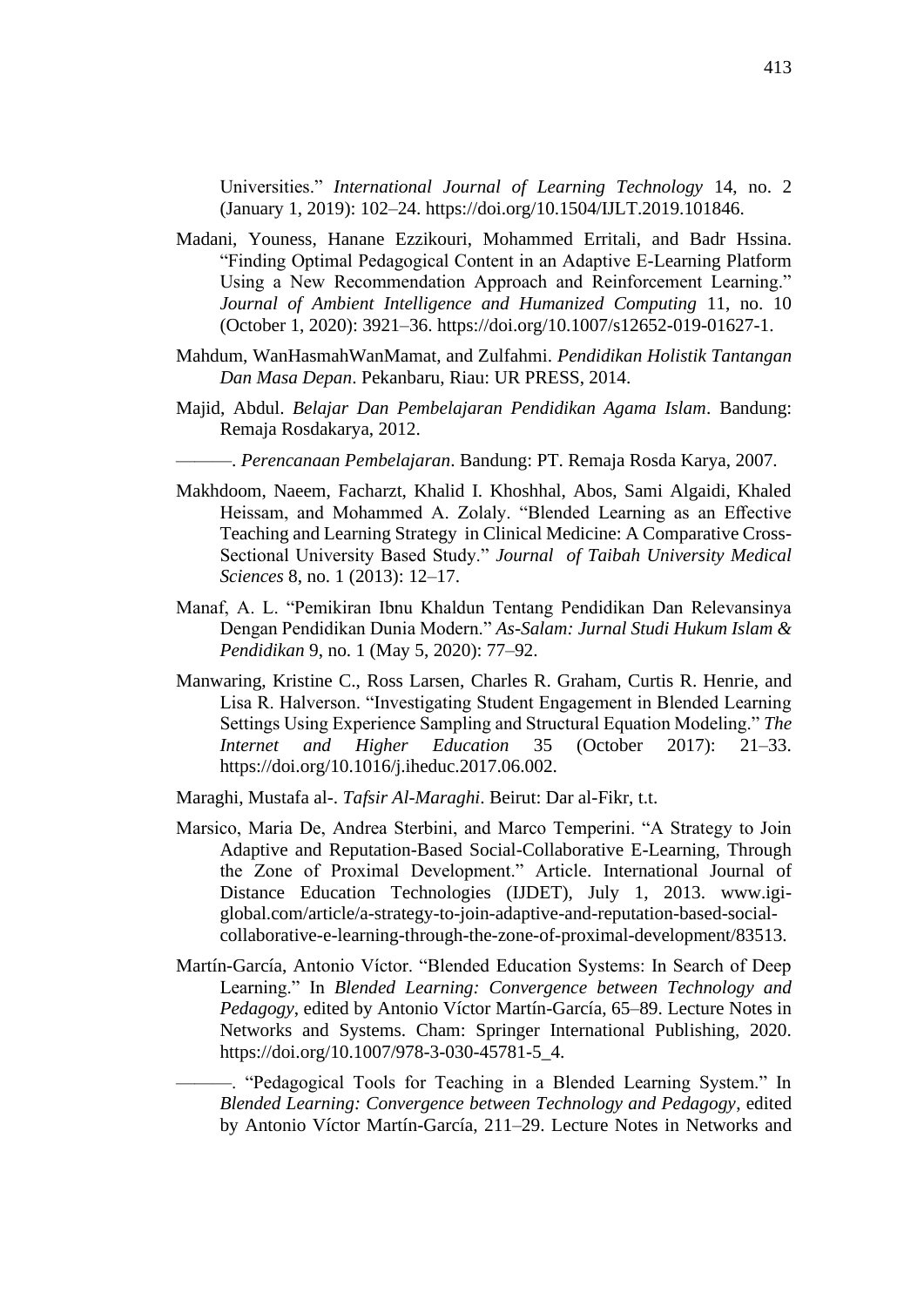Systems. Cham: Springer International Publishing, 2020. https://doi.org/10.1007/978-3-030-45781-5\_10.

- Mas'ud, A. "Desain Model Perangkat Pembelajaran Melalui STM Berbasis Kepualauan Di SMA Kota Ternate." *Jurnal Edu Bio Tropika* 2, no. 1 (2014): 121–86.
- Matosas-López, Luis, Juan Aguado-Franco, and José Gómez-Galán. "Constructing an Instrument with Behavioral Scales to Assess Teaching Quality in Blended Learning Modalities." *Journal of New Approaches in Educational Research (NAER Journal)* 8, no. 2 (July 15, 2019): 142–65.
- Mayo, Peter. "The Corona Challenge to Higher Education." *Culture e Studi Del Sociale* 5, no. 1, Special (May 30, 2020): 371–76.
- Mazizah, Chilyatul, Suwandi Suwandi, and Rudi Hartono. "The Effectiveness of Team Teaching and Blended Learning Strategies in Speaking Class to Students with Different Personalities." *English Education Journal*, March 15, 2021, 17–26. https://doi.org/10.15294/eej.v11i1.42163.
- Mazloumiyan, Saeed, Seyed Mohamad Shobeiri, Mehran Farajollahi, and Mehdi Mohamadi. "Blended E-Learning a New Approach to Environmental Education of Iran High Schools." *Procedia - Social and Behavioral Sciences 47*, 2012, 1216–20.
- McHone, Cheryl. "Blended Learning Integration: Student Motivation and Autonomy in a Blended Learning Environment," 2020. https://dc.etsu.edu/etd/3750.
- Medina, Liliana Cuesta. "Blended Learning: Deficits and Prospects in Higher Education." *Australasian Journal of Educational Technology* 34, no. 1 (2018): 42–56.
- [Muhammad Permana.](https://www.merdeka.com/reporter/muhammad-permana/) "Membedah Tantangan Dunia Pendidikan Hadapi New Normal." Accessed July 12, 2020. https://www.merdeka.com/peristiwa/membedah-tantangan-duniapendidikan-hadapi-new-normal.html.
- Mercier, Emma M., and Steven E. Higgins. "Collaborative Learning with Multi-Touch Technology: Developing Adaptive Expertise." *Learning and Instruction* 25 (June 1, 2013): 13–23. https://doi.org/10.1016/j.learninstruc.2012.10.004.
- Mestan, Kemran. "Create a Fine Blend: An Examination of Institutional Transition to Blended Learning." *Australasian Journal of Educational Technology* 35, no. 1 (2018): 70–84.
- Miarso, Yusufhadi. *Menyemai Benih Teknologi Pendidikan*. 2nd ed. Jakarta: Kencana Media Group, 2015.

———. *Survey Model Pengembangan Instruksional*. Jakarta: Direktoral Jenderal Pendidikan Tinggi, 1998.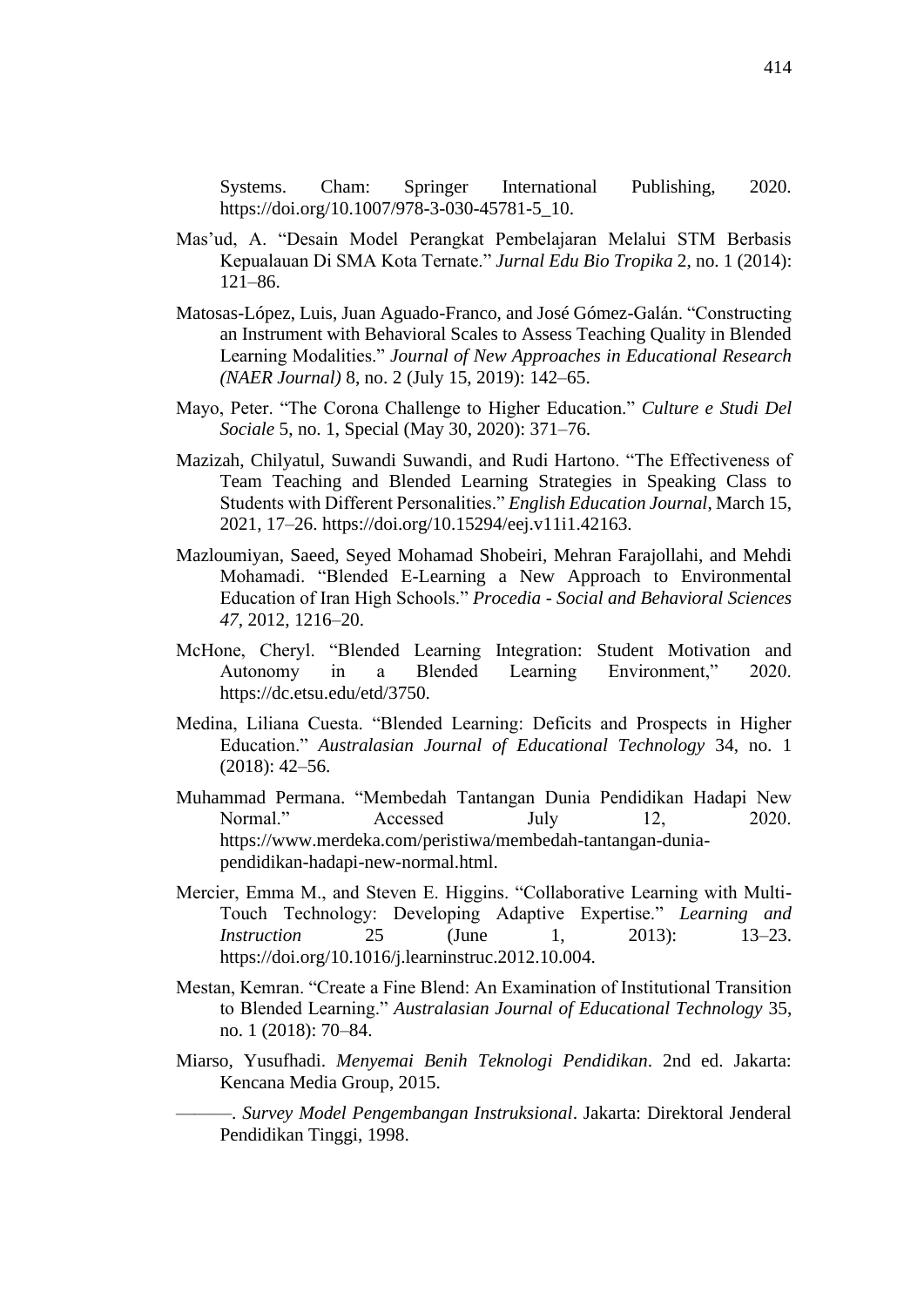- Milad, Marine. "The Pedagogical Development of Blended Learning." In *English Language Teaching Research in the Middle East and North Africa: Multiple Perspectives*, edited by Sahbi Hidri, 609–35. Cham: Springer International Publishing, 2019. https://doi.org/10.1007/978-3-319-98533-6\_27.
- Miles, M. B., A. M Huberman, and Johny Saldana. *Qualitative Data Analysis: A Methods Sourcebook*. 3rd. London: Sage Publication Ltd, 2014.
- Mindaudah. "Pengembangan Blended Learning Untuk Materi Pelajaran Agama Islam Di SMP Muhammadiyah I Jombang." *SASTRANESIA* 1, no. 4 (2013): 21–34.
- Mirata, Victoria, Franziska Hirt, Per Bergamin, and Christo van der Westhuizen. "Challenges and Contexts in Establishing Adaptive Learning in Higher Education: Findings from a Delphi Study." *International Journal of Educational Technology in Higher Education* 17, no. 1 (August 26, 2020): 32. https://doi.org/10.1186/s41239-020-00209-y.
- Monk, Ellen F., Kevin R. Guidry, Kathleen Langan Pusecker, and Thomas W. Ilvento. "Blended Learning in Computing Education: It's Here but Does It Work?" *Education and Information Technologies* 25, no. 1 (January 1, 2020): 83–104. https://doi.org/10.1007/s10639-019-09920-4.
- Morozova, Tatiana. "The Practice of Blended Learning on the Example of Teaching General Physics at Higher Education Institutions." *Стратегии На Образователната и Научната Политика* 27, no. 3 (2019): 312–19.
- Muflihin, Ahmad, and Muna Yastuti Madrah. "Implementation of Al-Ghazali's Islamic Education Philosophy in the Modern Era." *Al-Fikri: Jurnal Studi Dan Penelitian Pendidikan Islam* 2, no. 1 (February 27, 2019): 13–27. https://doi.org/10.30659/jspi.v2i1.4012.
- MUH. NOR HADI. "Relevansi Konsep Pedagogik Ibnu Khaldun Terhadap Pembelajaran Bahasa Arab (Perspektif Metodologis)." Skripsi, UIN Sunan Kalijaga Yogyakarta, 2008. http://digilib.uin-suka.ac.id/928/.
- Muhaimin. *Pengembangan Kurikulum Pendidikan Agama Islam*. Jakarta: Rajawali Pers, 2007.
- Muhaimin, et. al. *Paradigma Pendidikan Islam: Upaya Mengefektifkan Pendidikan Agama Islam Di Sekolah*. Bandung: Remaja Rosdakarya, 2004.
- Muhammad Qutub. *Manhaj Al-Tarbiyah al-Islamiyah*. Juz I. Al-Qahirah: Dar as-Syuruq, 1993.
- Muiz, Mochamad Nasichin Al, and Muhammad Miftah. "Pendekatan Konservatif dalam Pendidikan Islam (Kajian Teori Al Muhafidz Al-Ghazâli dalam Pendidikan Islam)." *JURNAL PENELITIAN* 14, no. 1 (May 13, 2020). https://doi.org/10.21043/jp.v14i1.6993.
- Mujib, Abdul, and Jusuf Mudzakkir. *Ilmu Pendidikan Islam*. Jakarta: Kencana Media Group, 2006.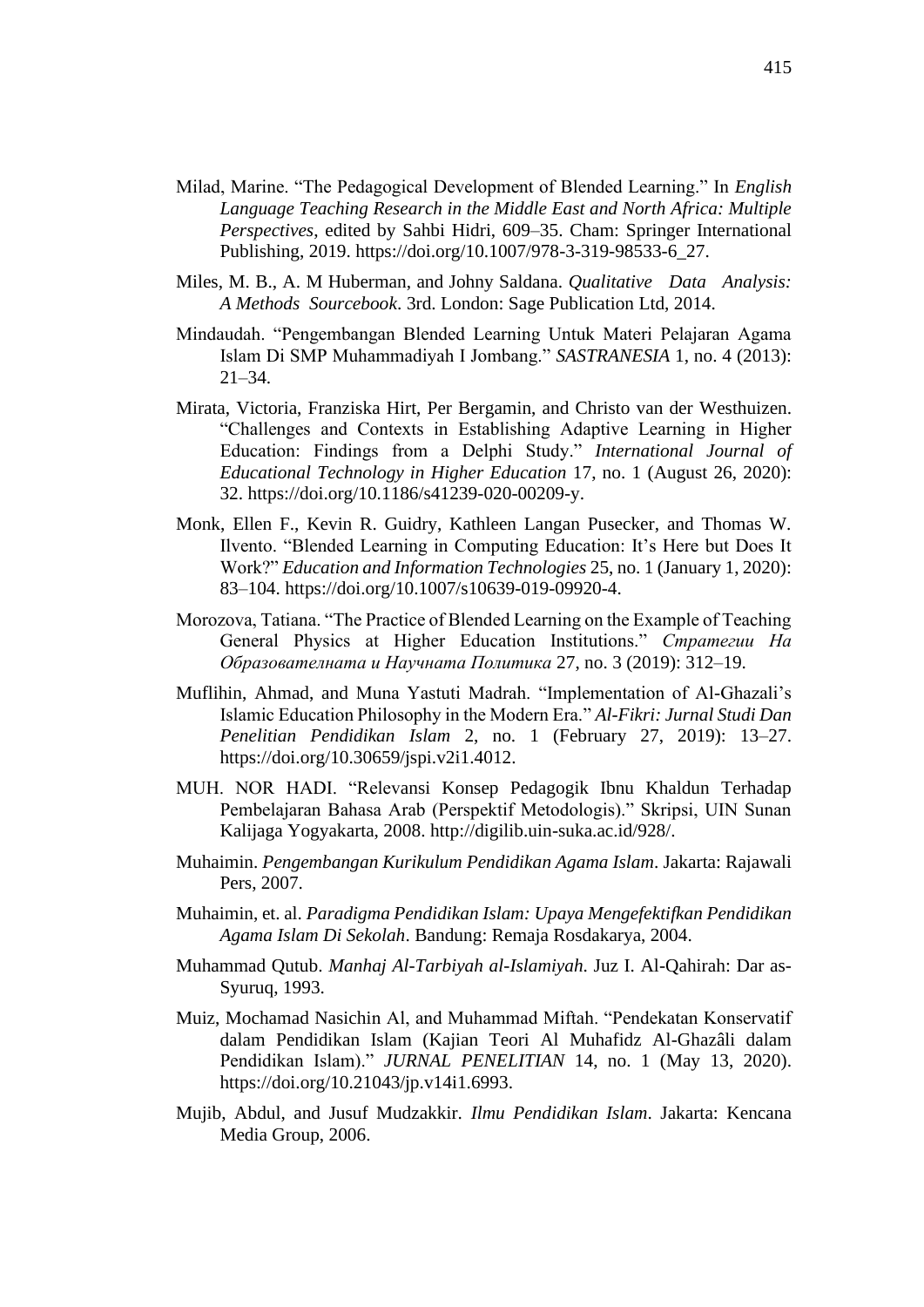- Mujiburrahman. "Perguruan Tinggi Di Era Digital: Peluang Dan Tantangannya." Sambutan Rektor UIN Antasari dalam acara Studium General Pascasarjana UIN Antasari Banjarmasin presented at the Studium General Pascasarjana UIN Antasari Banjarmasin 2018, UIN Antasari Banjarmasin, September 5, 2018.
- Mukhidin, Mukhidin, Dadan Mahdan, Bachtiar Hasan, Dadang Lukman Hakim, and Yoyo Somantri. "Implementation of Blended Learning Methods to Improve The Ability and Learning Student Results in Basic Programming Subject," 453–57. Atlantis Press, 2019. https://doi.org/10.2991/ictvet-18.2019.104.
- Mukhtar and Iskandar. *Desain Pembelajaran Berbasis TIK*. Jakarta: Referensi, 2012.
- Mukhtarov, Farhad, Carel Dieperink, Peter Driessen, and Janet Riley. "Collaborative Learning for Policy Innovations: Sustainable Urban Drainage Systems in Leicester, England." *Journal of Environmental Policy & Planning* 21, no. 3 (May 4, 2019): 288–301. https://doi.org/10.1080/1523908X.2019.1627864.
- Mulyana, Rohmat. *Mengartikulasikan Pendidikan Nilai*. Bandung: Alfabeta, 2011.
- Munir. *Pembelajaran Digital*. Bandung: Alfabeta, 2017.
- Muñoz Rodríguez, José Manuel, and Alberto Sánchez Rojo. "On Blended Learning Flexibility: An Educational Approach." In *Blended Learning: Convergence between Technology and Pedagogy*, edited by Antonio Víctor Martín-García, 21–44. Lecture Notes in Networks and Systems. Cham: Springer International Publishing, 2020. https://doi.org/10.1007/978-3-030-45781- 5\_2.
- Murtikusuma, R. P., Hobri, A. Fatahillah, S. Hussen, R. R. Prasetyo, and M. A. Alfarisi. "Development of Blended Learning Based on Google Classroom with Osing Culture Theme in Mathematics Learning." *Journal of Physics: Conference Series* 1165 (February 2019): 012017. https://doi.org/10.1088/1742-6596/1165/1/012017.
- Musfirah, Imroh Atul. Wawancara dengan Responden sebagai Sekretaris Jurusan dan Dosen Mata Kuliah Pengembangan Bahan Ajar PAI, Oktober 2018.
- Mustofa, Zainal. *Mengenal Variabel Hingga Instrumentaasi*. Yogyakarta: Graha Ilmu, 2009.
- Musyaddad, Anwar, and Slamet Suyanto. "Evoking the Four Dimensions of Student Knowledge in Ecosystem: Effectiveness of Real Object, Web, and Blended Learning." *Biosfer: Jurnal Pendidikan Biologi* 12, no. 2 (November 17, 2019): 194–210. https://doi.org/10.21009/biosferjpb.v12n2.194-210.
- Na Wang, Juanwen Chen, Mankin Tai, and Jingyuan Zhang. "Blended Learning for Chinese University EFL Learners: Learning Environment and Learner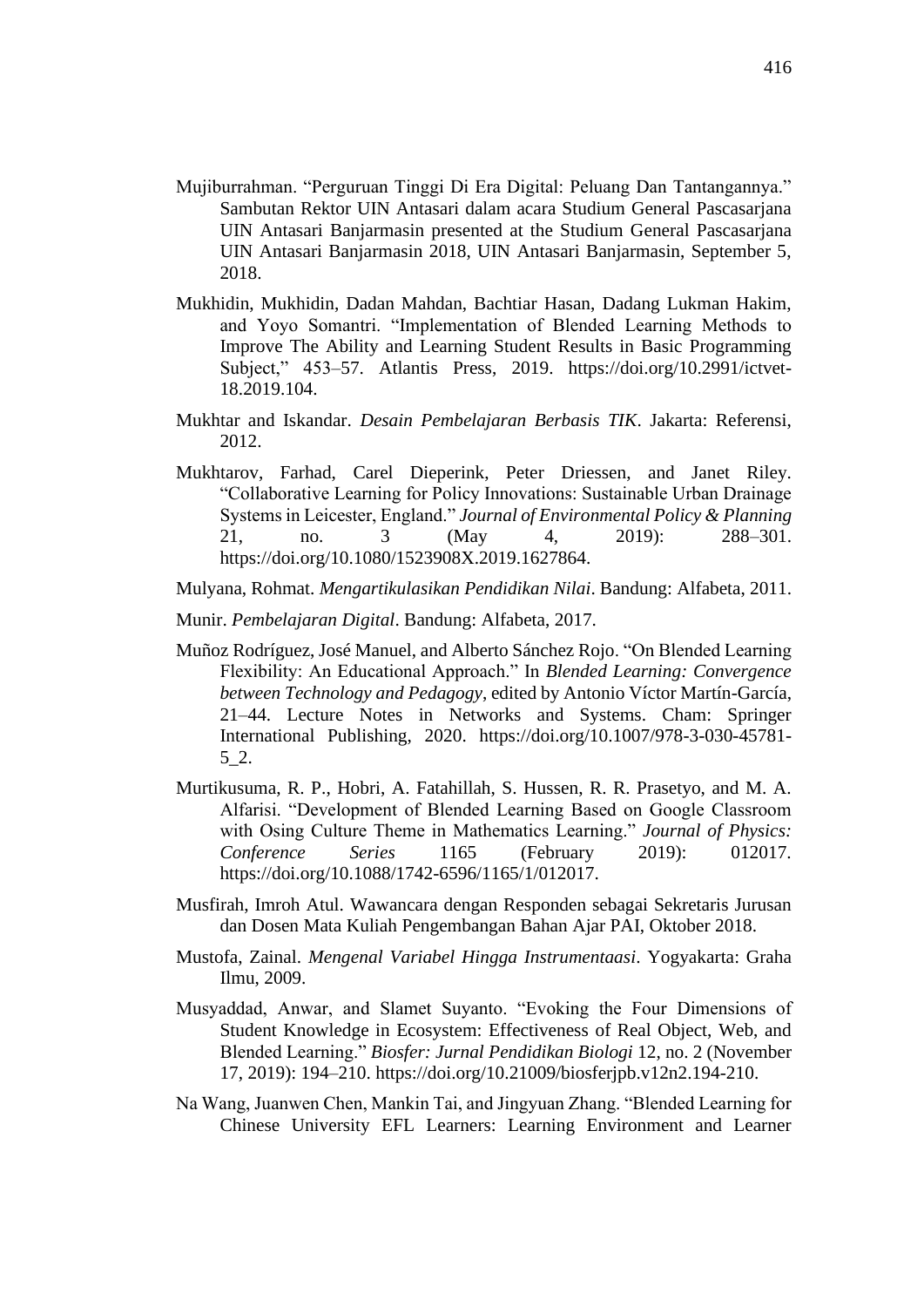Perceptions." *Computer Assisted Language Learning* 0, no. 0 (May 10, 2019): 1–27. https://doi.org/10.1080/09588221.2019.1607881.

- Nabilah, Bilqis Firyal. "Pengembangan Tutorial Digital Merancang Kelas Maya Dengan Blended Learning Untuk Guru SMAK Cor Jesu Malang." Tesis, Pascasarjana Universitas Negeri Malang, 2015.
- Nada, Dabbagh, and Brenda B. Ritland B.B. *Online Learning: Concepts, Strategies and Application*. New Jersey, USA: Merril Prentice Hall, Pearson Education Inc, 2005.
- Nagpal, Shakuntla, and Dinesh Kumar. "Development and Standardization of Constructivist Blended Instructional Paradigm for Teacher Preparation." *Journal of Critical Reviews* 7, no. 18 (2020): 1651–59.
- Nahlawi, Abdurrahman an-. *At-Tarbiyah Bil'Ibroh*. Mesir: Dar el Fikr, 2007.
- Naidu, Som. *Learning and Teaching with Technology: Principles and Practices (Open and Distance Learning Series)*. London: Kogan Page Limited, 2002.
- Nana, Nana, and Endang Surahman. "Pengembangan Inovasi Pembelajaran Digital Menggunakan Model Blended POE2WE di Era Revolusi Industri 4.0." *Prosiding SNFA (Seminar Nasional Fisika dan Aplikasinya)* 4, no. 0 (December 16, 2019): 82–90. https://doi.org/10.20961/prosidingsnfa.v4i0.35915.
- Nasution, Umaruddin, and Casmini Casmini. "Integrasi Pemikiran Imam Al-Ghazali & Ivan Pavlov Dalam Membentuk Prilaku Peserta Didik." *INSANIA : Jurnal Pemikiran Alternatif Kependidikan* 25, no. 1 (June 21, 2020): 103–13. https://doi.org/10.24090/insania.v25i1.3651.
- Nata, Abuddin. *Filsafat Pendidikan Islam*. Jakarta: Gaya Media Pratama, 2005.
- Nata, Abudin. *Ilmu Pendidikan Islam*. Jakarta: Kencana Prenada Media Group, 2010.
- Natsir, Moh. *Capita Selekta*. Jakarta: Bulan Bintang, 1973.
- Nawawi, Hadari. *Administrasi Pendidikan*. Jakarta: Gunung Agung, 1984.
- Nayar, Mulut, and Surabhi Koul. "Blended Learning in Higher Education: A Transition to Experiential Classrooms." *International Journal of Educational Management* ahead-of-print, no. ahead-of-print (January 1, 2020). https://doi.org/10.1108/IJEM-08-2019-0295.
- Nerantzi, Chrissi. "The Use of Peer Instruction and Flipped Learning to Support Flexible Blended Learning During and After the COVID-19 Pandemic." *International Journal of Management and Applied Research* 7, no. 2 (2020): 184–95.
- Ng, Eugenia M. W. *Comparative Blended Learning Practices and Environments (Advances in Web-Based Learning (Awbl) Book Series)*. 1st ed., 2009.
- Ng, Yuet-Ming, and Chi-Wing Yip. "A 3-Step Teaching Approach for a Blended Learning of 'Understanding and Avoiding Unintentional Plagiarism.'" *Nurse*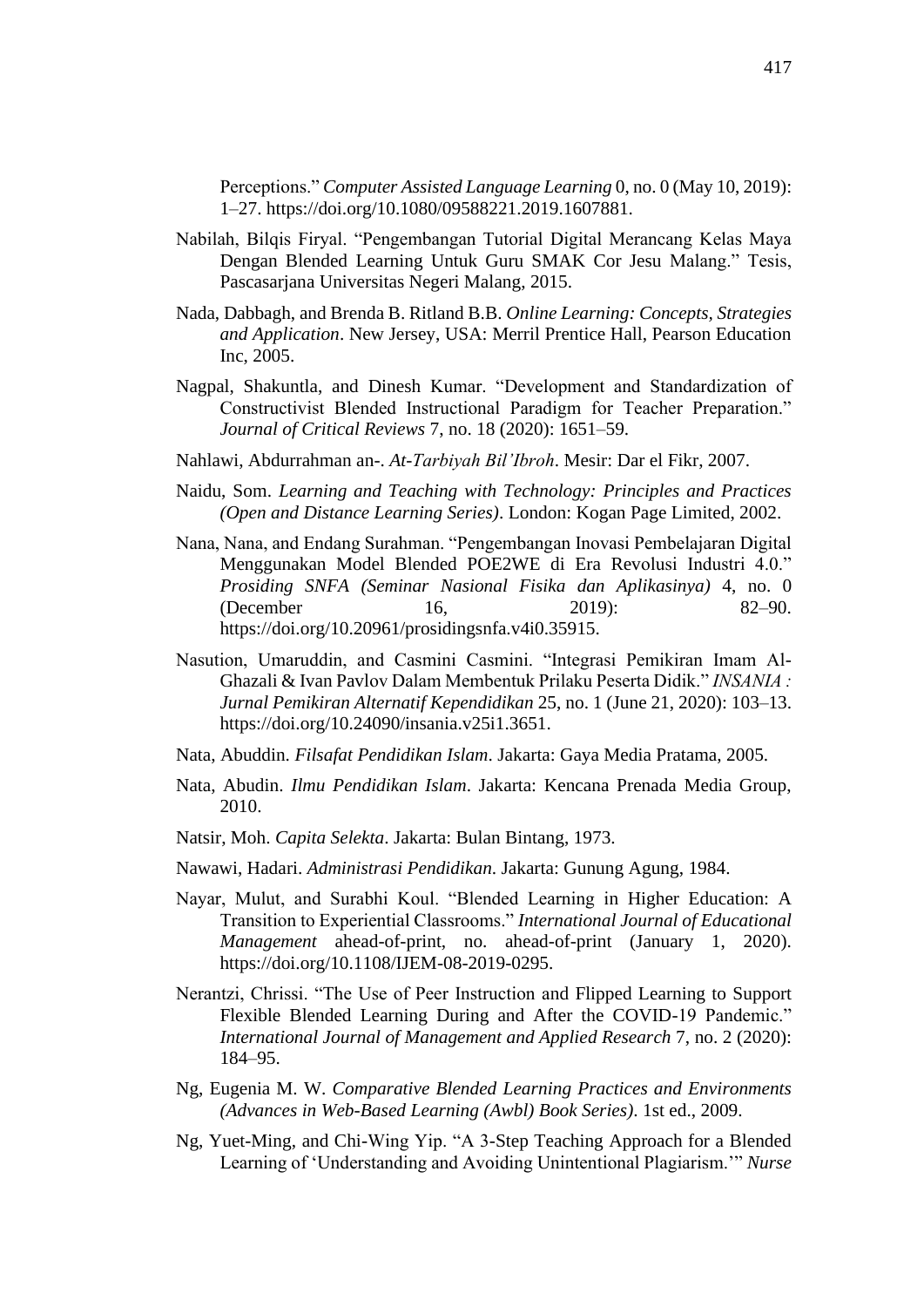*Education in Practice* 41 (November 1, 2019): 102643. https://doi.org/10.1016/j.nepr.2019.102643.

- Nieveen, Nienke. *"Prototyping to Reach Product Quality" Dalam Van Den Akker J, et.al (Ed). Design Approaches and Tools in Education Anda Training*. Dordrecht: Springer, 1999.
- Nikou, Stavros. "A Micro-Learning Based Model to Enhance Student Teachers' Motivation and Engagement in Blended Learning," 509–14. Association for the Advancement of Computing in Education (AACE), 2019. https://www.learntechlib.org/primary/p/207690/.
- Nisa', Eny Isnin. "Konsep Belajar Konstruktivisme Jean Piaget Dalam Pembelajaran Pendidikan Islam." Undergraduate, IAIN Sunan Ampel Surabaya, 2009.
- Nurdin, Arbain. "Inovasi Pembelajaran Pendidikan Agama Islam di Era Information And Communication Technology." *Tadris: Jurnal Pendidikan Islam* 11, no. 1 (June 1, 2016): 49–64. https://doi.org/10.19105/tjpi.v11i1.971.
- Nusantara, Toto. "Society 5.0 Dan Riset Perguruan Tinggi Indonesia." *Prosiding Seminar Nasional Penguatan Riset Dan Luarannya Sebagai Budaya Akademik Di Perguruan Tinggi Memasuki Era 5.0* 1, no. 1 (March 5, 2020): 1–20. https://doi.org/10.22236/semnas.v1i1.107.
- Ogurtsova, Olga, and Svitlana Petrova. "Intrinsic Motivation of Students During Blended Learning of Business English." *НЕПЕРЕРВНА ПРОФЕСІЙНА ОСВІТА: ТЕОРІЯ І ПРАКТИКА* 0, no. 1 (2020): 55–60. https://doi.org/10.28925/1609-8595.2020.1.8.
- Olafare, Oladimeji Festus. "Blended Learning: Integratinng Technology into Instruction." *International Journal of Innovative Technology Integration in Education*, 2018, 1–248.
- Oliver, Martin and Keith Trigwell. "Can 'Blended Learning' Be Redeemed." *E-Learning* 2, no. 1 (2005): 17–26.
- Olson, Matthew H., and B.R. H. Hergenhahn. *Introduction to Theories of Personality*. 8th Edition. Hamline University: Pearson, 2011.
- Ossiannilsson, E., and L. Landgren. "Quality in E‐learning a Conceptual Framework Based on Experiences from Three International Benchmarking Projects." *Journal of Computer Assisted Learning* 28, no. 1 (August 15, 2011): 42–51. https://doi.org/10.1111/j.1365-2729.2011.00439.x.
- Ovianti, Raffani. "Developing Multimedia Interactive Based Blended Leanring At Kimia Subject Class XII." *Jurnal TEKPEN* 1, no. 2 (August 7, 2016).
- Owston, Ron, Dennis N. York, and Taru Malhotra. "Blended Learning in Large Enrolment Courses: Student Perceptions across Four Different Instructional Models." *Australasian Journal of Educational Technology* 35, no. 5 (January 18, 2019): 29–45. https://doi.org/10.14742/ajet.4310.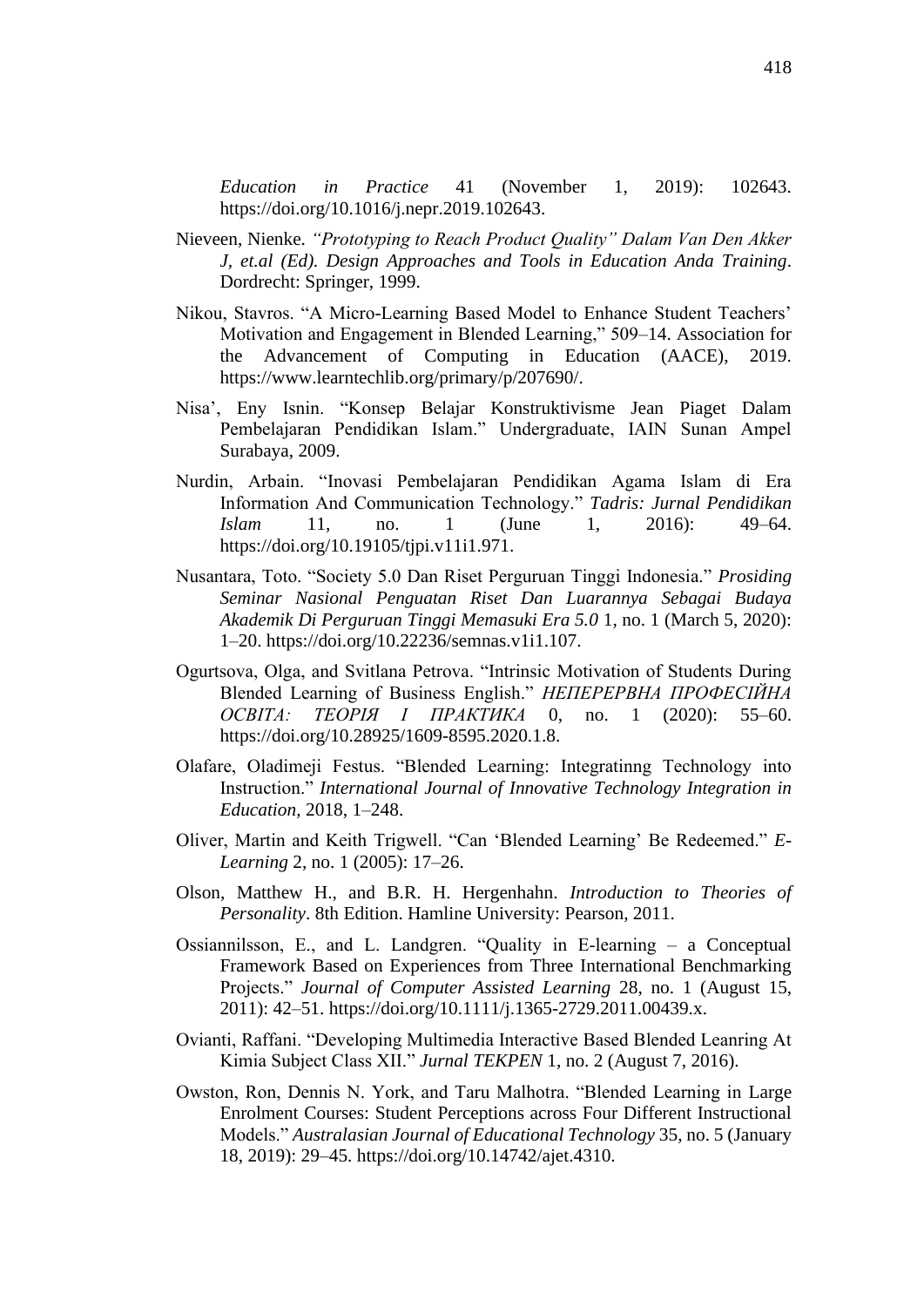- Pannan, L., and K. Legge. "A Blended Learning Model and a Design Model Combine to Support Academics in Pedagogical Redesign of the Curriculum." *Proceedings, ASCILITE*, 2016.
- Pannan, L, and K Legge. "A Blended Learning Model and a Design Model Combine to Support Academics in Pedagogical Redesign of the Curriculum." *"Show Me The Learning" Proceedings ASCILITE*, 2016, 487–97.
- Payvar, Behnoosh. "Information and Communication TechnologyTechnologyand EducationEducationin Muslim ContextMuslim Context." In *Handbook of Islamic Education*, edited by Holger Daun and Reza Arjmand, 1–20. International Handbooks of Religion and Education. Cham: Springer International Publishing, 2017. https://doi.org/10.1007/978-3-319-53620-  $0_21-1.$
- Google Docs. "Pengembangan Model Blended Learning Berbasis Pendidikan Holistik Di Iain Samarinda." Accessed August 3, 2018. https://docs.google.com/forms/d/e/1FAIpQLSeoiJHBHUHrjKLz6nnp1heM qgBLGYpO4q8IG0NqqHpnr4Ojng/viewform?usp=drive\_web&usp=embed \_facebook.
- "Peraturan Menteri Pendidikan Dan Kebudayaan Nomor 7 Tahun 2020 Tanggal 24 Januari 2020, Tentang Pendirian, Perubahan, Pembubaran PTN, Dan Pendirian, Perubahan, Pencabutan Izin PTS." Kementerian Pendidikan dan Kebudayaan Indonesia, 2020.
- "Peraturan Menteri Pendidikan Dan Kebudayaan RI Nomor 3 Tahun 2020 Tentang Standar Nasional Perguruan Tinggi." Kementerian Pendidikan dan Kebudayaan Indonesia, 2020.
- "Peraturan Menteri Tenaga Kerja No 21 Tahun 2014," n.d.
- "Peraturan Pemerintah Nomor 46 Tahun 2019 Tentang Pendidikan Tinggi Keagamaan," 2019.
- "Peraturan Pemerintah (PP) Republik Indonesia Nomor 55 Tahun 2007 Tentang Pendidikan Agama Dan Pendidikan Keagamaan," 2007.
- "Peraturan Presiden RI No 8 Tahun 2012," n.d.
- Perera, Corinne Jacqueline, Zamzami Zainuddin, Chua Yan Piaw, Kenny S. L. Cheah, and David Asirvatham. "The Pedagogical Frontiers of Urban Higher Education: Blended Learning and Co-Lecturing." *Education and Urban Society*, January 20, 2020, 0013124519894966. https://doi.org/10.1177/0013124519894966.
- "Permendikbud Nomor 49 Tahun 2014 Mengenai Standar Nasional Pendidikan Tinggi," n.d.
- Petronzi, Rebecca, and Dominic Petronzi. "The Online and Campus (OaC) Model as a Sustainable Blended Approach to Teaching and Learning in Higher Education: A Response to COVID-19." *Journal of Pedagogical Research*, November 10, 2020. https://doi.org/10.33902/JPR.2020064475.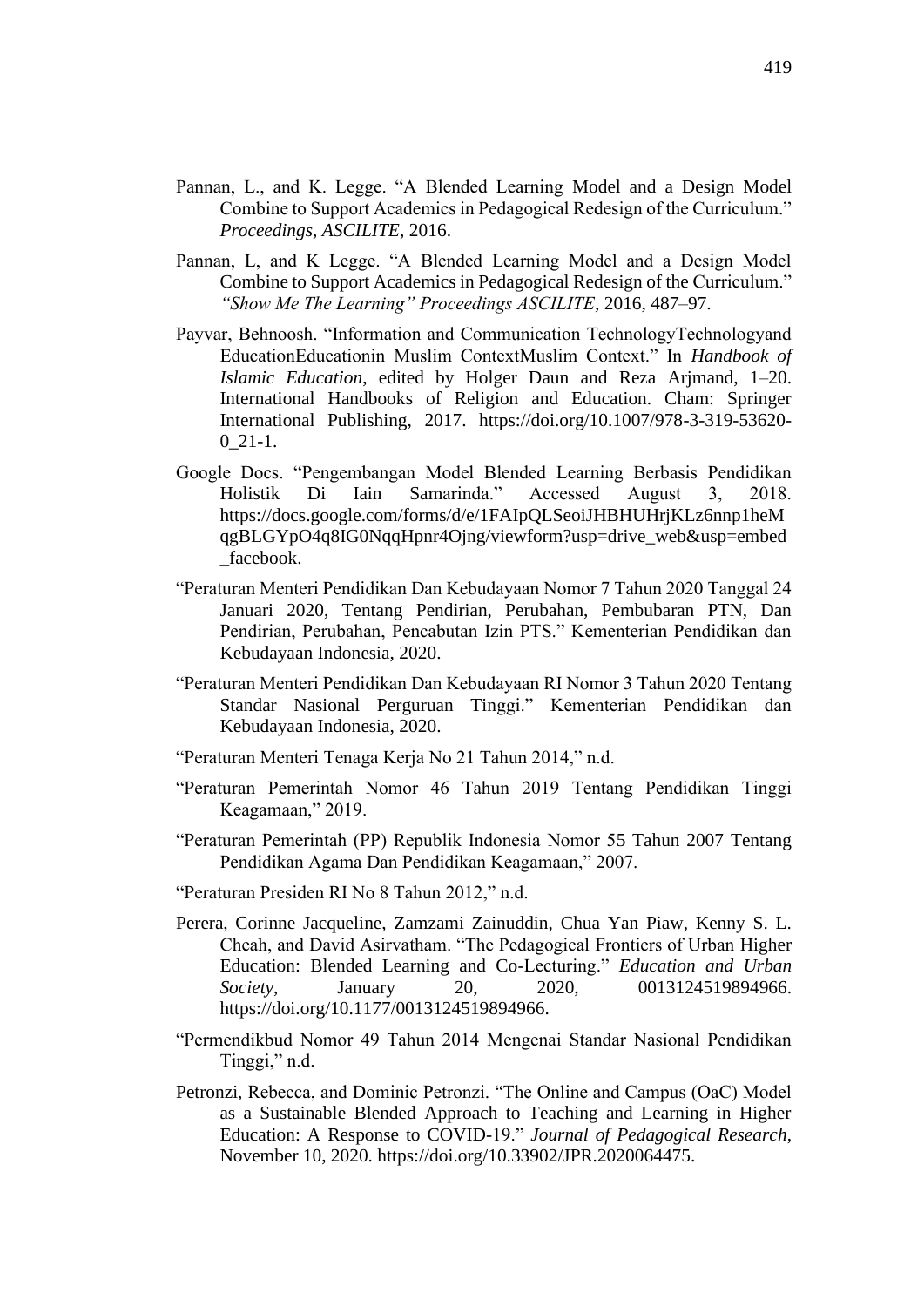- Phelps, Lena E. "Adapting to Adaptive Learning." *Peabody Journal of Education* 95, no. 2 (March 14, 2020): 160–72. https://doi.org/10.1080/0161956X.2020.1745615.
- Picciano, Anthony G. "Blending with Purpose: The Multimodal Model." *Journal of Asynchronous Learning Networks* 13, no. 1 (2009): 7–18.
- Picciano, Anthony G., Charles D. Dziuban, and Charles R. Graham. *Blended Learning: Research Perspectives, Volume 2*. Routledge, 2013.
- Piskurich, George M. *Rapid Instructional Design Learning ID Fast and Right*. New Jersey: Wiley, 2015.
- Pisoni, Galena. "Strategies for Pan-European Implementation of Blended Learning for Innovation and Entrepreneurship (I&E) Education." *Education Sciences* 9, no. 2 (June 2019): 124. https://doi.org/10.3390/educsci9020124.
- Plomp, Tjeerd. *Educational & Traning System Design*. Nederland: University of Twente, Faculty of Educational Science and Technology, 1997.
- Poedjiadi, Anna. *Sains Teknologi Masyarat: Model Pembelajaran Kontekstual Bermuatan Nilai*. Bandung: Remaja Rosdakarya, 2005.
- Poudel, Ambika Prasad. "Blended Modality: A Choice of the Students in Higher Education." *European Journal of Open, Distance and E-Learning* 23, no. 1 (April 29, 2020).
- Prawiradilaga, dkk, Dewi Salma. *Mozaik Teknologi Pendidikan E-Learning*. Jakarta: Kencana Perdana Media Group, 2013.
- Prayitno. *Dasar Teori Dan Praksis Pendidikan*. Jakarta: Grasindo, 2009.
- Prensky, M. "Digital Natives, Digital Immigrants, Part 1." *On The Horizon* 9, no. 5 (2001).
- Previtali, Pietro, and Danila Scarozza. "Blended Learning Adoption: A Case Study of One of the Oldest Universities in Europe." *International Journal of Educational Management* 33, no. 5 (January 1, 2019): 990–98. https://doi.org/10.1108/IJEM-07-2018-0197.
- Prifti, Rezart. "Implementation of Blended Learning in a Higher Education Institution in Albania: An Analysis of Factors That Affect Students' Learning Experience." *International Journal of Innovation and Learning* 27, no. 3 (January 1, 2020): 233–53. https://doi.org/10.1504/IJIL.2020.106809.
- Prince, Ololube, Nwachukwu. *Advancing Technology and Educational Development through Blended Learning in Emerging Economies*. IGI Global, 2013.
- Priyatni, dkk, Endah Tri. *Pembelajaran Reflektif Model Pembelajaran Reflektif Yang Responsif Teknologi*. Tangerang: Tira Smart, 2017.
- Purnomo, Agus, B. Kurniawan, and N. Aristin. "Motivation to Learn Independently through Blended Learning," 7–10. Atlantis Press, 2019. https://doi.org/10.2991/iceri-18.2019.55.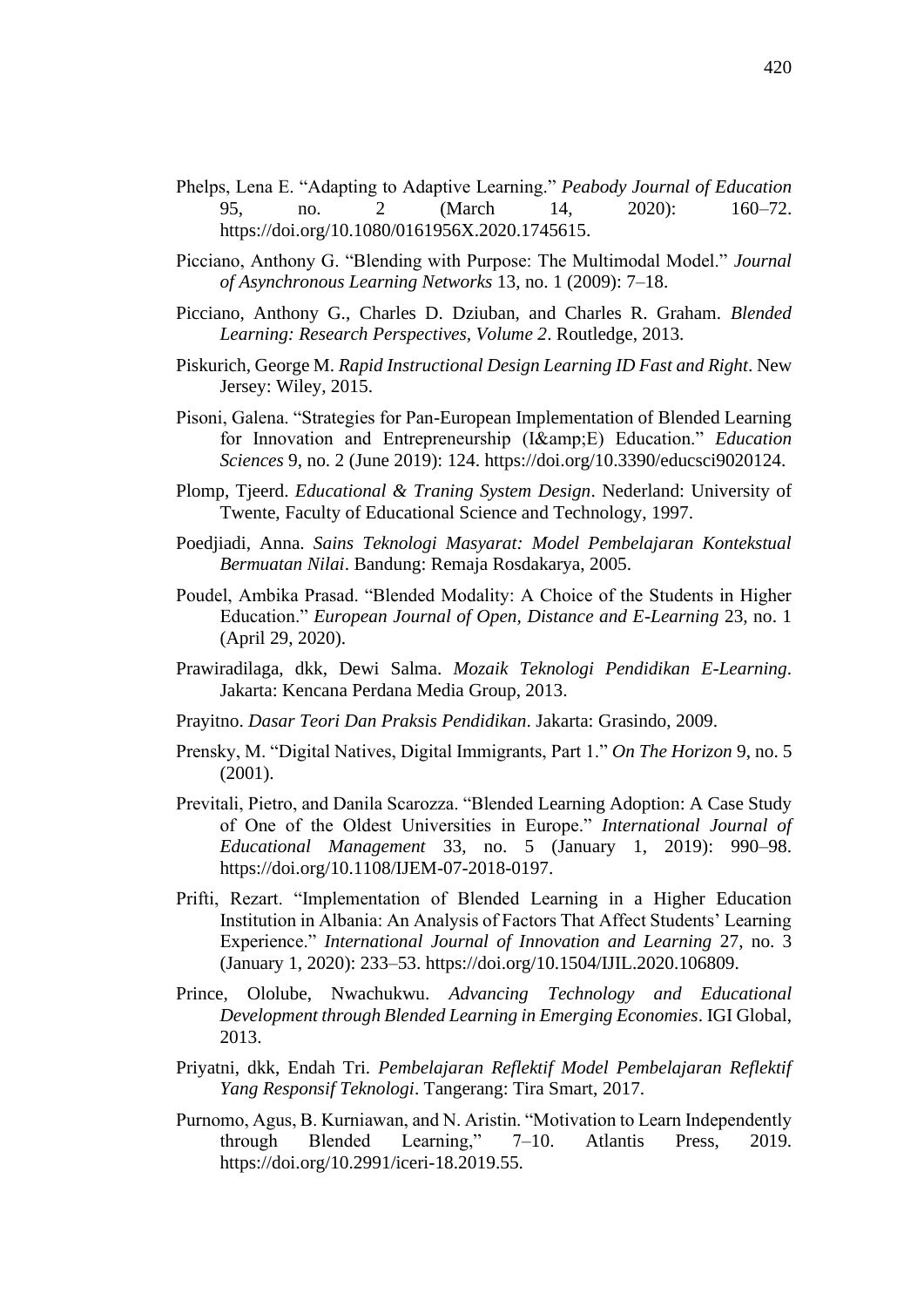- Purnomo, Agus, Nurul Ratnawati, and Nevy Farista Aristin. "Pengembangan Pembelajaran Blended Learning Pada Generasi Z." *Jurnal Teori Dan Praktis Pembelajaran IPS* 1, no. 2 (2016).
- Puspitasari, Euis, and Ratna Puspitasari. "Studi Komparasi Model Diskusi Dengan Model Blended Learning Di Jurusan Tadris Ips Fakultas Ilmu Tarbiyah Dan Keguruan Iain Syekh Nurjati Cirebon." *Holistik* 1, no. 2 (December 1, 2016): 174–190.
- Q. Wang and H. L. Woo. "Systematic Planning for ICT Integration in Topic Learning." *Educational Technology & Society* 10, no. 1 (2007): 148–156.
- Qasimi, Muhammad Jamaluddin al-. *Tafsir Mahasin Al-Ta'wil*. Mesir: Dar al-Ihya, tt.
- Quirk, cs, Randolph. *Longman Dictionary of Contemporary English (New Edition)*. London: Richard Clay Ltd Bungay, Suffolk, 1987.
- Rafif, Haikal, and Osly Usman. "Effect of Blended Learning, Parenting Parents, Peer Interaction, and Efficacy of Self Motivation to Learn." SSRN Scholarly Paper. Rochester, NY: Social Science Research Network, December 31, 2019. https://doi.org/10.2139/ssrn.3512195.
- Rafiola, Ryan, Punaji Setyosari, Carolina Radjah, and M. Ramli. "The Effect of Learning Motivation, Self-Efficacy, and Blended Learning on Students' Achievement in The Industrial Revolution 4.0." *International Journal of Emerging Technologies in Learning (IJET)* 15, no. 8 (April 24, 2020): 71– 82.
- Raharjo, Mudjia. *Quo Vadis Pendidikan Islam; Pembacaan Realitas Pendidikan Islam, Sosial Dan Keagamaan*. Malang: UIN Malang Press, 2006.
- Rahmah, Eka Naelia. "Konsep Metode Pembelajaran Perspektif Ibnu Khaldȗn Serta Relevansinya Dengan Pendidikan Masa Kini." *Alim | Journal of Islamic Education* 1, no. 1 (April 2, 2019): 91–118.
- Rahman, Muhammad Irfandi, and Nida Shofiyah. "Relevansi Pemikiran Pendidikan Ibnu Sina Pada Pendidikan Masa Kini." *TARBAWY : Indonesian Journal of Islamic Education* 6, no. 2 (November 30, 2019): 142–156. https://doi.org/10.17509/t.v6i2.20640.
- Ramakrisnan, Prasanna, Yuraidza bt Yahya, Mohd Nor Hajar Hasrol, Azlan, and Abdul Aziz. "Blended Learning: A Suitable Framework For E-Learning In Higher Education." *Procedia - Social and Behavioral Sciences 67*, 2015, 513–26.
- Ramayulis. *Metodologi Pendidikan Agama Islam*. Jakarta: Kalam Mulia, 2005.
- Ramirez-Arellano, Aldo, Juan Bory-Reyes, and Luis Manuel Hernández-Simón. "Emotions, Motivation, Cognitive–Metacognitive Strategies, and Behavior as Predictors of Learning Performance in Blended Learning." *Journal of Educational Computing Research* 57, no. 2 (April 1, 2019): 491–512. https://doi.org/10.1177/0735633117753935.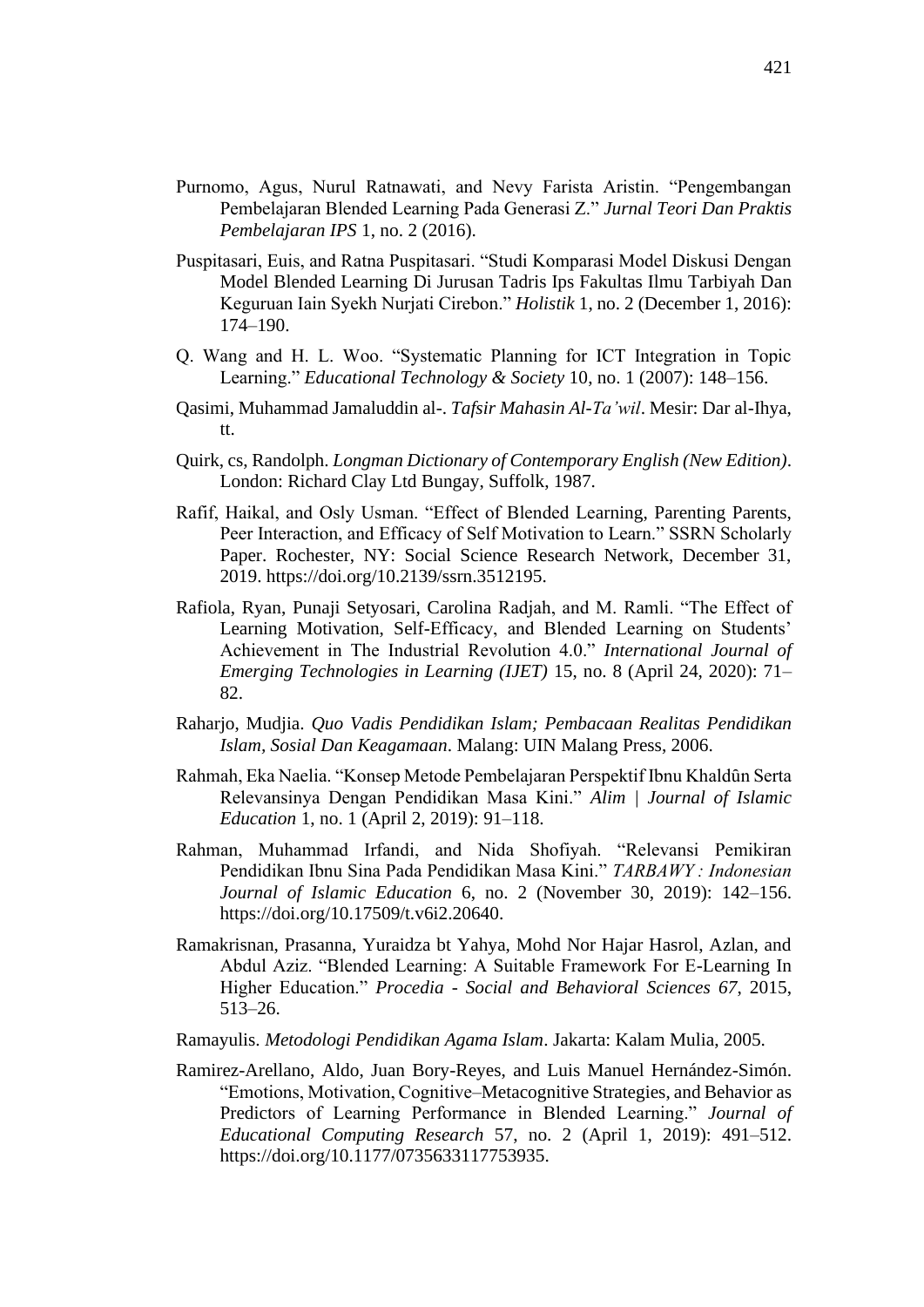- Rastegarpour, H. "What Is the Hoopla About Blended Learning: Something Old Is New Again." *World Journal on Educational Technology* 3, no. 1 (2011): 39– 47.
- Ratnaningsih, S., Miswan, Y. Hady, R. Sari Dewi, Fahriany, and M. Zuhdi. "The Effectiveness of Using Edmodo-Based E-Learning in the Blended Learning Process To Increase Student Motivation and Learning Outcomes." In *2020 8th International Conference on Cyber and IT Service Management (CITSM)*, 1–5, 2020. https://doi.org/10.1109/CITSM50537.2020.9268924.
- Rauf, Muhammad, Mushtaq Ahmad, and Zafar Iqbal. "Al-Farabi's Philosophy of Education." *Educational Research International* 1, no. 2 (n.d.): 85–94.
- Reigeluth, Charles M. *Instructional Design Theories and Models: An Verview of Their Current Status*. London: Routledge, 1983.
- Reigeluth, Chasles. M. *Scope and Sequence Decisions for Quality Instruction*. USA: Indiana University, 1998.
- Richey, Rita C., Klein, D. James, Tracey, and W. Monica. *The Instructional Design Knowledge Base: Theory, Research, and Practice*. New York: Routledge, 2011.
- Riduwan. *Skala Pengukuran Variabel-Variable Penelitian*. Bandung: Alfabeta, 2009.
- Rima Aditya, Bayu, Aditya Permadi, Irawan Nurhas, and Jan M. Pawlowski. "Design Features for Gender-Specific Differences in Blended Learning within Higher Education in Indonesia." *Proceedings of IEEE International Conference on Teaching, Assessment, and Learning for Engineering*, 2019. https://doi.org/10.1109/TALE48000.2019.9225952.
- Rimbawati, Nuri, and Muchlas Muchlas. "Pengembangan Model Pembelajaran Adaptive Blended Learning Untuk Berbagai Jenis Gaya Belajar Siswa Menengah Atas Pada Pokok Bahasan Listrik Statis." *JPPPF (Jurnal Penelitian Dan Pengembangan Pendidikan Fisika)* 1, no. 2 (December 2015): 1–6. https://doi.org/10.21009/1.01201.
- Riyal, A. L. M. "Al-Farabi's Philosophy of Education," December 2014. http://ir.lib.seu.ac.lk/handle/123456789/304.
- Rogers, Everett M. *The Diffusion of Innovations*. 3rd ed. New York: The Free Press, 1983.
- Roomy, Muhammad Al, and Abdulaziz Althewini. "The Impact of Blended Learning on Medical Students' Reading Performance in a Saudi University." *Advances in Language and Literary Studies* 10, no. 4 (August 2019): 95–104.
- Roqobih, F. D., Yuliani, and Y. S. Rahayu. "Improving Student's Creative Thinking Skill through Blended Learning Using Schoology." *Journal of Physics: Conference Series* 1417 (December 2019): 012094. https://doi.org/10.1088/1742-6596/1417/1/012094.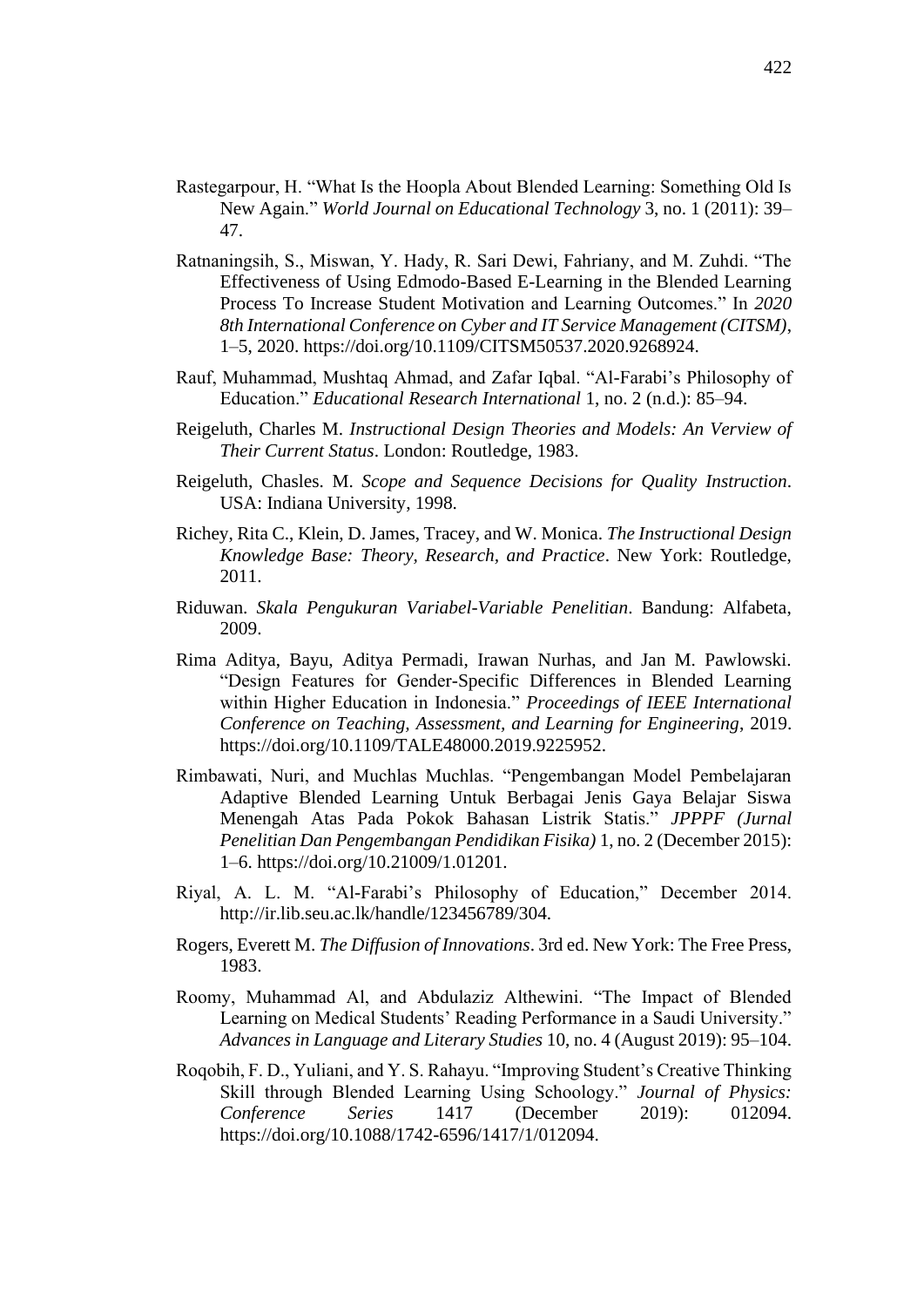- Rosen, Yigal, Kristin Stoeffler, Michael Yudelson, and Vanessa Simmering. "Towards Scalable Gamified Assessment in Support of Collaborative Problem-Solving Competency Development in Online and Blended Learning." In *Proceedings of the Seventh ACM Conference on Learning @ Scale*, 369–72. L@S '20. New York, NY, USA: Association for Computing Machinery, 2020. https://doi.org/10.1145/3386527.3405946.
- Rosenberg, M.J. *E-Learning : Strategies for Delivering Knowledge in The Digital Age*. New York: The McGraw-Hill Companies Inc, 2001.
- Rubiyanto, Nanik, and Dani Haryanto. *Strategi Pembelajaran Holistik Di Sekolah*. Jakarta: Prestasi Pustaka, 2010.
- "Rudiantara: Mendorong Pendidikan Islam Jadi Ekosistem Besar Penangkal Hoaks." Accessed October 16, 2019. https://edukasi.kompas.com/read/2019/10/02/18124771/rudiantaramendorong-pendidikan-islam-jadi-ekosistem-besar-penangkal-hoaks.
- Ruseffendi, E.T. *Dasar-Dasar Penelitian Pendidikan Dan Bidang Non-Eksakta Lainnya*. Bandung: Transito, 2005.
- Rusman. *Belajar & Pembelajaran: Berorientasi Standar Proses Pendidikan*. Jakarta: Prenada Media, 2017.
	- ———. *Belajar Dan Pembelajaran Berbasis Komputer Mengembangkan Profesionalisme Guru Di Abad 21*. Bandung: Alfabeta, 2013.
	- ———. *Model-Model Pembelajaran*. Jakarta: Raja Grafindo Persada, 2013.
- Rusman, Kurniawan and D Riyana. C. *Pembelajaran Berbasis Teknologi Informasi Dan Komunikasi. Mengembangkan Profesionalisme Guru*. Jakarta: Raja Grafindo Persada, 2011.
- S. W. Tabor. "Narrowing The Distance: Implementing a Hybrid Learning Model for Information Security Education." *The Quarterly Review of Distance Education* 8, no. 1 (2007): 47–57.
- Sabah, Nasser M. "Motivation Factors and Barriers to the Continuous Use of Blended Learning Approach Using Moodle: Students' Perceptions and Individual Differences." *Behaviour & Information Technology* 39, no. 8 (August 2, 2020): 875–98. https://doi.org/10.1080/0144929X.2019.1623323.
- Sabri, Ahmad. *Pendidikan Islam Menyongsong Era Industri 4.0*. Yogyakarta: Deepublish, 2020.
- Saghafi, Mahmoud Reza, Jill Franz, and Philip Crowther. "A Holistic Model for Blended Learning." *Journal of Interactive Learning Research* 25, no. 4 (2014): 531–49.
- Saifuddin. "Blended Learning Sebagai Upaya Revitalisasi Pendidikan Agama Islam Pada Perguruan Tinggi Umum." *Vicratina* 1, no. 2 (2017).
- Sairin, Weinata. *Himpunan Peraturan Pendidikan Tinggi*. Bandung: Yrama Widya, 2014.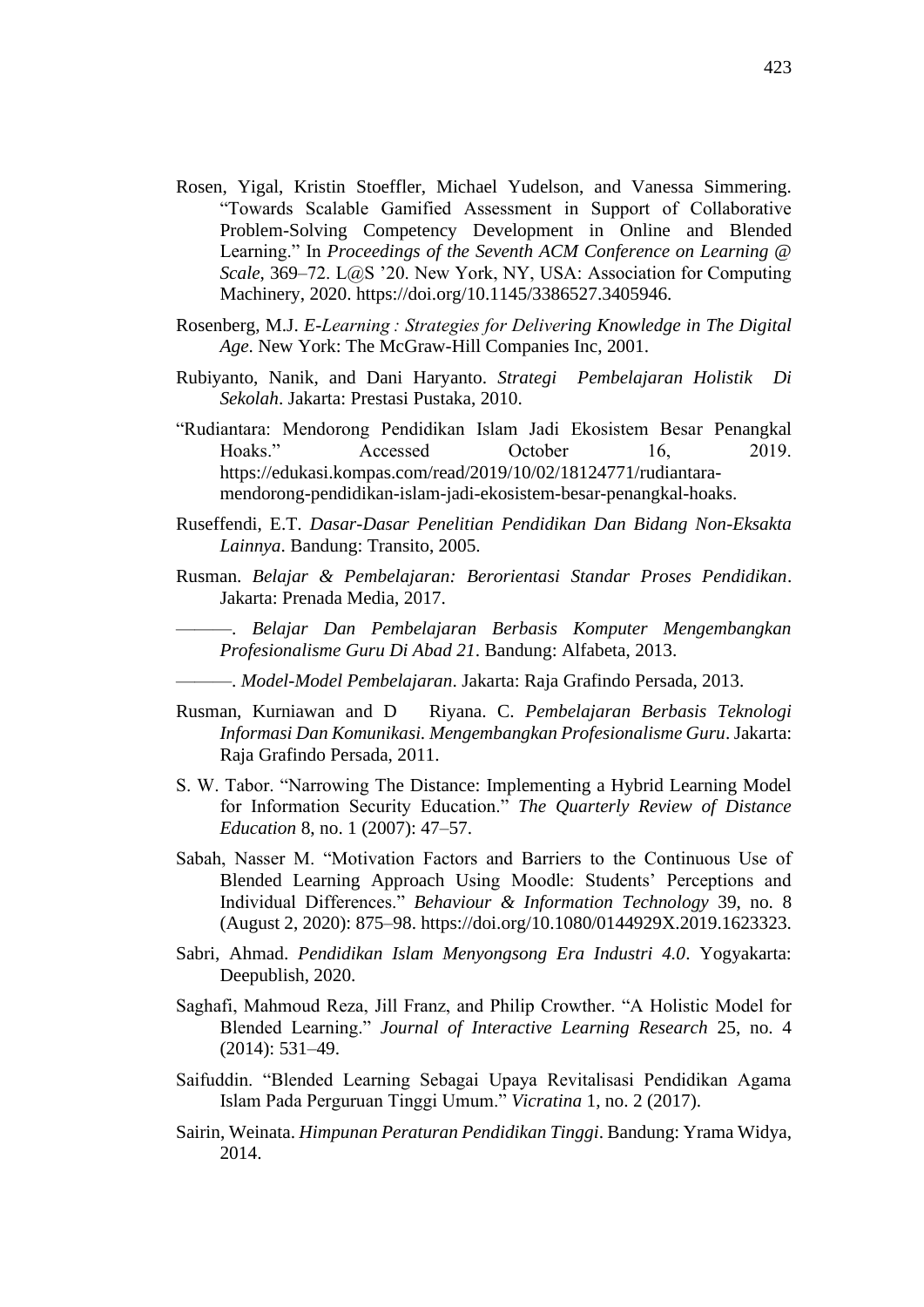- Sáiz-Manzanares, María Consuelo, María-Camino Escolar-Llamazares, and Álvar Arnaiz González. "Effectiveness of Blended Learning in Nursing Education." *International Journal of Environmental Research and Public Health* 17, no. 5 (January 2020): 1589. https://doi.org/10.3390/ijerph17051589.
- Saleh, Arifin, and Mujahiddin Mujahiddin. "Challenges and Opportunities for Community Empowerment Practices in Indonesia during the Covid-19 Pandemic through Strengthening the Role of Higher Education." *Budapest International Research and Critics Institute (BIRCI-Journal): Humanities and Social Sciences* 3, no. 2 (May 8, 2020): 1105–13. https://doi.org/10.33258/birci.v3i2.946.
- Salmon, Gilly. *E-Tivities: The Key to Active Online Learning*. London: Kogan Page, 2002.
- Samuel, Arthur. "Some Studies in Machine Learning Using the Fame of Checkers." *IBM Journal of Research and Development* 3, no. 3 (1959).
- Sandi, Gede. "Pengaruh Blended Learning Terhadap Hasil Belajar Kimia Ditinjau Dari Kemandirian Siswa." *Jurnal Pendidikan Dan Pengajaran* 45, no. 3 (October 1, 2012). https://doi.org/10.23887/jppundiksha.v45i3.1839.
- Sani, Abdullah. *Inovasi Pembelajaran*. Jakarta: Bumi Aksara, 2013.
- Sanjaya, Wina. *Perencanaan Dan Desain Sistem Pembelajaran*. Jakarta: Kencana Media Group, 2008.
	- ———. *Strategi Pembelajaran*. Jakarta: Kencana Prenada Media Group, 2006.
- Sansone, Nadia, and Donatella Cesareni. "Which Learning Analytics for a Socio-Constructivist Teaching and Learning Blended Experience?" *Journal of E-Learning and Knowledge Society* 15, no. 3 (October 12, 2019): 319–29. https://doi.org/10.20368/1971-8829/1135047.
- Santos, Vanda, and Pedro Quaresma. "Integrating DGSs and GATPs in an Adaptative and Collaborative Blended-Learning Web-Environment." *Electronic Proceedings in Theoretical Computer Science* 79 (February 21, 2012): 111–23. https://doi.org/10.4204/EPTCS.79.7.
- Santoso, Subhan Adi, and Ali Mustofa. *Ilmu PendidikanIslam Era Industri 4.0*. Malang: Media Sutra Artiga, 2019.
- Santrock, John W. *Psikologi Pendidikan*. Jakarta: Kencana, 2007.
- Sari, Milya. "Blended Learning, Model Pembelajaran Abad Ke-21 Di Perguruan Tinggi." *Ta'dib* 17, no. 2 (n.d.): 2014.

———. *Mengenal Lebih Dekat Model Blended Learning Dengan Facebook (MBL-FB): Model Pembelajaran Untuk Generasi Digital*. Deepublish, 2019.

Scheffel, Maren, Evelien van Limbeek, Didi Joppe, Judith van Hooijdonk, Chris Kockelkoren, Marcel Schmitz, Peter Ebus, Peter Sloep, and Hendrik Drachsler. "The Means to a Blend: A Practical Model for the Redesign of Face-to-Face Education to Blended Learning." In *Transforming Learning*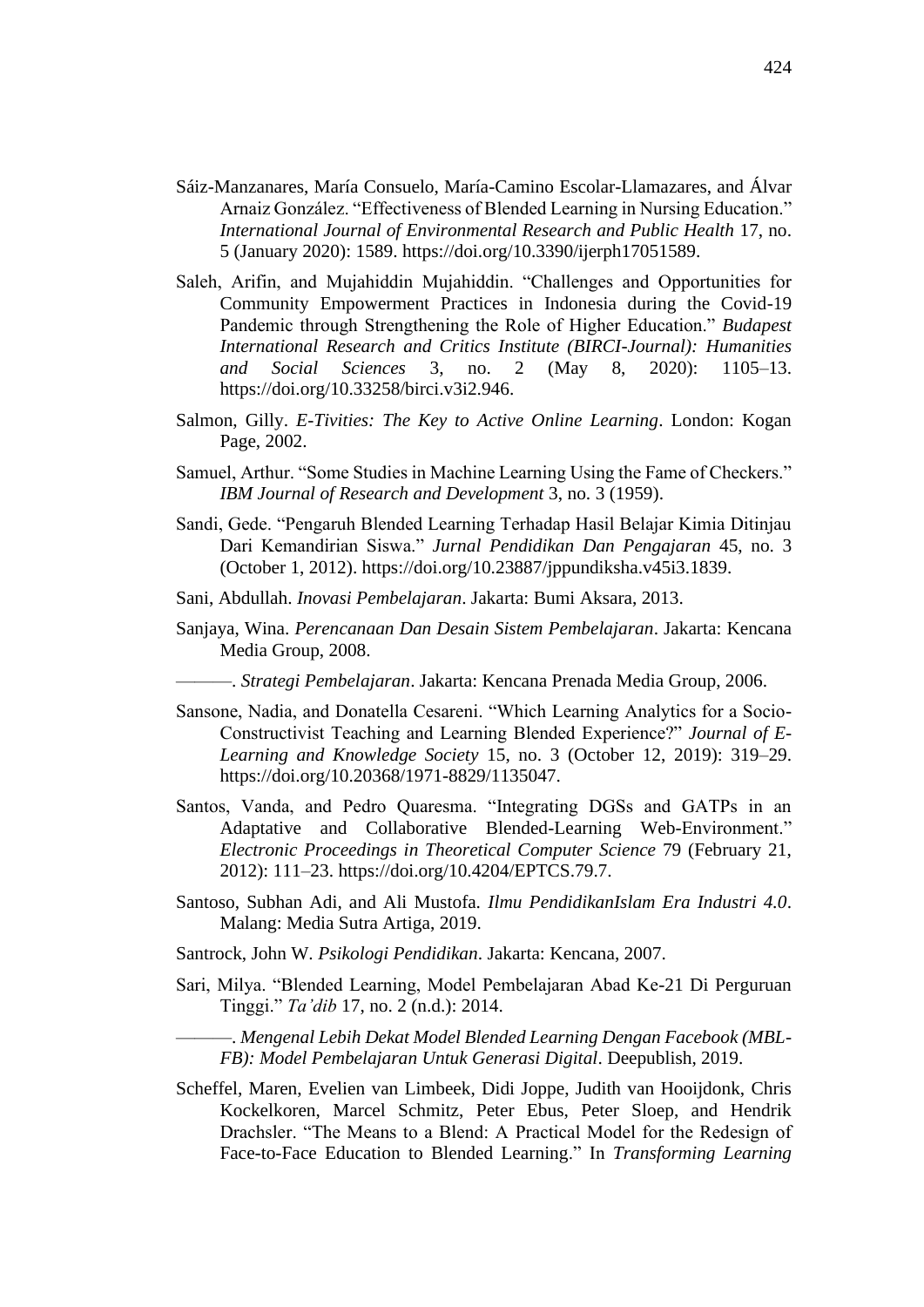*with Meaningful Technologies*, edited by Maren Scheffel, Julien Broisin, Viktoria Pammer-Schindler, Andri Ioannou, and Jan Schneider, 701–4. Lecture Notes in Computer Science. Cham: Springer International Publishing, 2019. https://doi.org/10.1007/978-3-030-29736-7\_70.

- Schunk, Dale H., Judith L. Meece, and Paul R. Pintrich. *Motivation in Education: Theory, Research, and Applications*. Boston: Pearson, 2014.
- Kementerian Pendidikan dan Kebudayaan. "SE Mendikbud: Pembelajaran Secara Daring Dan Bekerja Dari Rumah Untuk Mencegah Penyebaran Covid-19," March 17, 2020. https://www.kemdikbud.go.id/main/blog/2020/03/semendikbud-pembelajaran-secara-daring-dan-bekerja-dari-rumah-untukmencegah-penyebaran-covid19.
- Seage, Steven J., and Mehmet Türegün. "The Effects of Blended Learning on STEM Achievement of Elementary School Students." *International Journal of Research in Education and Science* 6, no. 1 (2020): 133–40.
- Şentürk, Cihad. "Effects of the Blended Learning Model on Preservice Teachers' Academic Achievements and Twenty-First Century Skills." *Education and Information Technologies*, October 1, 2020. https://doi.org/10.1007/s10639- 020-10340-y.
- Setiawan, Agus. "Prinsip Pendidikan Karakter Dalam Islam: Studi Komparasi Pemikiran Al-Ghazali Dan Burhanuddin Al-Zarnuji." *Dinamika Ilmu* 14, no. 1 (June 1, 2014): 1–12. https://doi.org/10.21093/di.v14i1.4.
- Seyedi, Mahdiyeh, and Zahra Yaghoubi. "Designing and Implementing Blended Learning in the Field of Rehabilitation." *Interdisciplinary Journal of Virtual Learning in Medical Sciences* 3, no. 2 (January 1, 2020): 42–50.
- Shalahuddin, Mahfudh. *Media Pendidikan Agama*. Surabaya: Bina Ilmu, 1986.
- Shamsuddin, Nurasma', and Jasber Kaur. "Students' Learning Style and Its Effect on Blended Learning, Does It Matter?" *International Journal of Evaluation and Research in Education* 9, no. 1 (March 2020): 195–202.
- Sharma, Bibhya, Ravneil Nand, Mohammed Naseem, and Emmenual V. Reddy. "Effectiveness of Online Presence in a Blended Higher Learning Environment in the Pacific." *Studies in Higher Education* 45, no. 8 (August 2, 2020): 1547–65. https://doi.org/10.1080/03075079.2019.1602756.
- Sharma, Pete. "Blended Learning." *ELT Journal* 64, no. 4 (October 1, 2010): 456– 58. https://doi.org/10.1093/elt/ccq043.
- Sharpe, R., G. Robert, and R. Francis. "The Undergraduate Experience of Blended E-Learning: A Review of UK Literature and Practice." *The Higher Education Academy*, 2006. http://www.heacademy.ac.uk/research/Sharpe\_Benfield\_Roberts\_Francis.pd f.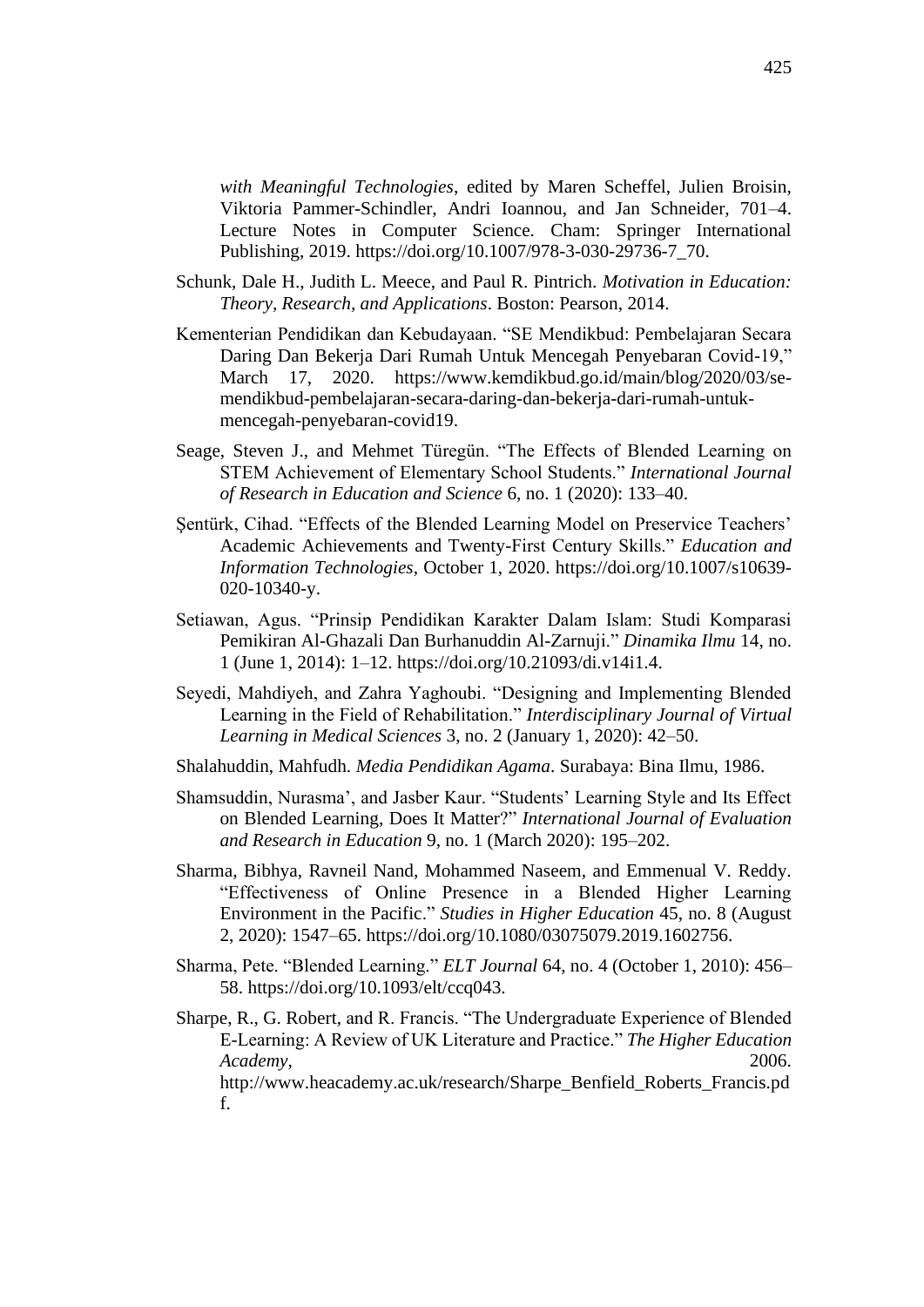- Sheerah, Hebah Asaad Hamza. "Using Blended Learning to Support the Teaching of English as a Foreign Language." SocArXiv, August 20, 2020. https://doi.org/10.31235/osf.io/wjsmk.
- Shultz, K.S., D.D. Withney, and M.J. Zickar. *Measurement Theory in Action: Case Studies and Exercise*. United Kingdom: Sage Publications, Inc, 2005.
- Siddiqui, Sohni, Naureen Nazar Cepat, and Martin Thomas. "Blended Learning Source of Satisfaction of Psychological Needs: An Empirical Study Conducted on O-Levels Chemistry Students in Metropolis City of Pakistan." *Asian Association of Open Universities Journal* 15, no. 1 (January 1, 2020): 49–67. https://doi.org/10.1108/AAOUJ-11-2019-0054.
- Siemens, G. "Connectivism: A Learning Theory for the Digital Age." *International Journal of Instructional Technology and Distance Learning,* 2, no. 1 (2005).
- Sihkabuden. "Pengaruh Interaktif Strategi Pembelajaran Blended (Blended Learning) Dan Motivasi Berprestasi Terhadap Hasil Belajar Mahasiswa TEP FIP UM." Disertasi, Universitas Negeri Malang, 2011.
- Silva, Luciana De Martin, and John W. Francis. "'It Is Like a Little Journey': Deaf International Futsal Players' and Coaches' Experiences in Collaborative Blended Learning." *International Sport Coaching Journal* 1, no. aop (August 25, 2020): 1–14. https://doi.org/10.1123/iscj.2019-0101.
- Singh, H. *A White Paper: Achieving Success with Blended Learning*. London: Centra Sofware, 2001.
- Sı̇rı̇pongdee, Kobchai, Paitoon Pimdee, and Somkiat Tuntiwongwanich. "A Blended Learning Model with IoT-Based Technology: Effectively Used When the COVID-19 Pandemic?" *Journal for the Education of Gifted Young Scientists* 8, no. 2 (June 15, 2020): 905–17. https://doi.org/10.17478/jegys.698869.
- Slameto. *Belajar Dan Faktor-Faktor Yang Mempengaruhinya*. Jakarta: PT. Rineka Cipta, 2010.
- Slavin, Robert E. *Educational Psychology: Theory and Practice*. New York: Pearson, 2005.
- Smaldino, Sharon E, Robert Heinich, and James D. Smaldino Russell. *Instructional Technology and Media for Learning*. 9th ed. 2, 2012.
- So, H..J., and C.J. Bonk. "Examining the Roles of Blended Learning Approaches in Computer-Supported Collaborative Learning (CSCL) Environments: A Delphy Study." *Journal of Educational Technology & Society* 13, no. 3 (2010): 189–200.
- Sofian, Muhamad. "Konsep Pendidikan Islam Dalam Perspektif Ibnu Khaldun Dan Relevansinya Terhadap UU SISDIKNAS NO. 20 Tahun 2003." *Tawazun: Jurnal Pendidikan Islam* 10, no. 2 (February 21, 2019): 311–30. https://doi.org/10.32832/tawazun.v10i2.1165.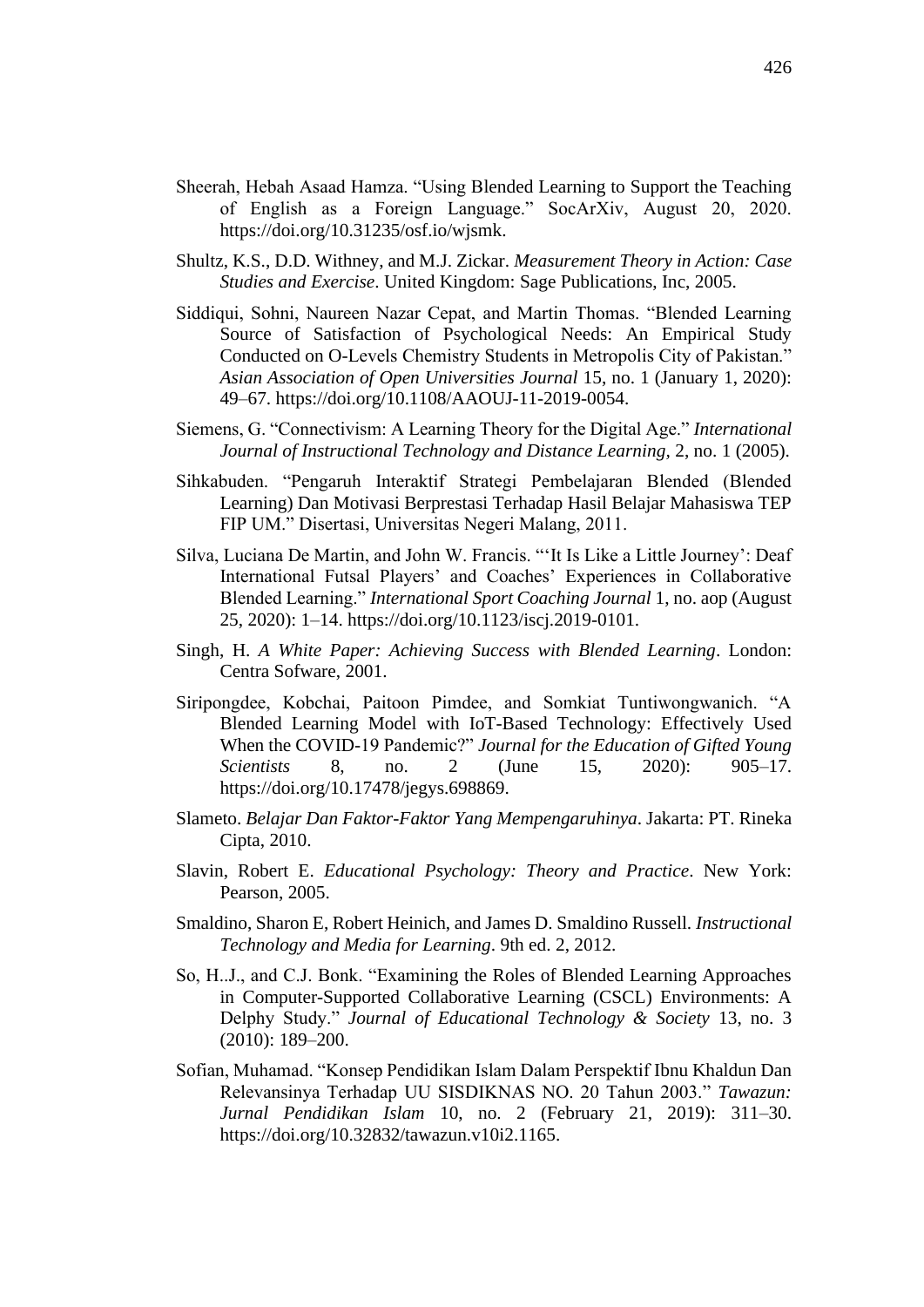- Solichin, Mohammad Muchlis. "Teori Belajar Humanistik dan Aplikasinya dalam Pendidikan Agama Islam: Telaah Materi Dan Metode Pembelajaran." *Islamuna: Jurnal Studi Islam* 5, no. 1 (September 12, 2018). https://doi.org/10.19105/islamuna.v5i1.1856.
- Soltani, Alireza, and Alicia Izquierdo. "Adaptive Learning under Expected and Unexpected Uncertainty." *Nature Reviews Neuroscience* 20, no. 10 (October 2019): 635–44. https://doi.org/10.1038/s41583-019-0180-y.
- Sottilare, Robert, Joan Johnston, Shawn Burke, Eduardo Salas, Anne Sinatra, and Heather Holden. *Antecedents of Adaptive Collaborative Learning Environments*, 2015.
- Spirin, Oleg, Vasyl Oleksiuk, Nadiia Balyk, Svitlana Lytvynova, and Sergiy Sydorenko. "The Blended Methodology of Learning Computer Networks: Cloud-Based Approach," June 12, 2019. http://dspace.tnpu.edu.ua/handle/123456789/14004.
- Stacey, E. and Gerbic, P. "Teaching for Blended Learning: Research Perspectives from on-Campus and Distance Students." *Education and Information Technologies* 12 (2017): 165–174.
- Stufflebeam, Daniel L., and George F. Madaus. *The Standards for Evaluation of Educational Programs, Projects, and Materials*. Edited by George F. Madaus, Michael S. Scriven, and Daniel L. Stufflebeam. Evaluation in Education and Human Services. Dordrecht: Springer Netherlands, 1983. https://doi.org/10.1007/978-94-009-6669-7\_23.
- Suardi, Moh. *Belajar Dan Pembelajaran*. Yogyakarta: Deepublish, 2018.
- Suartama, I Kadek and I Dewa Kade Tastra. *E-Learning Berbasis Moodle*. Yogyakarta: Graha Ilmu, 2014.
- Suartama, I. Kadek, Punaji Setyosari, Sulthoni Sulthoni, and Saida Ulfa. "Development of an Instructional Design Model for Mobile Blended Learning in Higher Education." *International Journal of Emerging Technologies in Learning (IJET)* 14, no. 16 (August 29, 2019): 4–22.
- Suban, Alwan. "Konsep Pendidikan Islam Perspektif Al-Ghazali." *Idaarah: Jurnal Manajemen Pendidikan* 4, no. 1 (June 21, 2020): 87–99. https://doi.org/10.24252/idaarah.v4i1.13760.
- Sudjana, Nana. *Penilaian Hasil Proses Belajar Mengajar*. Vol. 21. Bandung: PT Remaja Rosdakarya, 2017.
- Sudjana, Nana, and Ahmad Rivai. *Teknologi Pengajaran*. Bandung: Sinar Baru Algensindo, 2003.
- Sudjana, Nana, and Ahmad Rivai. *Media Pengajaran*. Bandung: Sinar Baru Algensindo, 2010.
- Suebsom, Korawan. "The Use of Blended Learning: Social Media and Flipped Classroom to Encourage Thinking Skills and Collaborate Work in Higher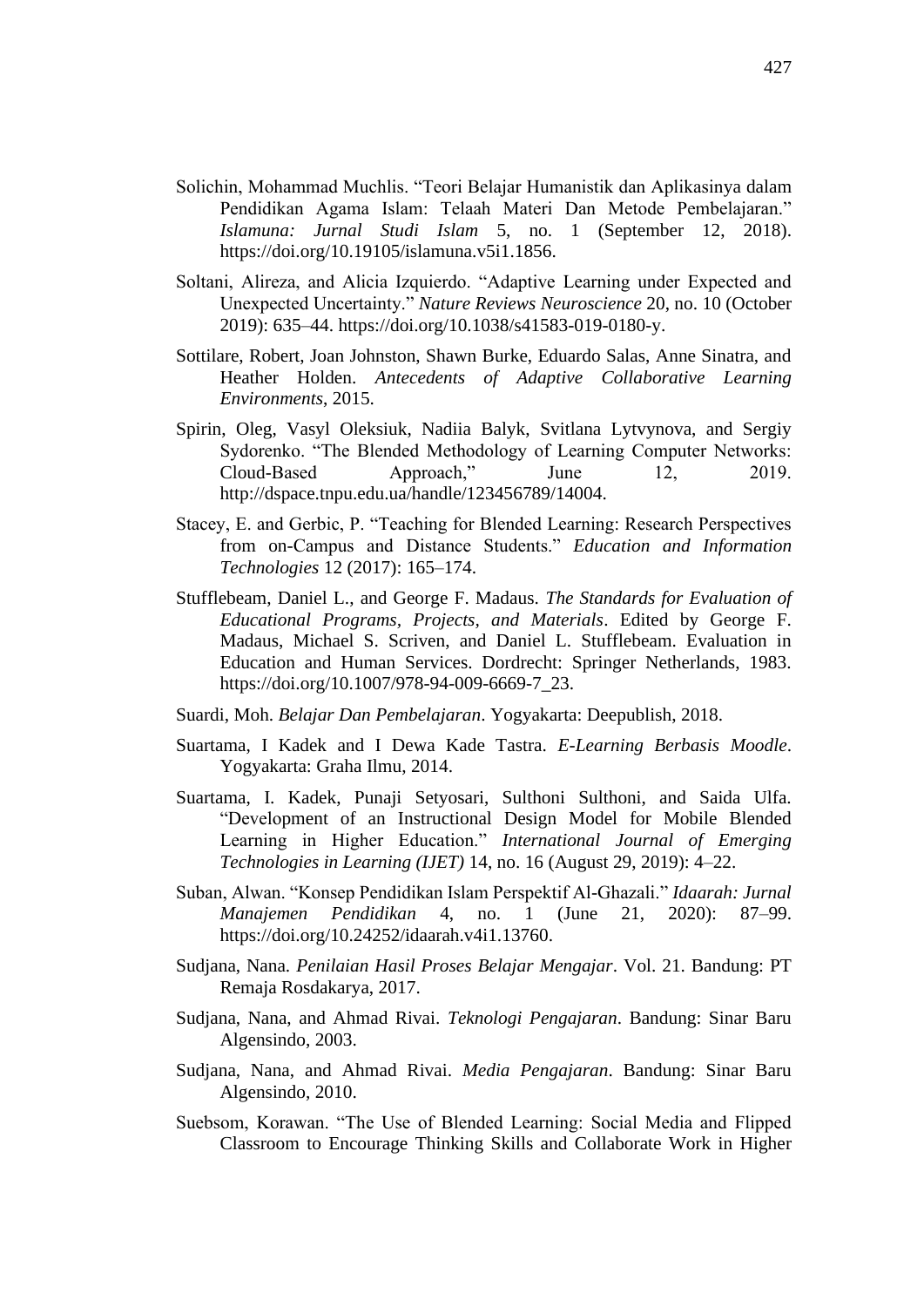Education." In *Proceedings of the 2020 the 3rd International Conference on Computers in Management and Business*, 201–6. ICCMB 2020. New York, NY, USA: Association for Computing Machinery, 2020. https://doi.org/10.1145/3383845.3383883.

Sugiyono. *Metode Penelitian & Pengembangan (Research and Development)*. Bandung: Alfabeta, 2017.

———. *Metode Penelitian Pendidikan: Penelitian Kuantitatif, Kualitatif Dan RnD*. Bandung: Alfabeta, 2015.

Sun, Anna, and Xiufang Chen. "Online Education and Its Effective Practice: A Research Review." *Journal of Information Technology Education: Research* 15 (2016): 157–90. https://doi.org/10.28945/3502.

Suparman, Atwi. *Desain Instruksional Modern*. 4th ed. Jakarta: Erlangga, 2014.

———. *Desain Instruksional Modern*. 4th ed. Jakarta: Erlangga, 2014.

Suparno, Paul. *Filsafat Konstruktivisme Dalam Pendidikan*. Yogyakarta: Kanisius, 1997.

———. *Filsafat Konstruktivisme Dalam Pendidikan*. Yogyakarta: Kanisius, 2012.

- Supriadi. "Pengembangan Model Blended Learning Paket Keahlian Audio- Video Pada Program Studi Teknik Elektronika Sekolah Menengah Kejuruan." Disertasi, Universitas Negeri Makassar, 2017.
- Susanto, Ahmad. *Teori Belajar Dan Pembelajaran Di Sekolah*. Jakarta: Kencana Prenada Media Group, 2013.
- Sutikno, Sobry. *Belajar Dan Pembelajaran "Upaya Kreatif Dalam Mewujudkan Pembelajaran Yang Berhasil."* Lombok: Holistica, 2013.
- Sutopo, Ariesto Hadi. *Teknologi Informasi Dan Komonikasi Dalam Pendidikan*. Yogyakarta: Graha Ilmu, 2012.
- Sutrisno. *Kreatif Mengembangkan Aktivitas Pembelajaran Berbasis TIK*. Jakarta: Referensi, 2012.
- Suwardana, Hendra. "Revolusi Industri 4.0 Berbasis Revolusi Mental." *JATI UNIK* 1, no. 2 (2017): 102–110.
- Syakur, Abd, Zainal Fanani, and Rulam Ahmadi. "The Effectiveness of Reading English Learning Process Based on Blended Learning through 'Absyak' Website Media in Higher Education." *Budapest International Research and Critics in Linguistics and Education (BirLE) Journal* 3, no. 2 (May 10, 2020): 763–72. https://doi.org/10.33258/birle.v3i2.927.
- Syaodih, Nana. *Kurikulumd an Pembelajaran Kompetensi*. Bandung: Yayasan Kesuma Karya, 2004.
- Talbi, Ammar al-. "Al-Farabi's Doctrine of Education: Between Philosophy and Sociological Theory." *Muslim Heritage* (blog). Accessed July 5, 2020.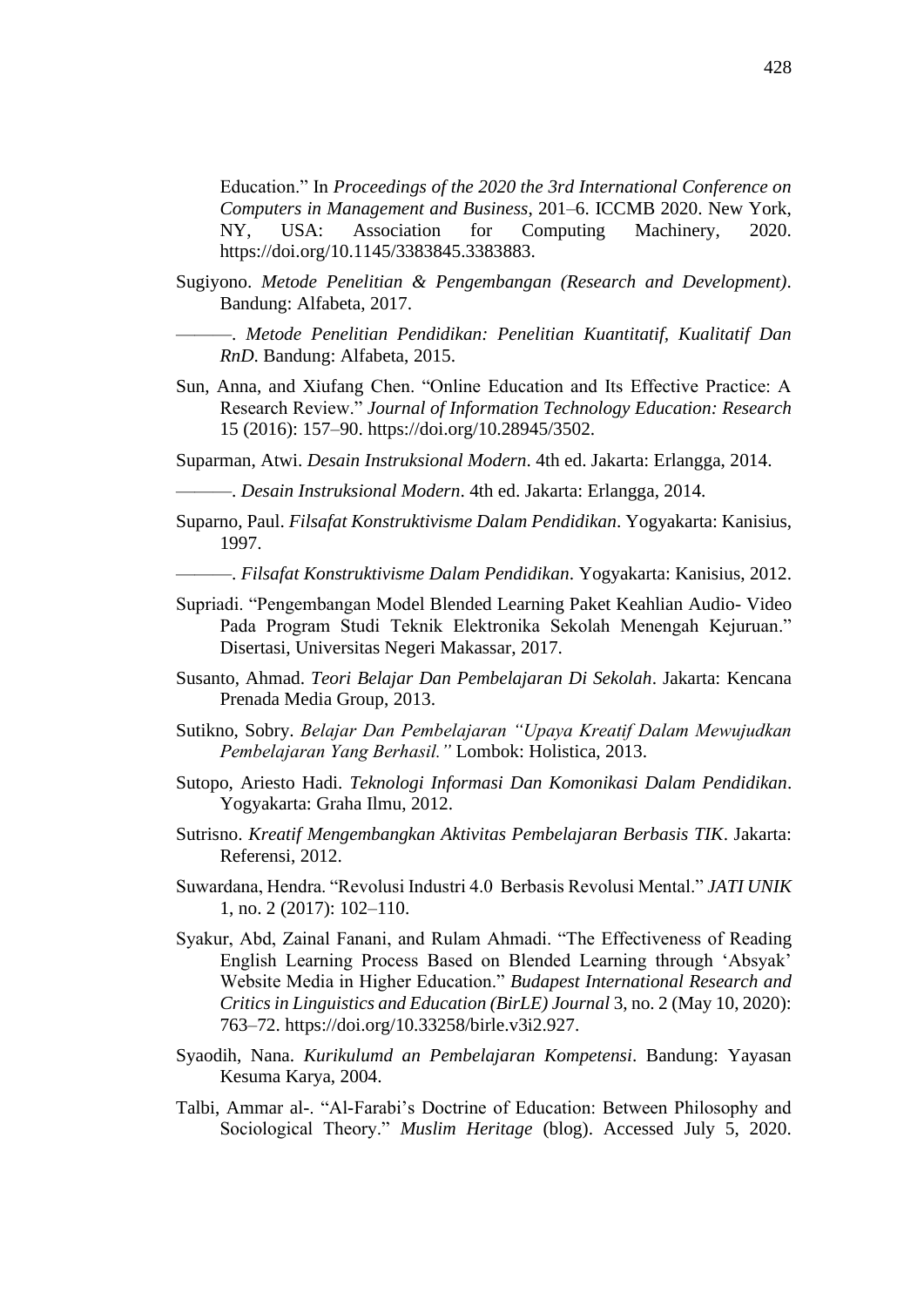https://muslimheritage.com/al-farabis-doctrine-of-education-betweenphilosophy-and-sociological-theory/.

- Taufiq, Rohmat, Mohammad Baharun, Budi Sunaryo, Bambang Pudjoatmodjo, and Wahyu Mulyo Utomo. "Indonesia: Covid-19 and E-Learning in Student Attendance Method." *SciTech Framework* 2, no. 1 (February 28, 2020): 12– 22.
- Tempelaar, Dirk. "Supporting the Less-Adaptive Student: The Role of Learning Analytics, Formative Assessment and Blended Learning." *Assessment & Evaluation in Higher Education* 45, no. 4 (May 18, 2020): 579–593. https://doi.org/10.1080/02602938.2019.1677855.
- Thabet, Rawy, Christopher Hill, and Eman Gaad. "Perceptions and Barriers to the Adoption of Blended Learning at a Research-Based University in the United Arab Emirates." In *Recent Advances in Intelligent Systems and Smart Applications*, edited by Mostafa Al-Emran, Khaled Shaalan, and Aboul Ella Hassanien, 277–94. Study in Systems, Decisions and Control. Cham: Springer International Publishing, 2021. https://doi.org/10.1007/978-3-030- 47411-9\_16.
- Thorne, Kaye. *Blended Learning: How to Integrate Online and Traditional Learning*. USA: Kogan Page Limited, 2003.
- Thorne, Kaye and David Mackey. *Everything You Ever Needed to Know About Training*. London: Kogan Page Publisher, n.d.
- Tim Penyusun Profil Program Studi PAI. *Dokumen Kurikulum Program Studi Pendidikan Agama Islam Fakultas Tarbiyah Dan Ilmu Keguruan (FTIK) IAIN Samarinda*. Samarnda: FTIK IAN Samarinda, 2015.

———. "Dokumen Kurikulum Program Studi Pendidikan Agama Islam Fakultas Tarbiyah Dan Ilmu Keguruan (FTIK) IAIN Samarinda." Samarinda FTIK IAIN Samarinda, 2015.

- Tim Pustaka Yustia. *Panduan Penyusunan KTSP Lengkap Kurikulum Tingkat Satuan Pendidikan) SD, SMP Dan SMA*. Jakarta: PT. Buku Kita, 2007.
- Titov, Sergei, Alexandr Kurilov, and Natalya Titova. "Integrative Assessment Framework in Blended Learning." *TEM Journal* 8, no. 3 (2019): 768–774.
- Tkachuk, Galina, Volodumur Stetsenko, Nadiya Stetsenko, and Tetiana Bondarenko. "Methodical System of Practical and Technical Training for Future It Teachers in the Context of Blended Learning," February 2020. https://dspace.udpu.edu.ua/jspui/handle/123456789/12058.
- Tong, H., and Y. Yang. "The Design and Implementation of Blended Collaborative Learning." In *2018 9th International Conference on Information Technology in Medicine and Education (ITME)*, 648–51, 2018. https://doi.org/10.1109/ITME.2018.00149.
- Trianto. *Pengantar Penelitian Pendidikan Bagi Pengembangan Profesi Pendidikan Tenaga Kependidikan*. Jakarta: Kencana Media Group, 2010.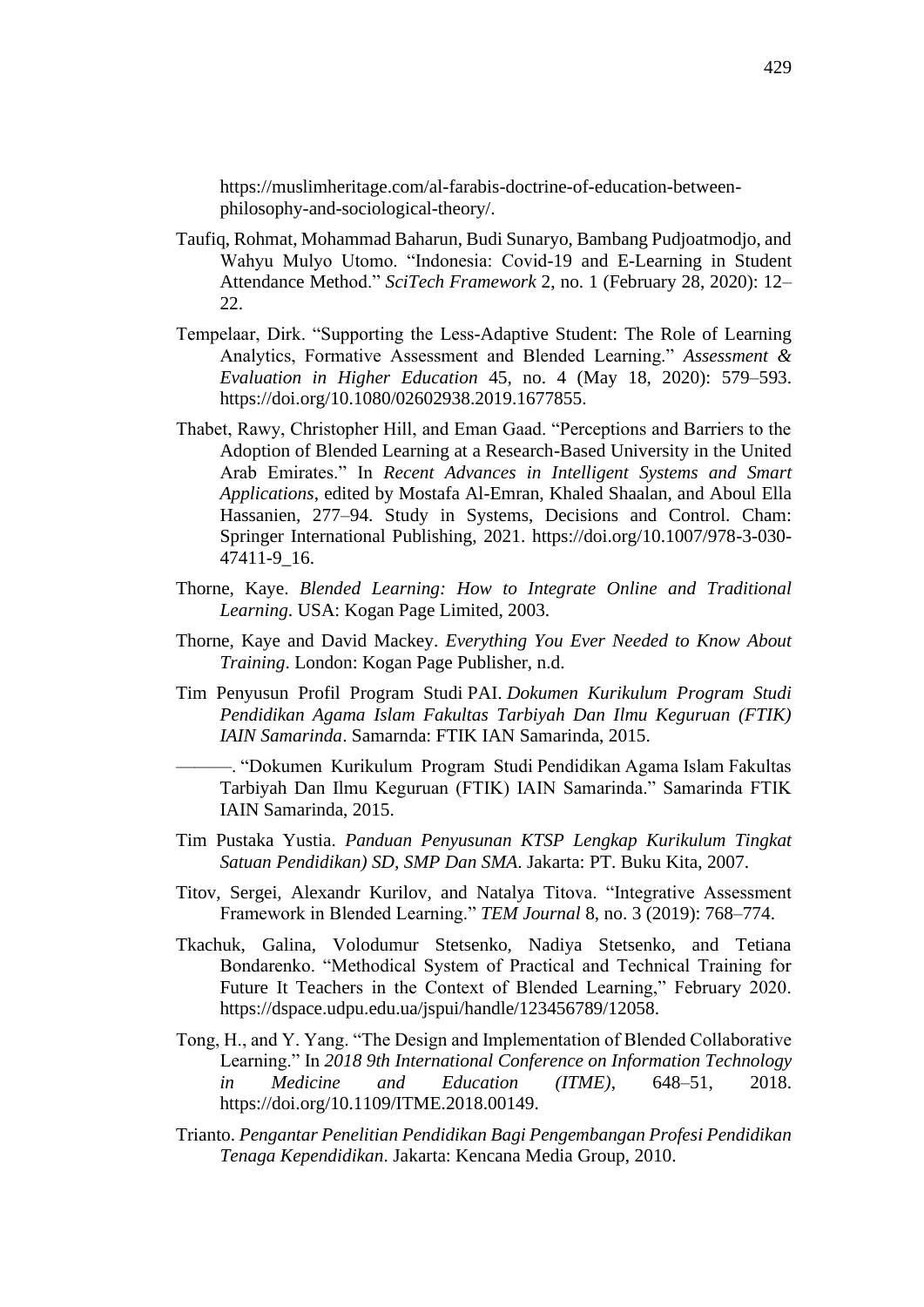- Troussas, C., A. Krouska, and M. Virvou. "Social Interaction through a Mobile Instant Messaging Application Using Geographic Location for Blended Collaborative Learning." In *2017 8th International Conference on Information, Intelligence, Systems Applications (IISA)*, 1–5, 2017. https://doi.org/10.1109/IISA.2017.8316395.
- Tsai, Tina Pingting, Lendy Chaoyu Lin, and Jyhojong Lin. "A Study on the Preview Effectiveness of Learning Contents in EPUB3 EBook-Based Flip Blended Learning Models." Article. International Journal of Mobile and Blended Learning (IJMBL), April 1, 2019. www.igi-global.com/article/a-study-onthe-preview-effectiveness-of-learning-contents-in-epub3-ebook-based-flipblended-learning-models/223155.
- Tseng, Judy C. R., Hui-Chun Chu, Gwo-Jen Hwang, and Chin-Chung Tsai. "Development of an Adaptive Learning System with Two Sources of Personalization Information." *Computers & Education* 51, no. 2 (September 1, 2008): 776–86. https://doi.org/10.1016/j.compedu.2007.08.002.
- Tucker, Catlin R. *Blended Learning in Grades 4–12*. London: Corwin Press, 2012.
- Tucker, Catlin R. *Blended Learning in Grades 4– 12: Leveraging the Power of Technology to Create Student-Centered Classrooms*. Corwin Press, 2012.
- Turpo Gebera, Osbaldo, and Francisco José García Peñalvo. "Didactic Interaction in Blended Learning: Analysis Models." In *Blended Learning: Convergence between Technology and Pedagogy*, edited by Antonio Víctor Martín-García, 271–93. Catatan Kuliah Di Jaringan Dan Sistem. Cham: Springer International Publishing, 2020. https://doi.org/10.1007/978-3-030-45781- 5\_13.
- Uhbiyati, Nur. *Ilmu Pendidikan Islam*. Bandung: Pustaka Setia, 1998.
- Ukaigwe, P. C., and Innocent U. Igbozuruike. "Planning and Integration of Technologies for Effective Implementation of Blended Learning in Universities in Rivers State, Nigeria." *Advances in Social Sciences Research Journal* 7, no. 1 (January 28, 2020): 452–462. https://doi.org/10.14738/assrj.71.7647.
- Umar Fauzan. Sebagai Kepala Bidang Penelitian sekaligus Dosen Prodi PAI FTIK IAIN Samarinda: Mengenai sarana dan prasarana sebagai. Wawancara, July 16, 2017.
- Uni, Siti Qurrotul A'yuni. "Analisis Pemikiran Pendidikan Menurut Ibnu Sina Dan Kontribusinya Bagi Pendidikan Islam Di Era Modern." *Journal of Islamic Education Research* 1, no. 3 (December 30, 2020): 225–38. https://doi.org/10.35719/jier.v1i3.39.
- Uwes Anis Chaeruman, Basuki Wibawa, and Zulfiati Syahrial. "Creating a Blended Learning Model for Online Learning System in Indonesia." *International Journal of Engineering & Technology* 7, no. 3.36 (May 6, 2018): 156–59. https://doi.org/10.14419/ijet.v7i3.36.29098.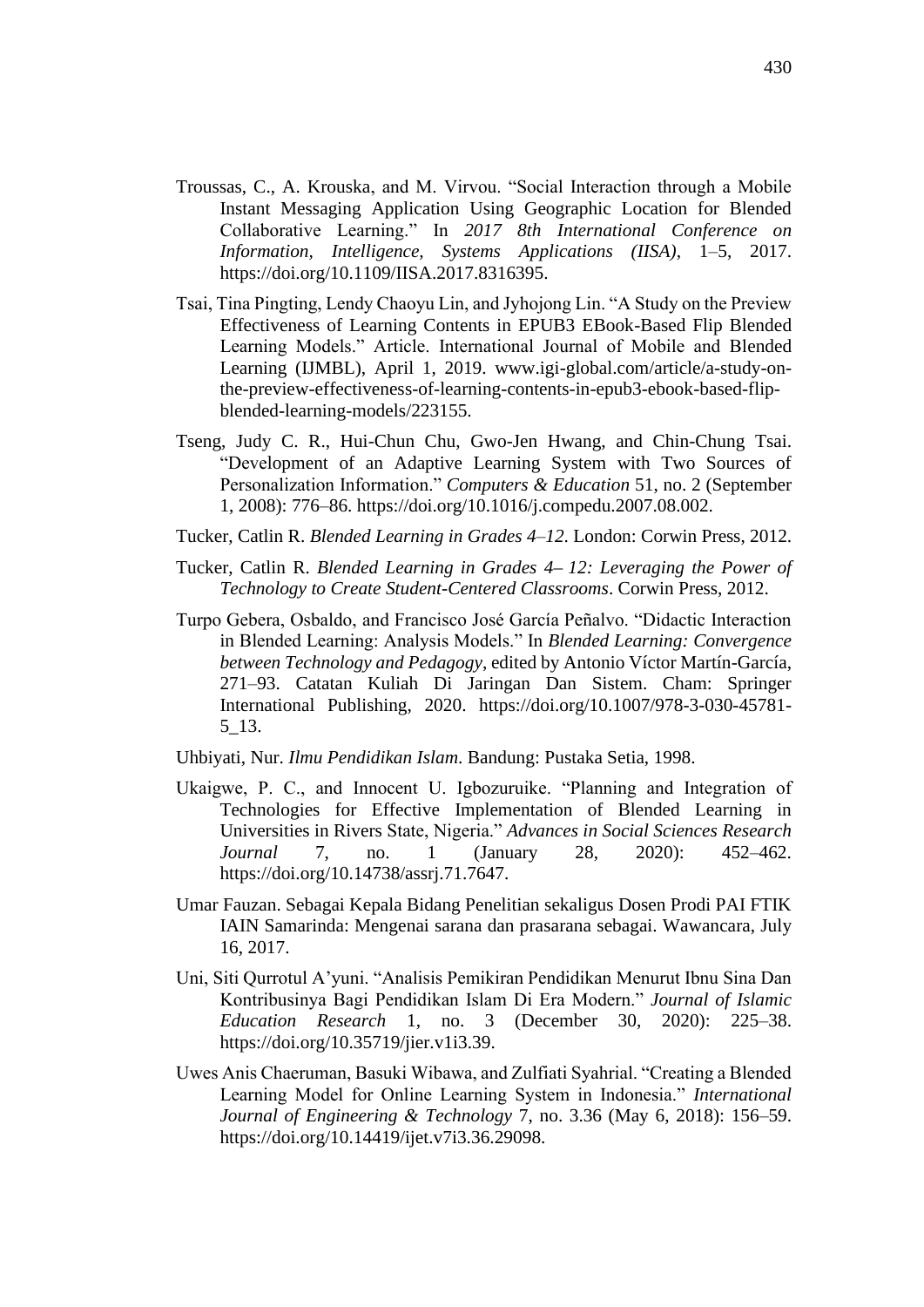- Vaishnavi, V.K, and W. Kuechler. *Design Science Research Methods and Patterns: Innovating Information and Communication Technology*. Crc Press, 2015.
- Valentín, Luis de-la-Fuente-, Mar Pérez-Sanagustín, Patrícia Santos, Davinia Hernández-Leo, Abelardo Pardo, Carlos Delgado Kloos, and Josep Blat. "System Orchestration Support for a Collaborative Blended Learning Flow." In *Intelligent Adaptation and Personalization Techniques in Computer-Supported Collaborative Learning*, edited by Thanasis Daradoumis, Stavros N. Demetriadis, and Fatos Xhafa, 29–46. Studies in Computational Intelligence. Berlin, Heidelberg: Springer, 2012. https://doi.org/10.1007/978- 3-642-28586-8\_2.
- Vanbecelaere, Stefanie, Katrien Van den Berghe, Frederik Cornillie, Delphine Sasanguie, Bert Reynvoet, and Fien Depaepe. "The Effectiveness of Adaptive versus Non-Adaptive Learning with Digital Educational Games." *Journal of Computer Assisted Learning* 36, no. 4 (2020): 502–13. https://doi.org/10.1111/jcal.12416.
- Vanslambrouck, Silke, Chang Zhu, Bram Pynoo, Koen Lombaerts, Jo Tondeur, and Ronny Scherer. "A Latent Profile Analysis of Adult Students' Online Self-Regulation in Blended Learning Environments." *Computers in Human Behavior* 99 (October 1, 2019): 126–36. https://doi.org/10.1016/j.chb.2019.05.021.
- Vásquez Astudillo, Mario. "The Blended Learning Pedagogical Model in Higher Education." In *Blended Learning: Convergence between Technology and Pedagogy*, edited by Antonio Víctor Martín-García, 141–66. Lecture Notes in Networks and Systems. Cham: Springer International Publishing, 2020. https://doi.org/10.1007/978-3-030-45781-5\_7.
- Vaughan, Norm. "Perspectives on Blended Learning in Higher Education." *International Journal on E-Learning* 6, no. 1 (January 2007): 81–94.
- Vaughan, Norman. "Student Engagement and Blended Learning: What's the connection?" *Educación Superior* 0, no. 30 (December 4, 2020). http://revistavipi.uapa.edu.do/index.php/edusup/article/view/204.
- Viana, L., T. Castro, and B. Gadelha. "Identifying Cognitive Profiles in Blended Learning Using the Multiple Intelligences Theory." In *2019 IEEE Frontiers in Education Conference (FIE)*, 1–7, 2019. https://doi.org/10.1109/FIE43999.2019.9028470.
- Vizcaíno, Aurora, Juan Contreras, Jesús Favela, and Manuel Prieto. "An Adaptive, Collaborative Environment to Develop Good Habits in Programming." In *Intelligent Tutoring Systems*, edited by Gilles Gauthier, Claude Frasson, and Kurt VanLehn, 262–71. Lecture Notes in Computer Science. Berlin, Heidelberg: Springer, 2000. https://doi.org/10.1007/3-540-45108-0\_30.
- Vo, Minh Hien, Chang Zhu, and Anh Nguyet Diep. "Examining Blended Learning Implementation in Hard and Soft Sciences: A Qualitative Analysis."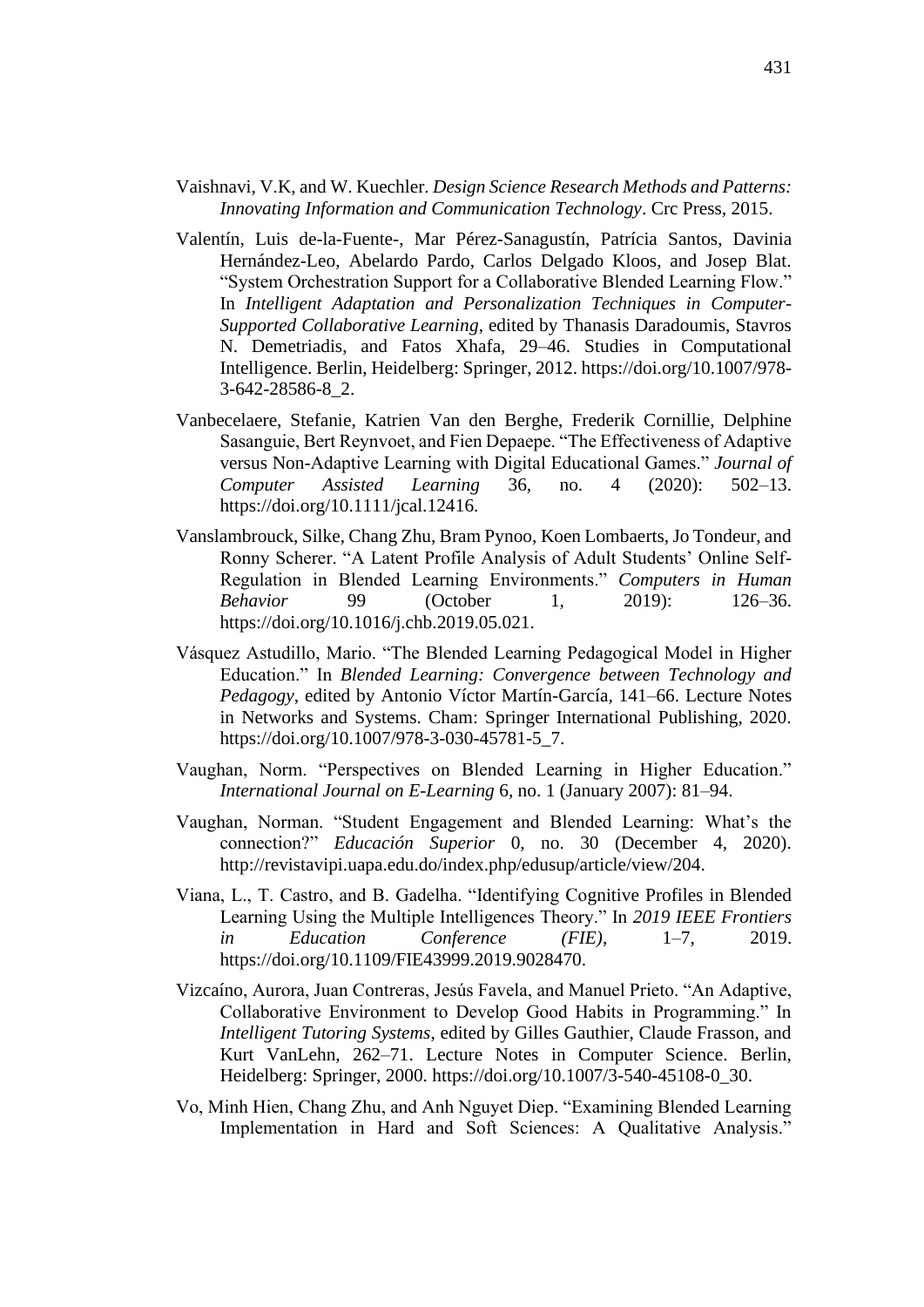*International Journal of Research in Education and Science* 6, no. 2 (2020): 250–72.

———. "Students' Performance in Blended Learning: Disciplinary Difference and Instructional Design Factors." *Journal of Computers in Education* 7, no. 4 (December 1, 2020): 487–510. https://doi.org/10.1007/s40692-020-00164-7.

- Vygotsky, Lev S. *Mind in Society: The Development of Higher Psychological Processes*. London: Harvard University Press, 1978.
- Wahid, Abdurahman. *Tuhan Tidak Perlu Dibela*. Yogyakarta: LKis, 2010.
- Wahyudi, Wahyudi. "The Effectiveness of Sharing Blended Project Based Learning (SBPBL) Model Implementation in Operating System Course." *International Journal of Emerging Technologies in Learning (IJET)* 15, no. 05 (March 13, 2020): 202–211.
- Wahyuningsih, Dian, and Rakhmat Makmur. *E-Learning Teori Dan Aplikasi*. Bandung: Informatika Bandung, 2017.
- Walker, Erin, Nikol Rummel, and Kenneth Koedinger. "Beyond Explicit Feedback: New Directions in Adaptive Collaborative Learning Support," June 2009. https://repository.isls.org//handle/1/2999.
- Wangwattana, Bunyapa, and Verayuth Lertnattee. "Adaptive Content Development for Blended Learning in Microscopic of Herbal Medicines." In *Blended Learning: Educational Innovation for Personalized Learning*, edited by Simon K. S. Cheung, Lap-Kei Lee, Ivana Simonova, Tomas Kozel, and Lam-For Kwok, 137–48. Lecture Notes in Computer Science. Cham: Springer International Publishing, 2019. https://doi.org/10.1007/978-3-030-21562- 0\_12.
- Wasis D Dwiyogo. "Nara Sumber: Pelatihan Dan Lokakarya Blended Learning Di Malang." Pelatihan dan Lokakarya presented at the Pelatihan dan Lokakarya Blended Learning, Universitas Negeri Malang, s/d 19 Mei 2018.
- Watnaya, Agus Kusnayat, Mohammad hifzul Muiz, Nani Sumarni, Agus Salim Mansyur, and Qiqi Yulianti Zaqiah. "Pengaruh Teknologi Pembelajaran Kuliah Online di Era Covid-19 dan Dampaknya Terhadap Mental Mahasiswa." *EduTeach : Jurnal Edukasi dan Teknologi Pembelajaran* 1, no. 2 (June 2, 2020): 153–65. https://doi.org/10.37859/eduteach.v1i2.1987.
- *Webinar JIM-Kampus Merdeka Di Era Dan Pasca Covid-19*, 2020. https://www.youtube.com/watch?v=kdZQMBLte3Y.
- Westerlaken, Mirjam, Ingrid Christiaans-Dingelhoff, Renée M. Filius, Bas de Vries, Martine de Bruijne, and Marjel van Dam. "Blended Learning for Postgraduates; an Interactive Experience." *BMC Medical Education* 19, no. 1 (July 30, 2019): 289. https://doi.org/10.1186/s12909-019-1717-5.
- Whitelock, D. and Jeffs, A. "Editorial for Special Issue on Blended Learning: Blending the Issues and Concerns of Staff and Students." *Journal of Educational Media* 2/3 (2003): 99–100.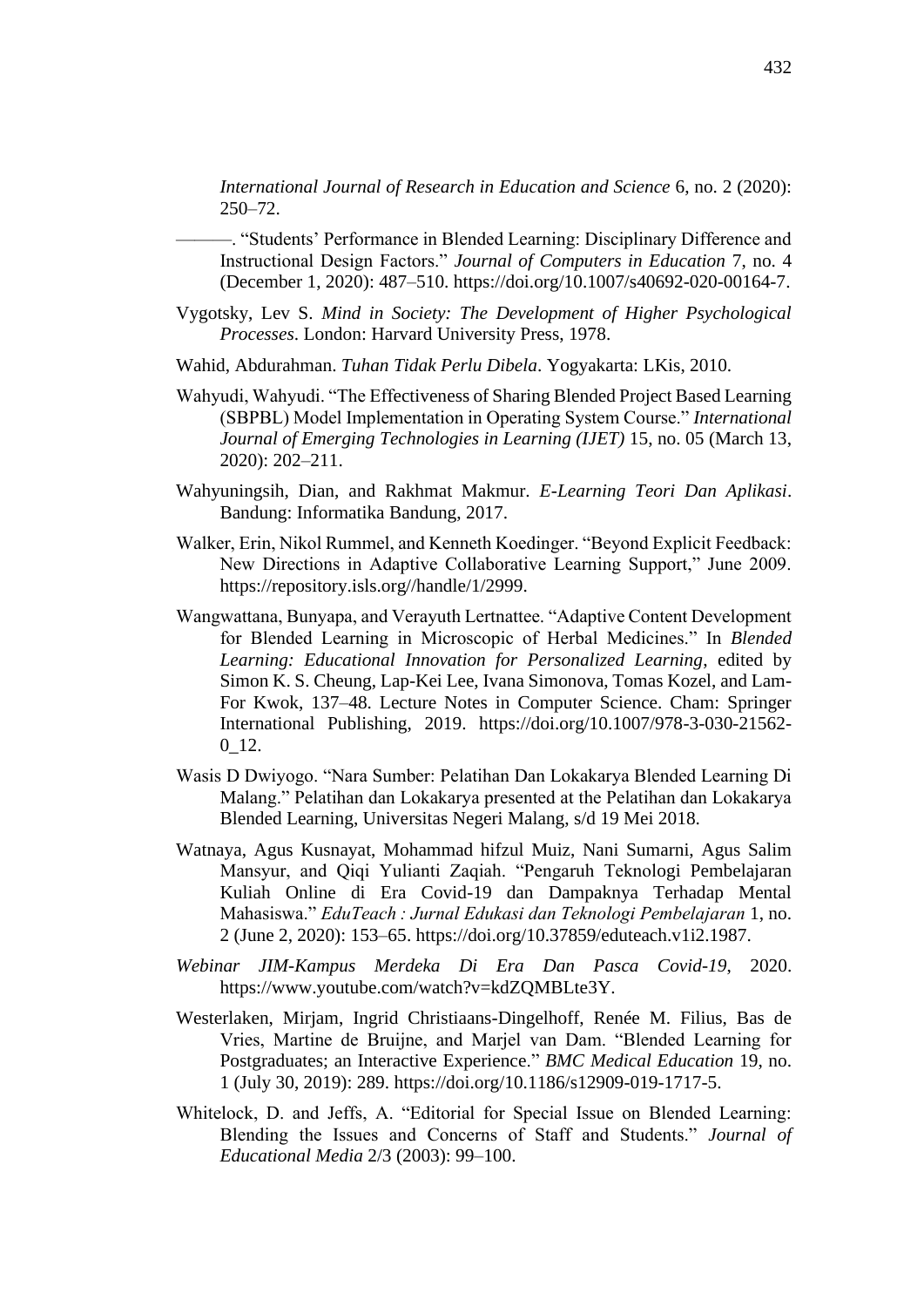- Whitelock, D., and A. Jelfs. "Editorial: Journal of Educational Media Special Issue on Blended Learning." *Journal of Educational Media* 28, no. 2–3 (2003): 99– 100.
- Wickremaratne, J., G. Wimalaratne, and V. Goonetilleke. "A Blend of Adaptive and Digital Learning Towards Language Proficiency." In *2008 4th International Conference on Information and Automation for Sustainability*, 173–78, 2008. https://doi.org/10.1109/ICIAFS.2008.4783942.
- William, Horton. *E-Learning by Design*. San Fransisco, CA: Pfeiffer: John Wiley & Sons, Inc, 2006.
- Wong, Kung-Teck, Gwo-Jen Hwang, Pauline Swee Choo Goh, and Siti Khadijah Mohd Arrif. "Effects of Blended Learning Pedagogical Practices on Students' Motivation and Autonomy for the Teaching of Short Stories in Upper Secondary English." *Interactive Learning Environments* 28, no. 4 (May 18, 2020): 512–25. https://doi.org/10.1080/10494820.2018.1542318.
- Xie, Haoran, Hui-Chun Chu, Gwo-Jen Hwang, and Chun-Chieh Wang. "Trends and Development in Technology-Enhanced Adaptive/Personalized Learning: A Systematic Review of Journal Publications from 2007 to 2017." *Computers & Education* 140 (October 1, 2019): 103599. https://doi.org/10.1016/j.compedu.2019.103599.
- Xu, Ping, and Yibo Guan. "The Design and Implementation of 'Four-in-One' Blended Learning Model in Digital Media Technology Classroom." *Scholar: Human Sciences* 12, no. 1 (June 16, 2020): 404.
- Yahya, Muhammad. "Era Industri 4.0 Tantangan Dan Peluang Perkembangan Pendidikan Kejuruan Indonesia." Pidato Sidang Terbuka Luar Biasa Senat Universitas Negeri Makassar, Universitas Negeri Makassar, 2018.
- Yen, Tsai-Fa (TF). "The Performance of Online Teaching for Flipped Classroom Based on COVID-19 Aspect." *Asian Journal of Education and Social Studies*, June 17, 2020, 57–64.
- Yeop, Mohd Azli, Mohd Faiz Mohd Yaakob, Kung Teck Wong, Yahya Don, and Farah Mohamad Zain. "Implementation of ICT Policy (Blended Learning Approach): Investigating Factors of Behavioural Intention and Use Behaviour." *International Journal of Instruction* 12, no. 1 (January 2019): 767–82.
- Yin, Qiushi, Weipeng Yang, and Hui Li. "Blending Constructivism and Instructivism: A Study of Classroom Dialogue in Singapore Kindergartens." *Journal of Research in Childhood Education* 34, no. 4 (October 1, 2020): 583–600. https://doi.org/10.1080/02568543.2019.1709926.
- Yonata, Bertha, and Dian Novita. "The Effectiveness of Blended Learning in Chemistry Creative Media Course." In *MISEIC 2020*. Accessed December 16, 2020.

http://miseic.conference.unesa.ac.id/index.php/ocs/miseic2020/paper/view/2 791.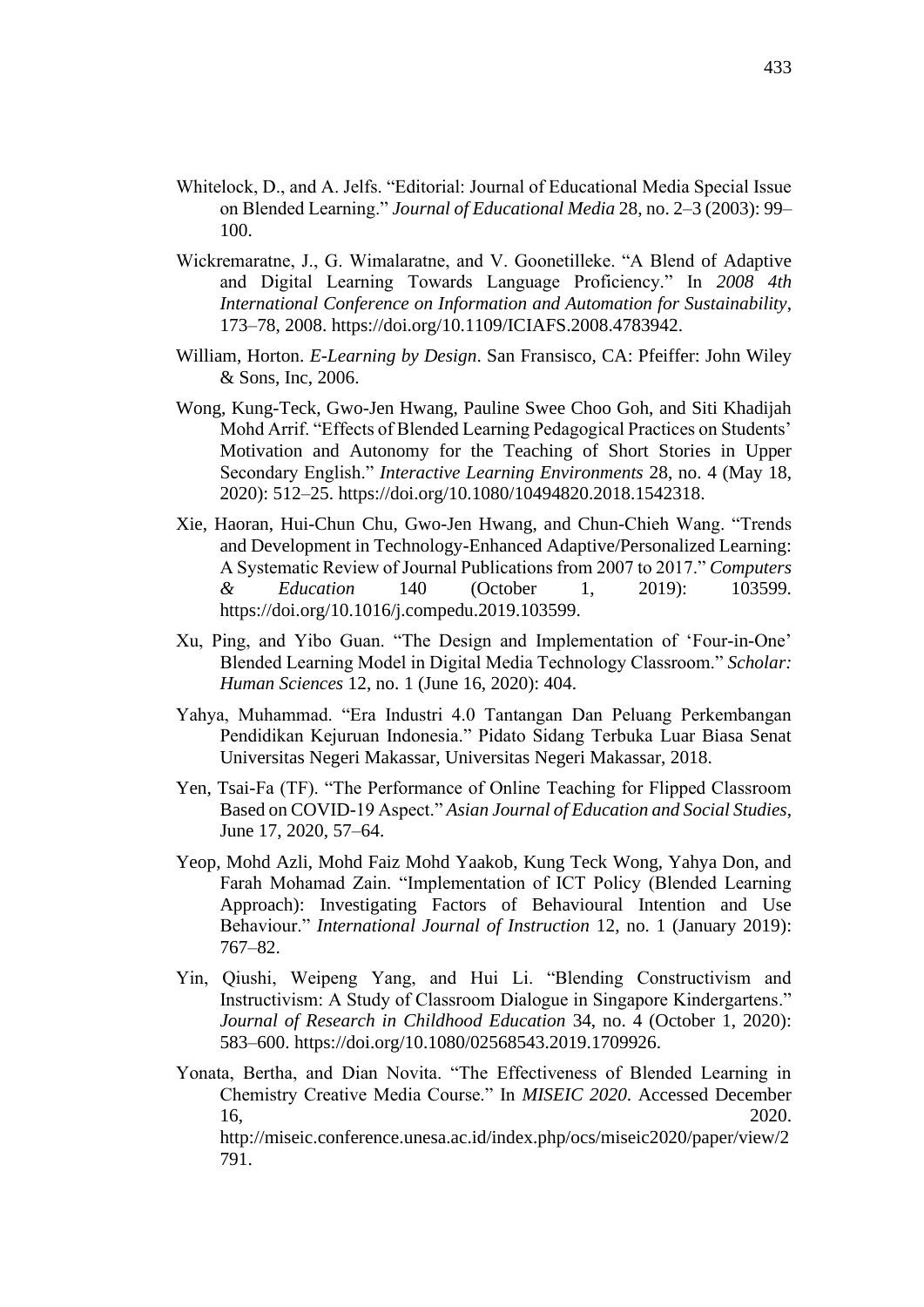- Youde, Andrew. "A Conceptual Framework for Effective Tutors and Tutoring within a Blended Learning Context." In *EduLearn19: 11th International Conference on Education and New Learning Technologies Proceedings*, 317–23, 2019. https://pure.hud.ac.uk/en/publications/a-conceptualframework-for-effective-tutors-and-tutoring-within-a.
- ———. "I Don't Need Peer Support: Effective Tutoring in Blended Learning Environments for Part-Time, Adult Learners." *Higher Education Research & Development* 39, no. 5 (July 28, 2020): 1040–54. https://doi.org/10.1080/07294360.2019.1704692.
- Yuniarsih, Yuniarsih, Eky Kusuma Hapsari, and Muhamad Zakaria. "Blended Learning Approach Using Flipped Classroom Model on Kaiwa III." *Jurnal Kata : Penelitian Tentang Ilmu Bahasa Dan Sastra* 1, no. 0 (May 21, 2020): 28–34. https://doi.org/10.22216/kata.v1i0.5064.
- Yusuf Al-Qardhawi. *Pendidikan Islam Dan Madrasah Hasan Al-Banna, Terj. Prof. H. Bustami A. Ghani Dan Drs. Zainal Arifin Ahmad*. Jakarta: Bulan Bintang, 1980.
- Zaharah Hussin, dkk. "Kajian Model Blended Learning Dalam Jurnal Terpilih: Satu Analisa Kandungan." *JuKu: Jurnal Kurikulum & Pengajaran Asia Pasifik* 3, no. 1 (2015).
- Zainal and Adhi Setiawan. *Pengembangan Pembelajaran Aktif Dengan ICT*. Yogyakarta: PT. Skripta Media Criative, 2012.
- Zaini, Nur. "Kurikulum Pendidikan Menurut Ibnu Sina dan Relevansinya Terhadap Kurikulum Pendidikan." *Cendekia* 11, no. 2 (October 23, 2019): 111–124. https://doi.org/10.37850/cendekia.v11i2.93.
- Zeinor Rahman, Tri Rijanto, Ismet Basuki, and Meini Sondang Sumbawati. "Implementation of Blended Learning Model on Motivation And Learning Achievement of Students." *International Journal for Educational and Vocational Studies* 2, no. 9 (December 8, 2020). https://doi.org/10.29103/ijevs.v2i9.2694.
- Zhang, Guoqing, Yuhui Zheng, and Guiyu Xia. "Domain Adaptive Collaborative Representation Based Classification." *Multimedia Tools and Applications* 78, no. 21 (November 1, 2019): 30175–96. https://doi.org/10.1007/s11042-018- 7007-0.
- Zhang, Jia-Hua, Liu-cong Zou, Jia-jia Miao, Ye-Xing Zhang, Gwo-Jen Hwang, and Yue Zhu. "An Individualized Intervention Approach to Improving University Students' Learning Performance and Interactive Behaviors in a Blended Learning Environment." *Interactive Learning Environments* 28, no. 2 (February 17, 2020): 231–245. https://doi.org/10.1080/10494820.2019.1636078.
- Zhao, et al. "What Makes the Difference? A Practical Analysis of Research on the Effectiveness of Distance Education." *Teachers Collage Record* 107, no. 8 (2005): 1836–1884.